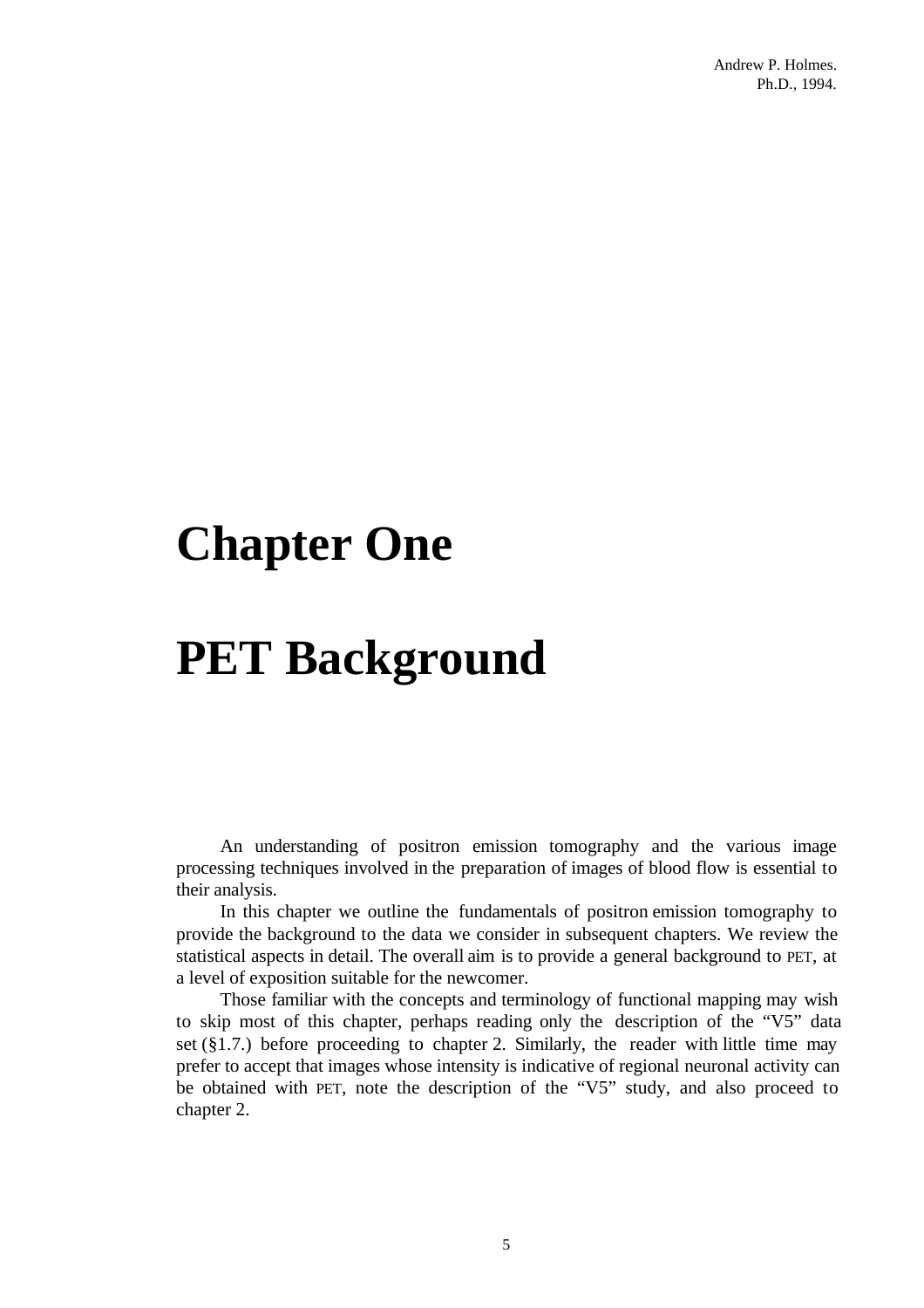# **1.1. Additional Reading**

### *Overviews of PET*

There exist various reviews of PET and Neuroimaging that may be of interest. Ter-Pogossian *et al.* (1980) review PET in its early days. They describe the mechanics of PET: the preparation of isotopes, physics of electron annihilation and event detection, and reconstruction. The description of filtered back-projection is especially clear. Of particular interest is their discussion of tracer kinetics, and the problems of obtaining quantitative images from tracer density. They look forward to the "future" of PET, concentrating on the study of the heart, and their discussion provides an introduction to heart-PET.

The paper by Raichle (1983b) briefly covers the main ingredients of PET. This paper also contains an excellent review of tracer kinetics, and the assumptions inherent in obtaining quantitative measurements of metabolic processes, and ends with a section detailing possible clinical applications of PET.

Brownell *et al.* (1982) gives an even briefer review of PET. Despite the age of this paper, it does provide a useful overview of nuclear Magnetic Resonance Imaging (MRI), and contains extensive references for the theory of PET and MRI.

### *State of the art*

"Positron Emission Tomography and Autoradiography", edited by Phelps *et al.* (1986) is a collection of chapters written by experts in the various disciplines associated with positron emission tomography. This book represented the state of the art in the mideighties, and still constitutes the single most thorough exposition of PET methodology.

For more recent information, the published proceedings of recent conferences are useful. The "Brain PET" bi-annual conference was first held during June 1993 in Akita, Japan, with proceedings "Quantification of Brain Function: Tracer Kinetics and Image Analysis in Brain PET" edited by Uemura *et al.* (1993).

### *Journals*

The main journals for the publication of PET methodology are the *Journal of Cerebral Blood Flow and Metabolism* and the *Journal of Computer Assisted Tomography.* Recently *Human Brain Mapping* has emerged, a journal dedicated to functional neuroimaging to which many researchers are now sending their papers, particularly those working in functional MRI (fMRI).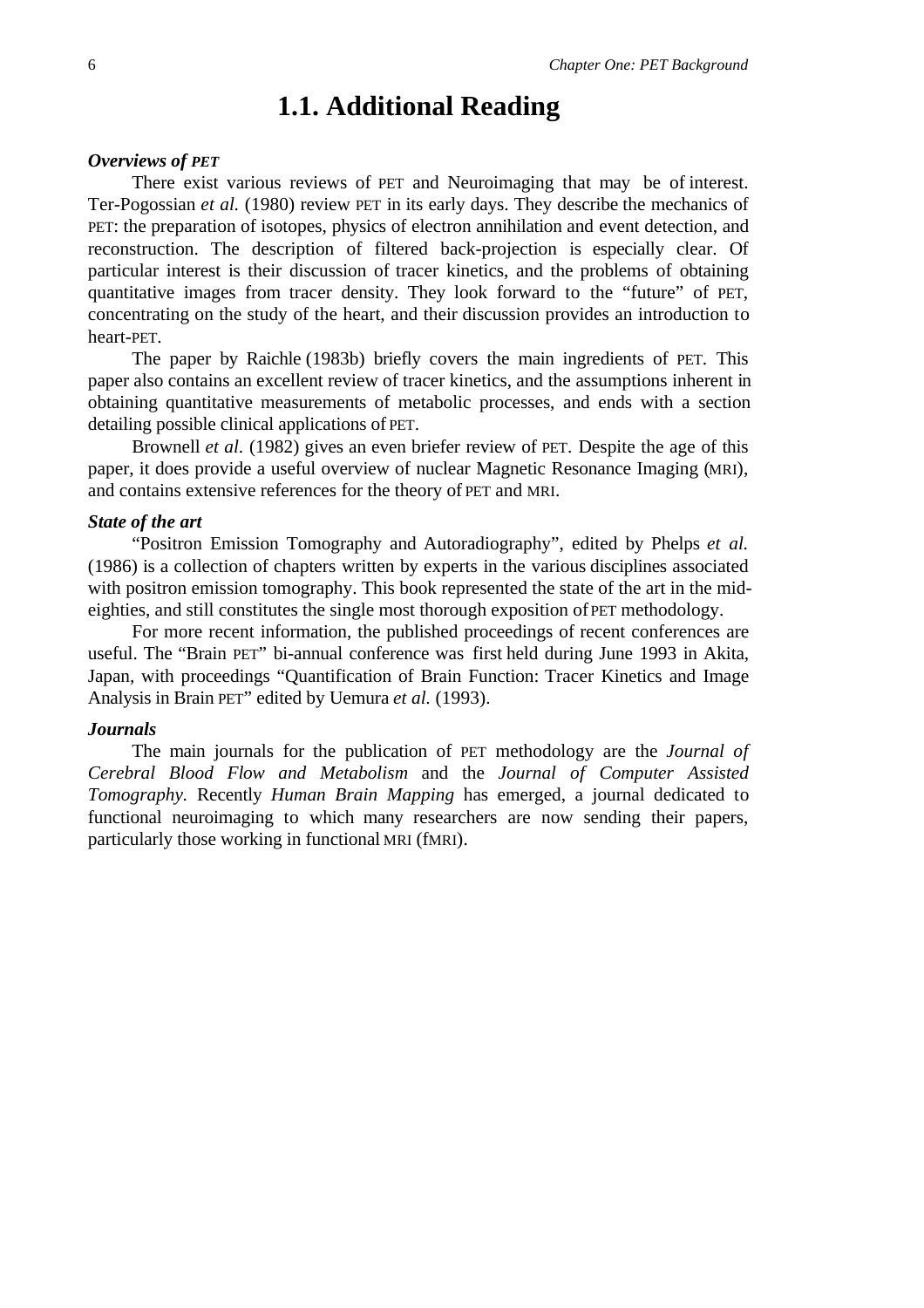# **1.2. Data Acquisition**

### **1.2.1. The Tomograph**

The positron tomograph essentially consists of a cylinder of bismuth germanate  $(Bi<sub>4</sub>Ge<sub>3</sub>O<sub>12</sub>)$  detectors arranged in rings. A recent dedicated brain scanner (ECAT 953B, Siemens/CTI, Knoxville, Tennesee, described by Spinks *et al.*, 1991) has 16 rings, each of 384 detectors of size 5.6×56.45×30mm3. The detectors are grouped into blocks of 8×8, mounted on a set of four photomultiplier tubes. The detector hit in an 8×8 block is obtained by combining the readings from the four photomultipliers, using Anger logic. The ring diameter is 76cm, with an axial length of 10.8cm. The patient port size is 35cm.



Figure 1 Schematic of the arrangement of detectors in a PET tomograph

### **1.2.2. Data acquisition**

### *Subject preparation, isotope decay, electron annihilation*

The subject is positioned in the tomograph, using external landmarks (eyes, ears) for rough alignment. A chemical labelled with a positron emitting isotope is introduced into the subject, either intravenously or by inhalation of a gas.

The radioisotope decays, each decay event resulting in the emission of a positron. The positron loses kinetic energy as it travels through the surrounding tissue. After about 1–6mm the positron is highly susceptible to interaction with an electron. This results in the annihilation of both particles, their mass being conserved as energy by the emission of two photons of gamma radiation, each of energy 511keV. Conservation of momentum dictates that the two photons will be emitted in almost opposite directions (fig.2), the colliding positron having little momentum. The axis of the pair of emitted gamma photons is completely randomly oriented.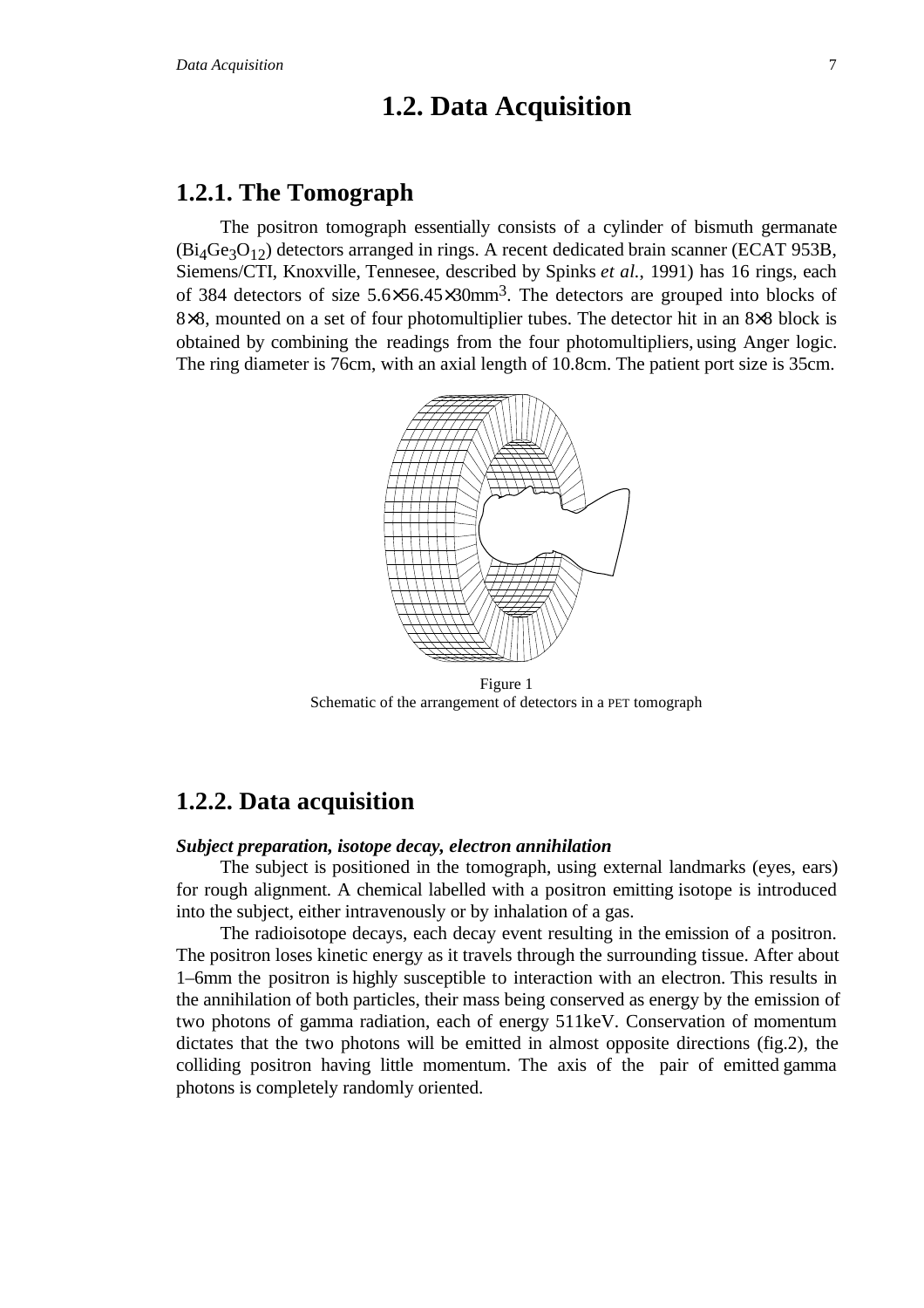

Figure 2 Positron emission, electron annihilation and gamma ray emission

### *Detection of annihilation events, VORs*

These two photons of gamma radiation then travel through the tissue and air. If the two photons are detected by the tomograph, then two crystals will be hit at approximately the same time. These two crystals then define a volume of response (VOR) in which the electron annihilation must have taken place (fig.3). The tomograph computer counts the number of times the two detectors defining each VOR are hit (almost) simultaneously during the scanning period.



Figure 3 Schematic of detection in a PET tomograph

### **1.2.3. Sinograms**

These VOR counts are stored as sinograms. A sinogram is an image of the VOR counts for a particular ring of detectors (direct plane sinograms), or for a pair of rings (cross plane sinograms). For a 16 ring tomograph, 256 sinograms are acquired, 16 direct plane sinograms and 16×15 cross plane sinograms.

A direct plane sinogram is constructed as follows: Let the number of parallel VORs possible be *p*; and the number of detectors in the ring *2n*. Then from a given starting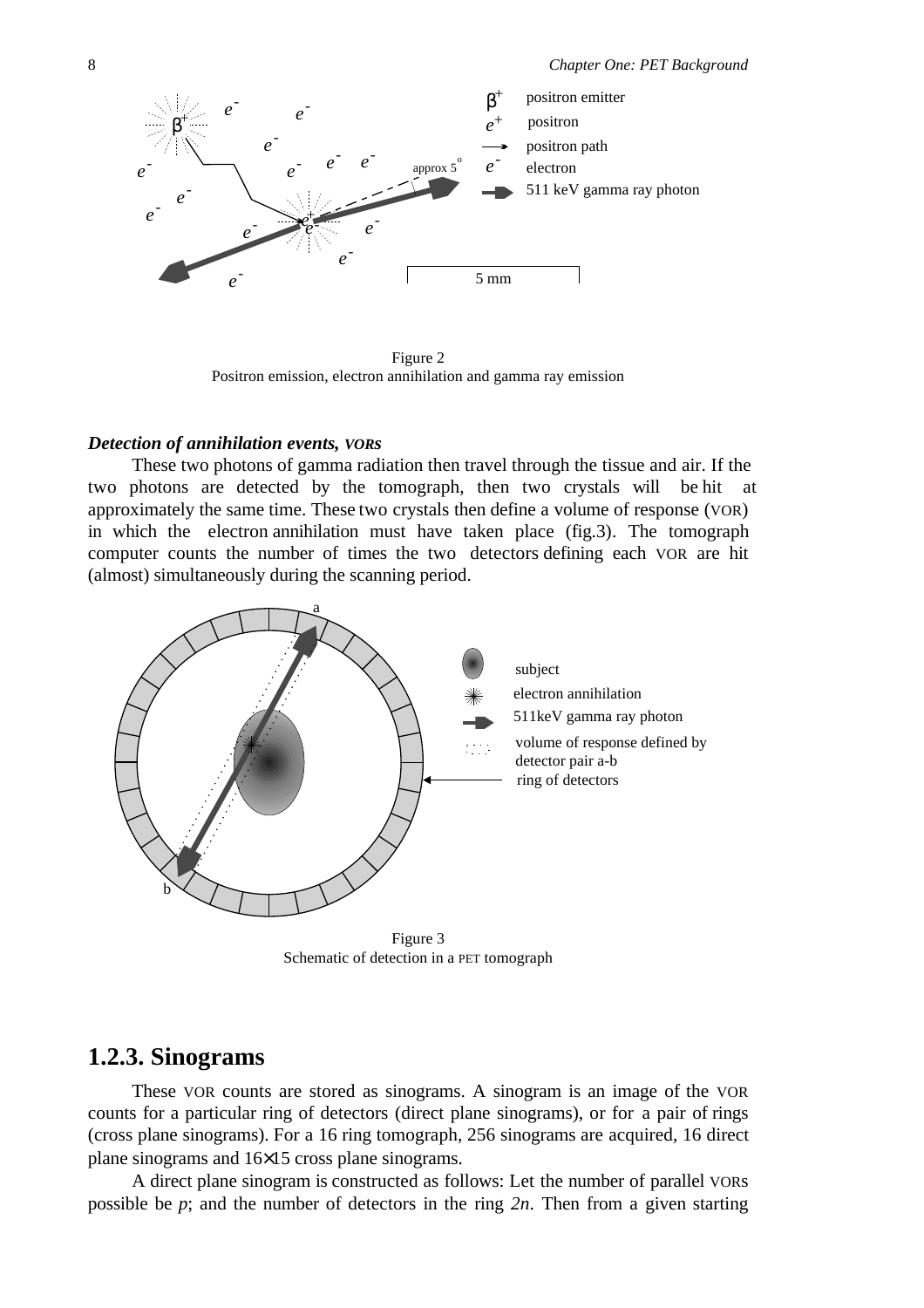#### *Data Acquisition* 9

point in the ring, consider the *p* parallel VORs defined by that detector, and the *p*-1 detectors round from it, with the *p* opposing detectors (fig.4). The counts for these *p* VOR constitute the pixel values for the first row of the sinogram. Subsequent rows of the sinogram are obtained by considering the *p* parallel VORs defined by the *p* detectors one along from the previous set. There are *n* sets of *p* parallel VORs for a single ring, giving an *n*×*p* sinogram. Cross ring sinograms are similarly formed: Each row consists of the counts for the *p* parallel VOR defined by *p* detectors in one ring and the opposing detectors in the other ring. There are  $2n$  sets of *p* parallel VOR, giving a  $2n \times p$  sinogram, which is split up into two of dimension *n*×*p*.



Construction of one line of a sinogram

A direct plane sinogram for a non-central point source will be a sine wave (fig.5). Hence the name sinogram. For the ECAT 953B *n* is 192 and *p* is 160.



Figure 5 Sinogram for a non-central point source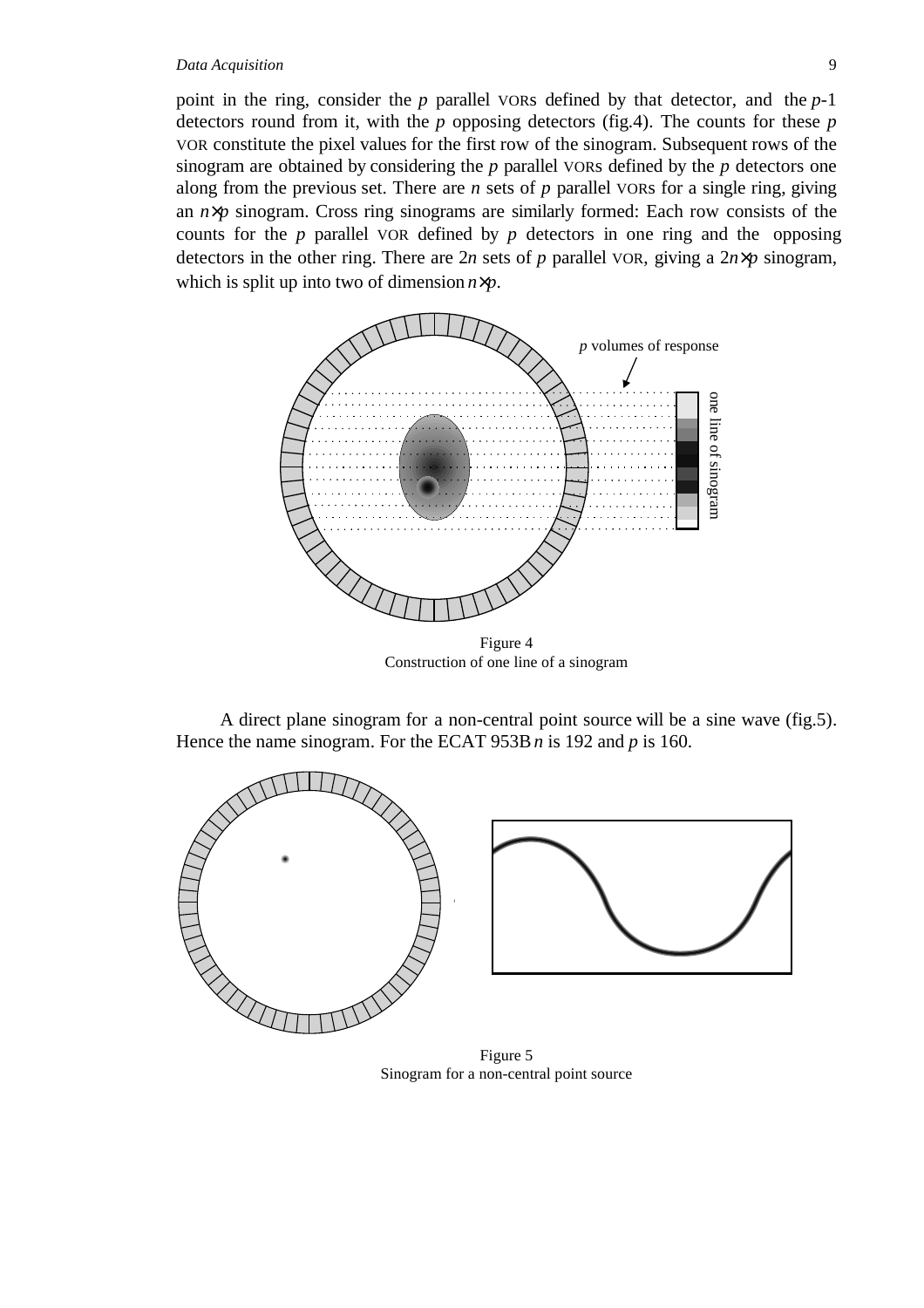

#### Figure 6

Direct plane sinogram from a scan of the authors brain. Data frame energy window sinogram 64 of run 12 on subject n278. Acquired on an ECAT-953B dedicated brain scanner, February 1992, during a visit to the Medical Research Council Cyclotron Unit at the Hammersmith Hospital, London.

### **1.2.4. Additional data**

In addition to the VOR counts for the scan of the subject, a number of additional measurements have to be taken. These are to allow corrections for detector efficiency, attenuation, background radiation, scatter and randoms. We briefly describe each in turn, to give some insight into some of the more problematic physical aspects of PET scanning. A comprehensive discussion of quantification for positron emission tomography can be found in Hoffman and Phelps (1986).

### *Normalisation–Blank scan*

It is impossible to manufacture the detector crystals and associated electronics such that all the detectors have the same sensitivity. Discrepancies in detector sensitivities show up on sinograms as light sinusoidal "streaks" (fig.6). To correct for the relative differences in sensitivity a *blank scan* is acquired at the beginning of each day.

During the blank scan radioactivity is provided by three positron emitting rods aligned parallel to the axis of the tomograph, which are rotated about the axis of the tomograph to give the appearance of a uniform source to all the detectors. Acquisition is continued over a long period, so that the number of recorded events for each VOR is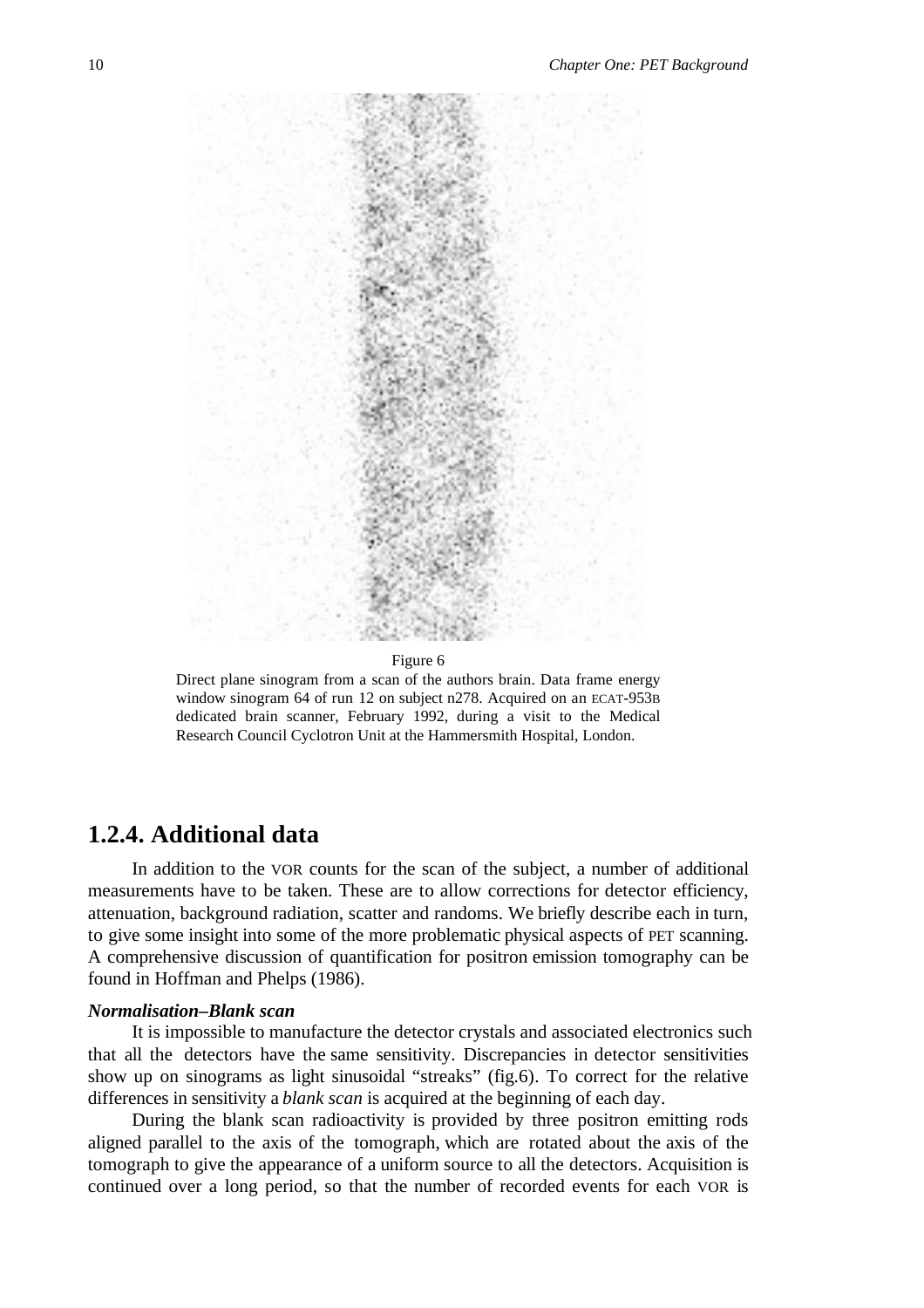great. The relative sensitivities of the detector pairs for each VOR, can then be accurately estimated by the differences in detection rates.

These relative sensitivities can be built into the statistical model for PET, or can be used to correct observed VOR counts by a simple scaling. The latter is usually used in practice.

### *Transmission Scan*

Although the photons of gamma radiation emitted following the annihilation of positron and electron have a relatively high energy of 511keV, some are absorbed by the tissue through which the photons have to pass in order to reach the detector. The probability of *attenuation* is related to the density to gamma rays of the tissue along the line of flight. To estimate this density, a transmission scan is taken during the scanning session, usually at the beginning or the end.

The subject is positioned in the scanner as usual, but no tracer is introduced. The rotating rod sources provide a uniform source of gamma rays. Data is acquired for about three minutes, such that the detection rates for each VOR can again be regarded as accurately estimated by the observed detection rates. The ratio of this rate to the blank scan rate for each VOR is then an estimate of the probability of non-absorption along the VOR. These attenuation probabilities can then be built into the model for PET reconstruction, or can be used to correct the observed VOR counts by a simple scaling. Again the latter is usually used in practice.2

### *Background radiation*

For a simple scan, two sets of sinograms are acquired. The scan is split into two time frames, the *background frame* and the *data frame*. The radiotracer is introduced at the beginning of the data frame. The sinograms for the background frame indicate the structure of background radiation and any residual activity from a previous scan.

The background frame may be used to estimate and remove background and residual activity. However, due to the low activity, the number of detected events is low, and estimates are highly variable. This is evidenced in the noisy appearance of reconstructed background frame images. Any linear correction of a data frame therefore adds this noise to the image.

 <sup>2</sup>It is possible to reconstruct the three-dimensional linear attenuation function. This is known as t*ransmission tomography* and is considered again in the filtered back-projection subsection of the reconstruction section (§1.4.3.1., p.22).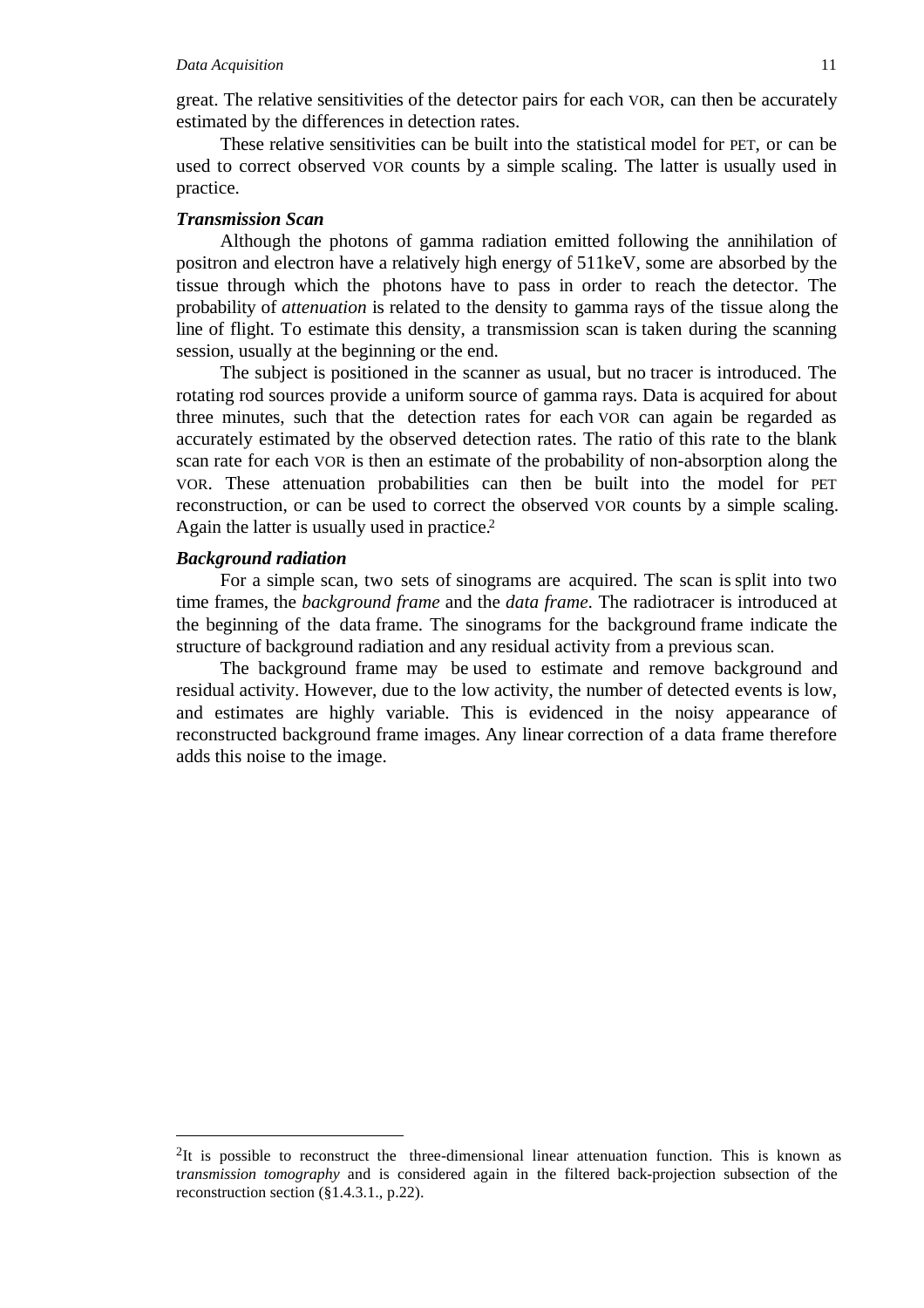### *Scatter*

Scatter occurs when one (or both) of the emitted gamma photons are deflected during their passage to the detectors, possibly leading to detection in a VOR that does not contain the point of annihilation (fig.7).



To counter the effects of scatter, the energies of the detected photons can be used, as a photon will lose some of its 511keV of energy when it is scattered. If only photons with energies lying in a predefined energy window containing 511keV are considered, and a VOR count only recorded for almost simultaneous detection of two photons with energies lying in this window, then some scatter should be eliminated.

However, there will still be some scattered photons with a high enough energy to be in the energy window, as illustrated in fig.8. To enable a correction for this, two sets of VOR counts are collected. One set for coincident detection of photons with energies in the energy window, and one set for coincident detection of photons one or both of which have energies in the lower window.



Figure 8 Energy distribution of detected gamma photons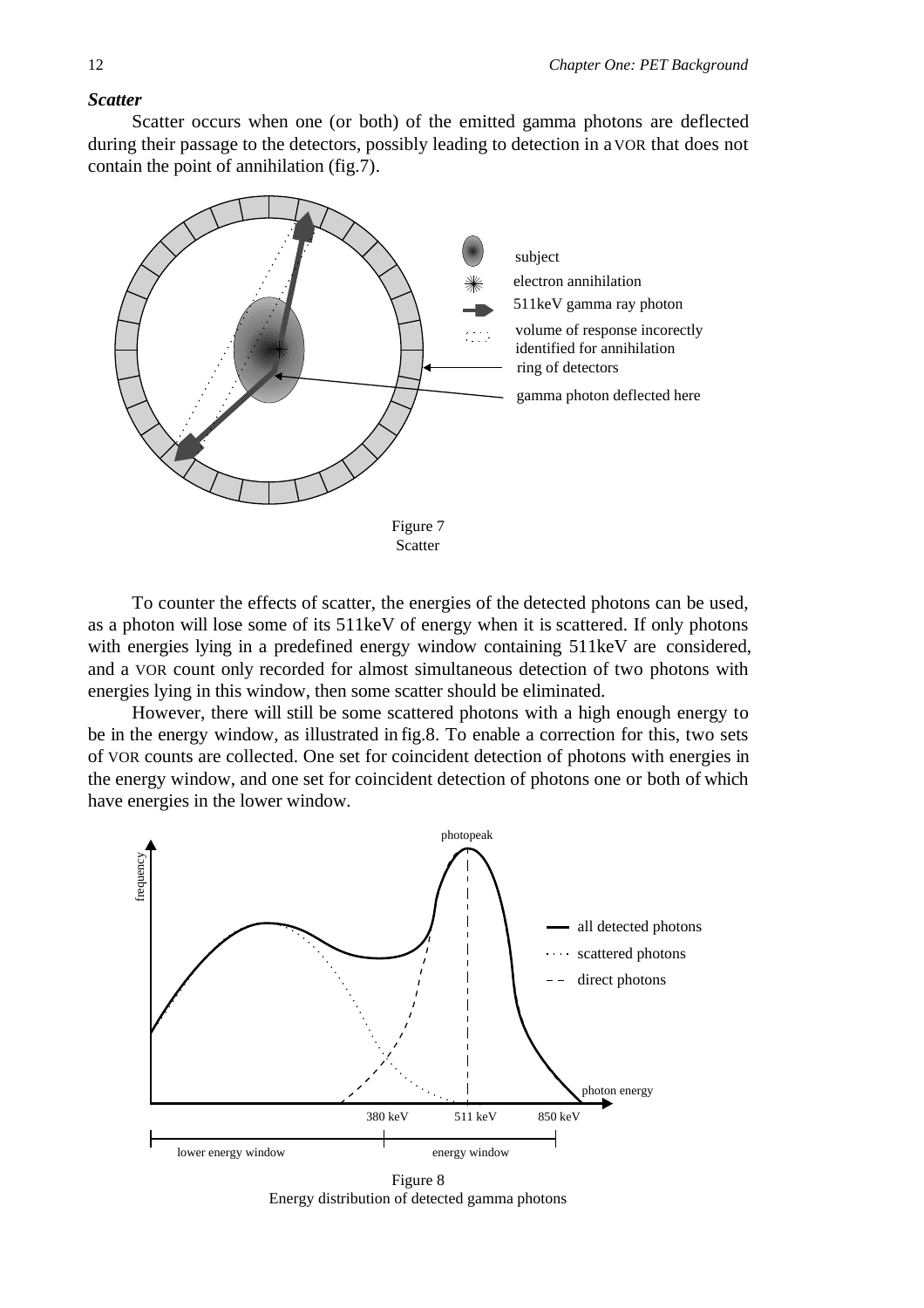#### *Data Acquisition* 13

The simplest correction proceeds by subtracting a fraction of the lower energy window sinograms from the upper energy window sinograms. (That is, a fraction of the VOR counts for the lower window are subtracted from the from the corresponding VOR counts for the upper energy window, for each VOR.) The fraction used is ideally the fraction of the scattered photon energy distribution appearing in the upper energy window, the *scatter fraction*. This can be estimated using phantom studies, in which sources of known radioactivity are scanned once when surrounded by water, and once in a vacuum, when there will be no scatter. The assumption implicit in such a correction is that the structure of the events in the lower energy window (predominantly scattered events) is shared by the scattered events of the upper energy window. Scatter is an artefact of the radiotracer density and the tissue density (to gamma rays) of the subject, so the assumption is not unfounded.

The low count rates for the lower energy window results in estimates of scatter that are very variable, so scatter correction adds noise. More sophisticated methods for scatter correction are the subject of current research.

### *Multiple incidences*

A *multiple incidence* occurs when three or more detectors are hit (almost) simultaneously. In this situation, a VOR can not be identified, and the events are ignored.

### *Randoms*

*Randoms* are multiple incidences, where two (nearly) simultaneous annihilations have exactly one photon detected. The VOR defined by the two detectors has its count falsely incremented.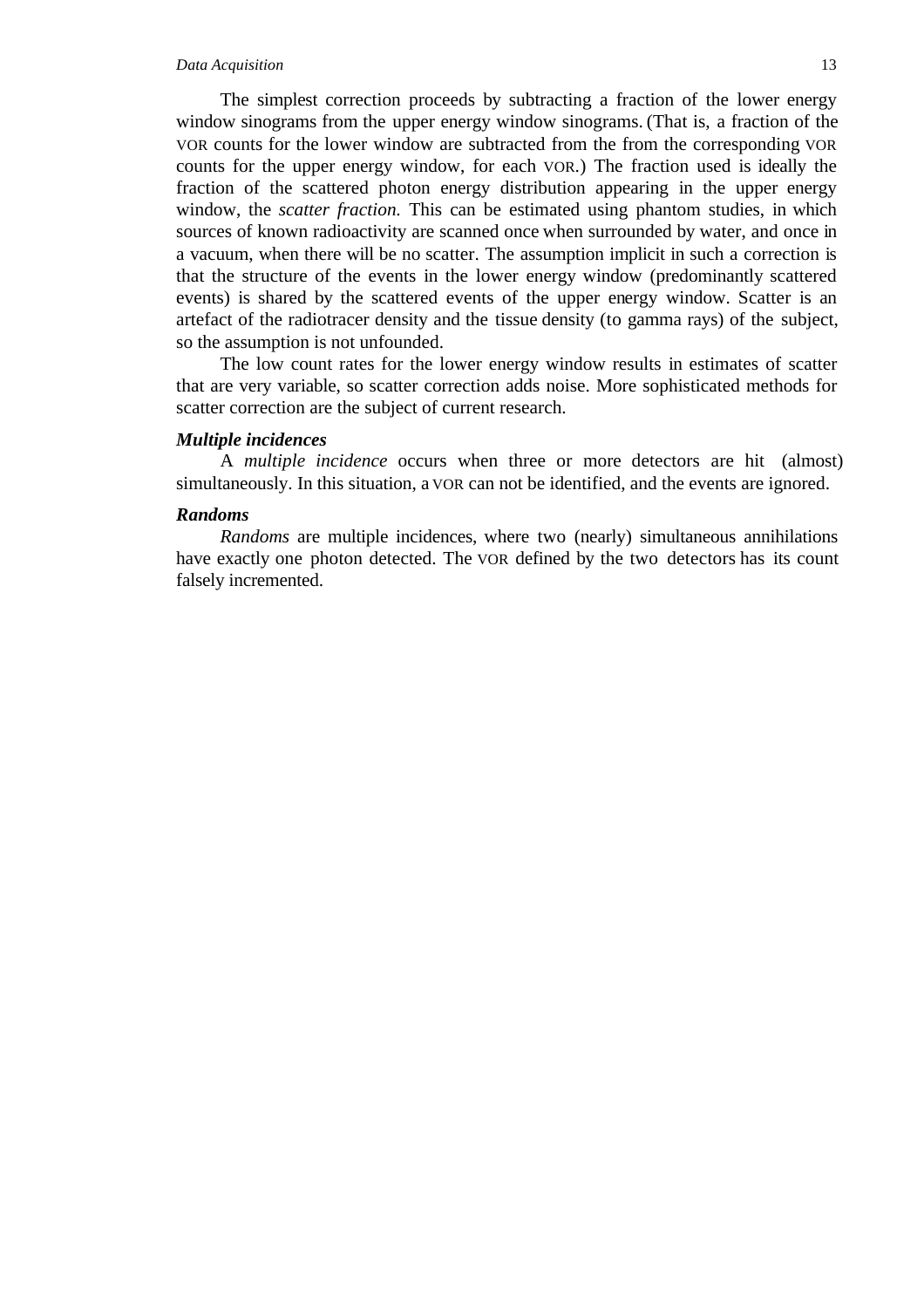# **1.3. 2D & 3D PET, SPECT**

### **1.3.1. 2D & 3D PET**

Until recently, algorithms for reconstructing three dimensional images from all possible VOR counts were not in common use. Reconstruction was only possible in two dimensions, reconstructing a slice of the subject from each direct plane sinogram. The slices were then stacked to obtain a three dimensional image. Only VORs corresponding to detector pairs in the same ring could be considered. Some limited cross ring VORs were allowed to enable planes between the rings to be considered, with *induced plane* sinograms formed by averaging counts between adjacent rings. This type of PET is known as 2D PET. For a 16 ring tomograph there would be only 31 sinograms, 16 direct plane sinograms, and 15 induced plane sinograms.

As 2D PET only needs VOR counts for direct plane and limited cross ring VOR counts, older scanners have fixed tungsten collimating septa around the detectors, reducing the view of each detector to detectors in the same and adjacent rings. This has the effect of reducing the detection of randoms, scatter, multiple incidences and background radiation. Scanners produced in the early nineties have removable septa, enabling data acquisition for 2D or 3D PET (fig.9), and new scanners operate solely in 3D mode.





#### *Sensitivity of 3D PET*

In 2D mode, less than 1% of the annihilation photon pairs are detected (Cherry *et al.*, 1991, p655). Removal of the septa greatly enhances the sensitivity of the tomograph: The probability of both gamma photons from an annihilation event hitting detector blocks is on average about six times greater (Spinks *et al.*, 1991), with larger increases for annihilations occurring near the centre of the scanner.

For a subject with radioactivity suitable for a 2D study, the rate of photons hitting the detectors in 3D mode is so high that many are not detected because of the detector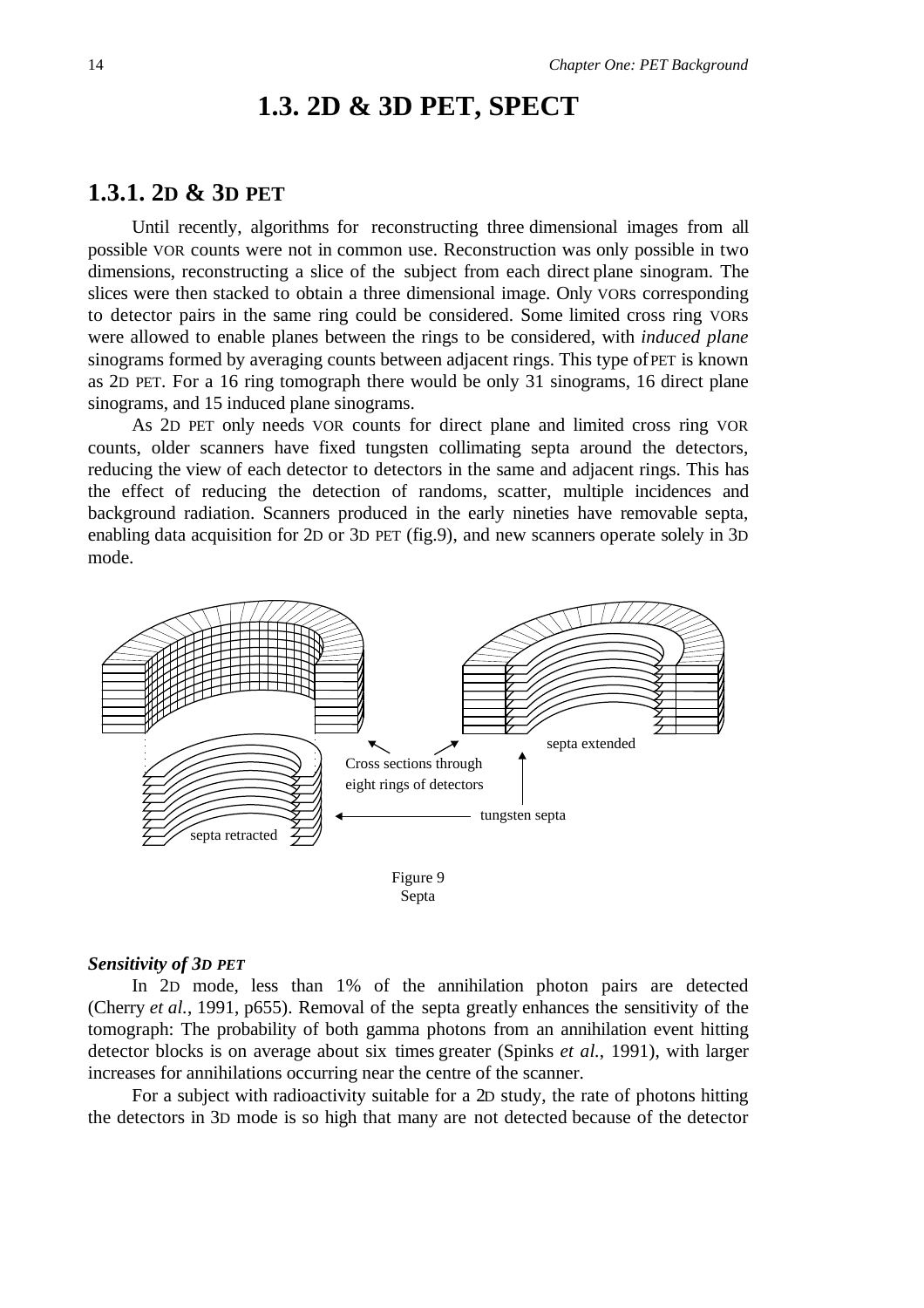dead time.3 This saturation of the tomograph is avoided by using lower doses of radioactivity, typically a quarter of the dose administered in 2D (Cherry *et al*., 1991).4

Removal of the septa and acquisition of all lines of response makes the scanner more likely to detect scattered photons, multiple incidences, randoms and background radiation. So, raw count rates can not be used to compare the sensitivity of 2D and 3D modes of PET acquisition. Noise Equivalent Counts (NEC), due to Strother *et al*. (1990), measures count rate relative to image signal-to-noise ratios by accounting for scatter and randoms. Using this measure, Bailey *et al*. (1991) found that for activity concentrations suitable for a 3D acquisition  $\langle \langle 1 \mu \text{Ci}/\text{cc}, \text{corresponding to an injected dose of} \rangle$ approximately 28mCi), the NEC was around five times that for 2D mode. Furthermore, this NEC was slightly better than that of a 2D acquisition with four times the activity. Cherry *et al*. (1993) present similar findings, using (grey matter) standard deviation in single difference images rather than NEC as the measure of scanner sensitivity.

### *Summary: 3D better than 2D*

Thus 3D acquisition provides images of comparable quality to 2D mode, but requires the administration of less radiation to the subject per scan. This allows more scans to be taken on an individual for the same total injected dose, giving more data, and hence improving the power of statistical procedures to analyse data sets of images from such experiments. This has been evaluated in blood flow studies of the human brain by Bailey *et al.* (1993) in terms of NEC, and by Cherry *et al.* (1993) in terms of estimated standard deviation in mean difference images<sup>5</sup> from phantom<sup>6</sup> data. Both these papers report a two-fold increase in sensitivity of the 3D method using four times as many scans as the 2D method, for the same administered activity. Further fractionalisation of the dose gives further improvements, but leads to an unacceptable number of scans.

### **1.3.2. SPECT**

There are radio-chemicals available that emit gamma rays directly on decay. A single photon is emitted, so a special tomograph is required, commonly referred to as a *gamma camera*. The radio-chemicals in question are less radioactive than positron emitters, do not require a high power cyclotron to produce them, and can be handled easily. The isotopes involved have long half lives, so tracers can be made remotely. This makes Single Photon Emission Computed Tomography (SPECT) a financially viable clinical tool, and most large hospitals possess a SPECT tomograph.

<sup>&</sup>lt;sup>3</sup>When gamma photon hits the detector crystal, a scintillation event takes place causing the block to flash. The flash is detected by the photomultipliers which generate an electric signal. A scintillation event takes a small time to take place, during which incident gamma photons go undetected. This period is called the *dead time*

<sup>&</sup>lt;sup>4</sup>About 50–80 mCi  $H_2$ <sup>15</sup>O is injected into subjects to obtain a satisfactory 2D acquisition.

<sup>5</sup>Mean difference images are introduced in §2.3.1.1. where the simple paired *t*-test approach for multiple subject activation studies is discussed.

<sup>6</sup>A *phantom,* in radiography, is a shaped container containing a known concentration of activity. The most famous is the Hoffman brain phantom (Hoffman *et al.*, 1990).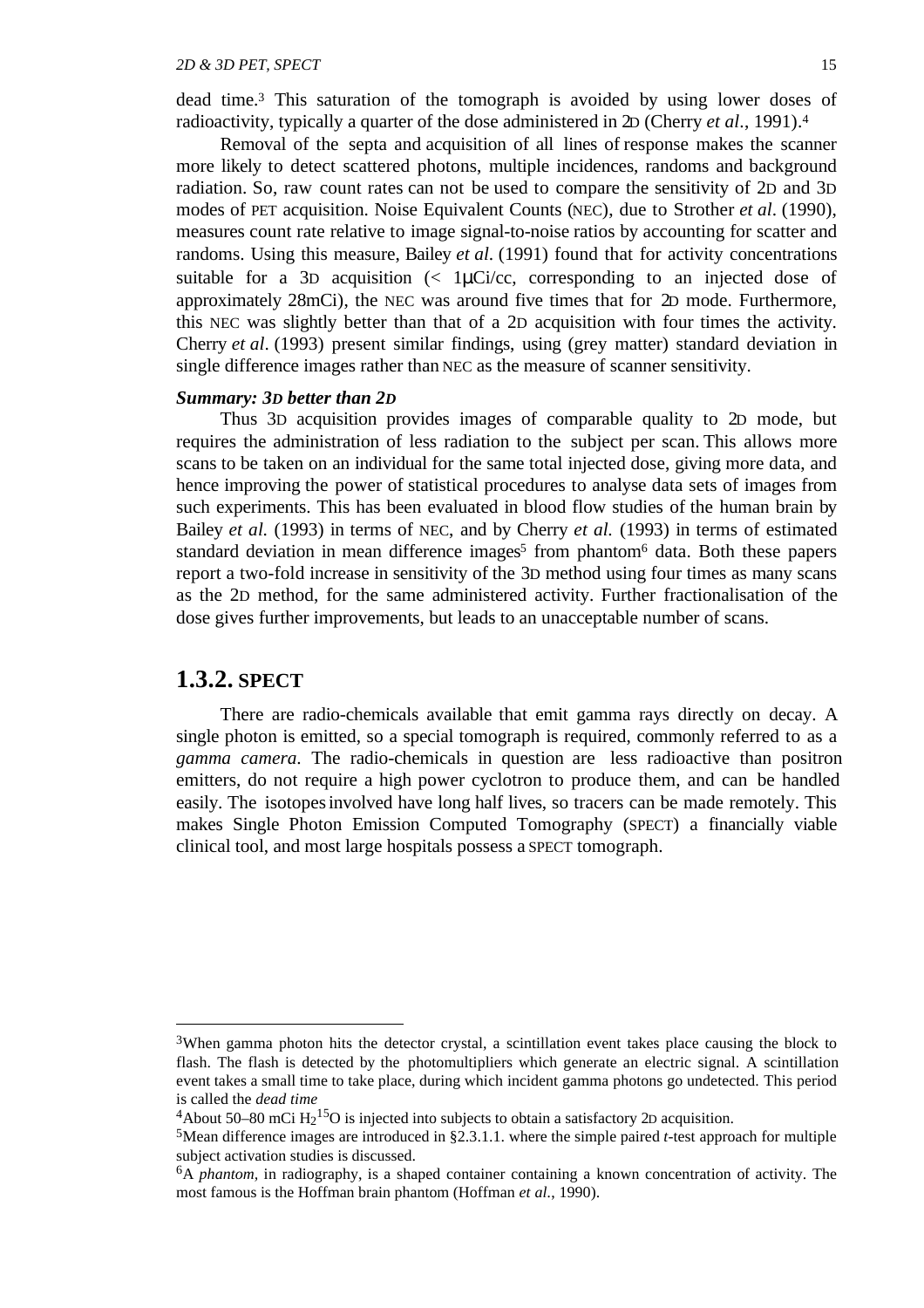#### *The SPECT tomograph*

Since only one gamma photon is emitted by the decaying isotope, the detectors of a SPECT tomograph need to be shielded by lead collimators so that each has a narrow field of view, enabling the identification of a VOR for a detected emission (fig.10).



Schematic of a simple SPECT gamma camera. The camera head is positioned at various places around the subject to enable data to be collected for many VOR.

### *Resolution of SPECT scans*

The resolution of SPECT imaging is much lower than that of PET for a number of reasons. The low energy gamma rays (140 KeV for technetium-99m,  $99mTc$ ) are very prone to attenuation, resulting in decay events not being observed. The restricted field of view of the detectors also reduces the probability of observing the gamma radiation emitted by a decaying isotope. As a result of this, and the low activity of SPECT tracers, a SPECT scan is usually acquired over quite a long period, typically in the region of twenty minutes. Even then, the number of observed decay events is still quite poor combined with PET, being a couple of orders of magnitude smaller. These low counts lead to highly variable estimates of tracer concentration, apparent in reconstructed images as noise. Background radiation is of comparable energy to the gamma rays of SPECT, and its detection adds to the noise in SPECT images. To obtain VOR counts of sufficient size for reasonable reconstruction, gamma cameras use larger detectors than a positron tomograph, resulting in fewer VORs and hence lower reconstructed resolution. For a comprehensive overview of SPECT, see English and Brown (1986).

### *Advantages of PET over SPECT*

The poor quality, long scan times, and long half lives of the tracers (precluding multiple scans on the same individual) in SPECT make the expense of PET justifiable, at least for research. In addition the array of gamma emitting tracers is somewhat limited, and many biochemicals can only be labelled with positron emitters. PET has wider biological scope, and is a more powerful research tool.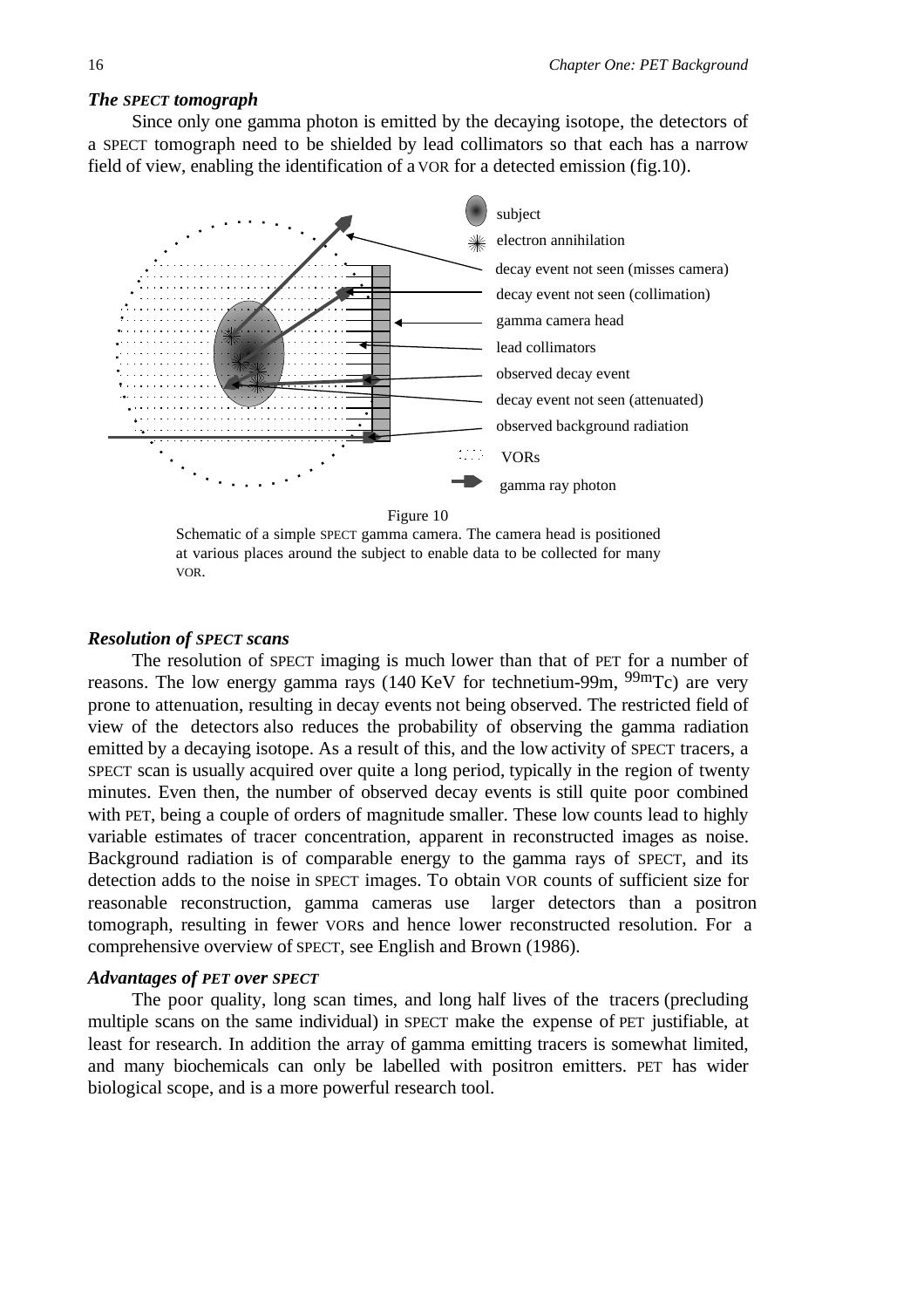# **1.4. Reconstruction**

The raw data acquired by the tomograph are the VOR counts. These are the numbers of annihilations on a particular VOR resulting in detected gamma radiation along that VOR. From this data it is desired to estimate the regional decay rates, or regional activity (rA), as this indicates the distribution of the tracer.

### **1.4.1. A statistical model for PET**

Let  $n^* = (n_1^*, \ldots, n_r^*, \ldots, n_R^*)$  be the vector of counts for the *R* vORs. These are clearly realisations of random variables, the form of which we now derive. The model follows that of Vardi *et al*. (1985).

#### *Average emission intensity*

The radioactive decay of the positron emitting isotopes in the subject forms an inhomogeneous Poisson process in both space and time. Let the intensity of this process be  $\lambda(x,t)$ ; for position  $x \in \Xi$  and time *t*, measured from the start of the scan, which we take to be of length *T*. Here  $\Xi$  is the subset of Euclidean 3-space  $\mathfrak{R}^3$  corresponding to the image space of the tomograph, for suitable Cartesian axes.

If we assume a constant tracer density over the duration of the scan, then this can be expressed as  $\lambda(x,t) = \lambda(x,0) \exp(-\beta t)$  by the law of radioactive decay, where  $\lambda(x,0)$  is the emission rate at the start of the scan.  $\beta$  is related to the half-life of the tracer,  $t_{1,2}$ , by  $β=ln(2)/t_{1/2}$ , and is hence known.

Over the scan period,  $t \in [0,T]$ , the emission intensity at  $x \in \Xi$  is:

$$
\int_{0}^{T} \lambda(x, t) dt = \int_{0}^{T} \lambda(x, 0) exp(-\beta t) dt
$$
\n
$$
= \frac{\lambda(x, 0) (1 - e^{-\beta T})}{\beta}
$$
\n
$$
= \lambda(x) \qquad \text{say}
$$
\n(1)

so it suffices to estimate  $\lambda(x)$ , the *average emission intensity*.

#### *Model for average emission intensity*

Let  $c(x,r)$  be the probability that an emission from x results in an electron annihilation detected in VOR  $r$ . Then, the emissions from point  $x$  detected in VOR  $r$ , form a thinned Poisson process with thinning probability *c*(*x*,*r*), independently for all *x*∈Ξ and  $r=1,...,R$ . Thus the number of detected emissions for the VORs,  $n_r^*$ , are independent Poisson random variables with means

$$
E[n_r^*] = \lambda_r^* = \int_{x \in \Xi} \lambda(x) c(x, r) dx
$$
 (2)

and we want to estimate  $\lambda(x)$  given  $n_r^*$ .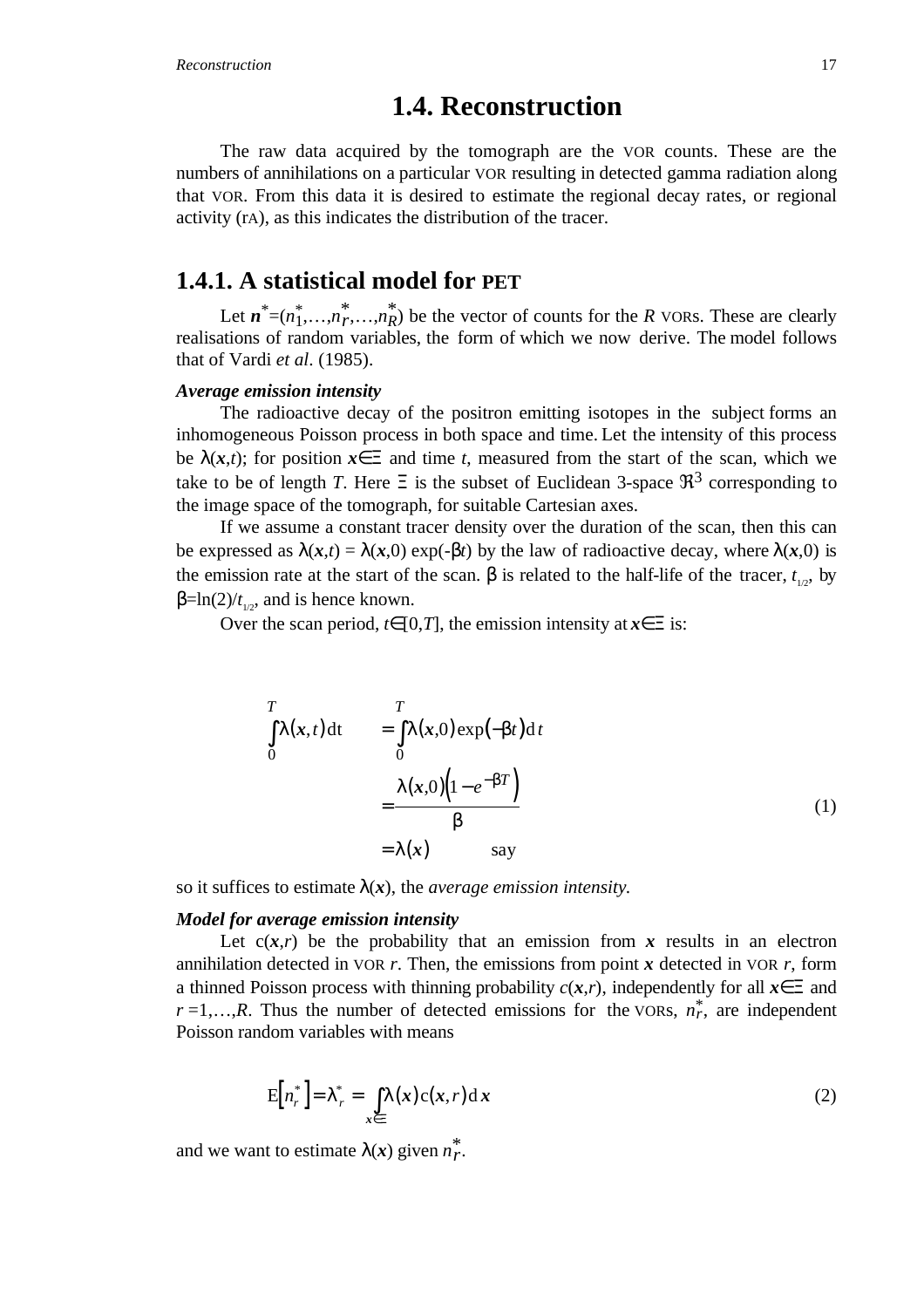### *Discretisation of the problem*

To simplify the mathematics, and to avoid the estimation of a continuous function, it is usual to consider Ξ divided up into *K voxels*7 (volume elements), usually cuboid in shape. Within each voxel  $\lambda(x)$  is assumed to be constant.

Let  $\{V_k\}_{k=1}^K$  be a partition of  $\Xi$  into *K* voxels. That is  $V_k \subset \Xi$ ,  $k = 1,...,K$ ;  $V_k \cap V_{k'} = \phi$  for  $k \neq k'$ ; and  $\bigcup$ *k*=1 *K*  $V_k = \Xi$ . We shall refer to voxels directly by their index,

referring to the voxel with index  $k$  (the volume element  $V_k$ ), simply as "voxel  $k$ ".

### *Discrete model for average emission intensity*

The number of emissions within voxel *k* over the period of the scan is a Poisson random variable, with mean

$$
\lambda_k = \int_{V_k}^{T} \lambda(x, t) dt dx = \int_{V_k} \lambda(x) dx
$$
  
\n
$$
\approx |V_k| \lambda(x)
$$

for some  $x \in V_k$ , if  $\lambda(x)$  is fairly constant within  $V_k$ , where  $|V_k|$  is the volume of voxel k. Thus  $\lambda_k / |V_k|$  is a step function approximating  $\lambda(x)$ , and we proceed to estimate  $\lambda = (\lambda_1, \ldots, \lambda_K)$ . Substituting this approximation into eqn.2 gives:

$$
E[n_r^*] = \lambda_r^* = \sum_{k=1}^K \lambda_k p(k, r)
$$
  $r = 1,...,R$  (3)

where 
$$
p(k,r) = \frac{1}{|V_k|} \int_{V_k} c(x,r) dx
$$

Eqn.3 defines a Poisson regression equation expressing the observed VOR counts  $n_r^*$  in terms of  $\lambda$ , which it is desired to estimate, subject to the positivity constraints  $\lambda_k \geq 0$ ,  $k = 1,...,K$ . The average emission intensity for voxel *k*,  $\lambda_k$ , is referred to simply as the *regional activity* (rA) at voxel *k*. Since  $\lambda_k$  is expressed in counts per unit volume, reconstructed images are known as *counts images*.

### *Computation of detection probabilities*

The  $p(k,r)$  are the probabilities that an emission occurring in voxel k is detected in VOR *r*, the *detection probabilities*. Ignoring positron flight, attenuation, scatter, detector inefficiencies and assuming hat the two gamma photons are emitted in opposite directions, this probability is (up to a normalising constant) the angle of view of VOR *r* into voxel *k*, and can be computed from a knowledge of the scanner geometry.

Positron flight, attenuation, detector inefficiencies and the angle of gamma photons can all be built in to these probabilities, see Vardi *et al*. (1985) and Shepp *et al*. (1982) for further details. These refinements make computation of the  $p(k,r)$  more lengthy, too lengthy for computation on the fly to be efficient, and the probabilities must be computed and stored, requiring considerable storage space.

 <sup>7</sup>*Voxel*, is the 3D analogue of a *pixel*, which is short for "picture element".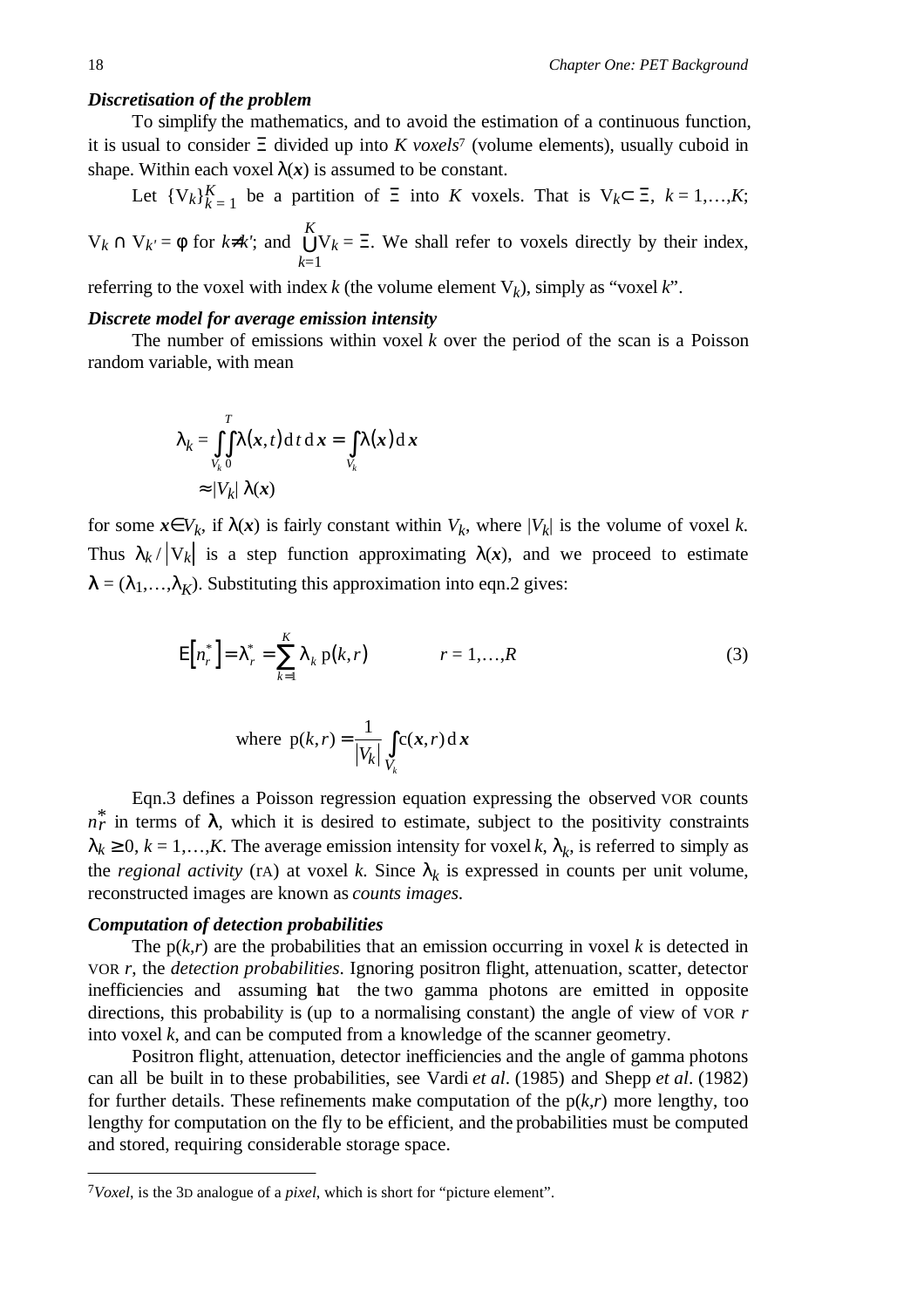#### *Reconstruction* 19

This computation is made notably simpler (especially in 2D PET imaging) by the consideration of an annular array of voxels, with the number of voxels per annulus some multiple of the number of detector elements per ring. With this arrangement, proposed by Kearfott (1985), Each detector element would view exactly the same arrangement of voxels and opposing detector elements as any other detector element (in that ring, for the 3D case). This greatly reduces the number of distinct p(*k,r*). Kaufman (1987) discusses an implementation of such a method. If an attenuation correction more complicated than that for a rotationally symmetric attenuating medium (with axis that of the tomograph) is being considered, then there is no symmetry, and the advantages of an annular voxellation are lost, a point noted by Green (1985).

### **1.4.2. Maximum Likelihood Reconstruction**

Vardi *et al*. (1985) discuss the maximum likelihood estimation of λ. The likelihood of the observed data is:

$$
L(\lambda) = P(n^*|\lambda) = \prod_{r=1}^R e^{-\lambda^*(r)} \frac{\lambda^*(r)^{n^*(r)}}{n^*(r)!}
$$

giving log-likelihood

$$
l(\lambda) = \ln(L(\lambda)) = \sum_{r=1}^{R} \left( -\lambda_r^* + n_r^* \ln(\lambda_r^*) - \ln(n_r^*) \right)
$$
  
= 
$$
\sum_{r=1}^{R} \left\{ -\sum_{k'=1}^{K} \lambda_k p(k', r) + n_r^* \ln \left[ \sum_{k'=1}^{K} \lambda_k p(k', r) \right] - \ln(n_r^*) \right\}
$$

with first partial derivative with respect to  $\lambda_k$  as

$$
\frac{\partial l(\lambda)}{\partial \lambda_k} = -\lambda_k \, \mathrm{p}(k, \bullet) + \lambda_k \sum_{r=1}^R \frac{n_r^* \, \mathrm{p}(k, r)}{\sum_{k'=1}^K \lambda_k \, \mathrm{p}(k', r)} \tag{4}
$$

where  $p(k, \bullet) = \sum_{r=1}^{R} p(k,r)$  is the probability that an emission in voxel *k* is detected.

Vardi *et al.* (1985) show that the matrix of second partial derivatives of  $l(\lambda)$  is negative semi-definite, and hence that  $l(\lambda)$  is concave. Thus the single local maximum (if it exists) is a global maximum over  $\lambda \in \mathbb{R}^3$ , and can be found by setting the first partial derivative to zero.

Bearing in mind the positivity constraint on  $\lambda$  ( $\lambda \in \{\Re^+ \times \ldots \times \Re^+\}\)$ , sufficient conditions for  $\hat{\lambda}$  to be the maximum likelihood estimator of  $\lambda$  are the Kuhn Tucker conditions:

$$
\frac{\partial l(\lambda)}{\lambda_k}\bigg|\hat{\lambda} = 0 \qquad \text{and} \qquad \frac{\partial l(\lambda)}{\partial \lambda_k}\bigg|\hat{\lambda} \le 0 \quad \text{if } \hat{\lambda}_k = 0
$$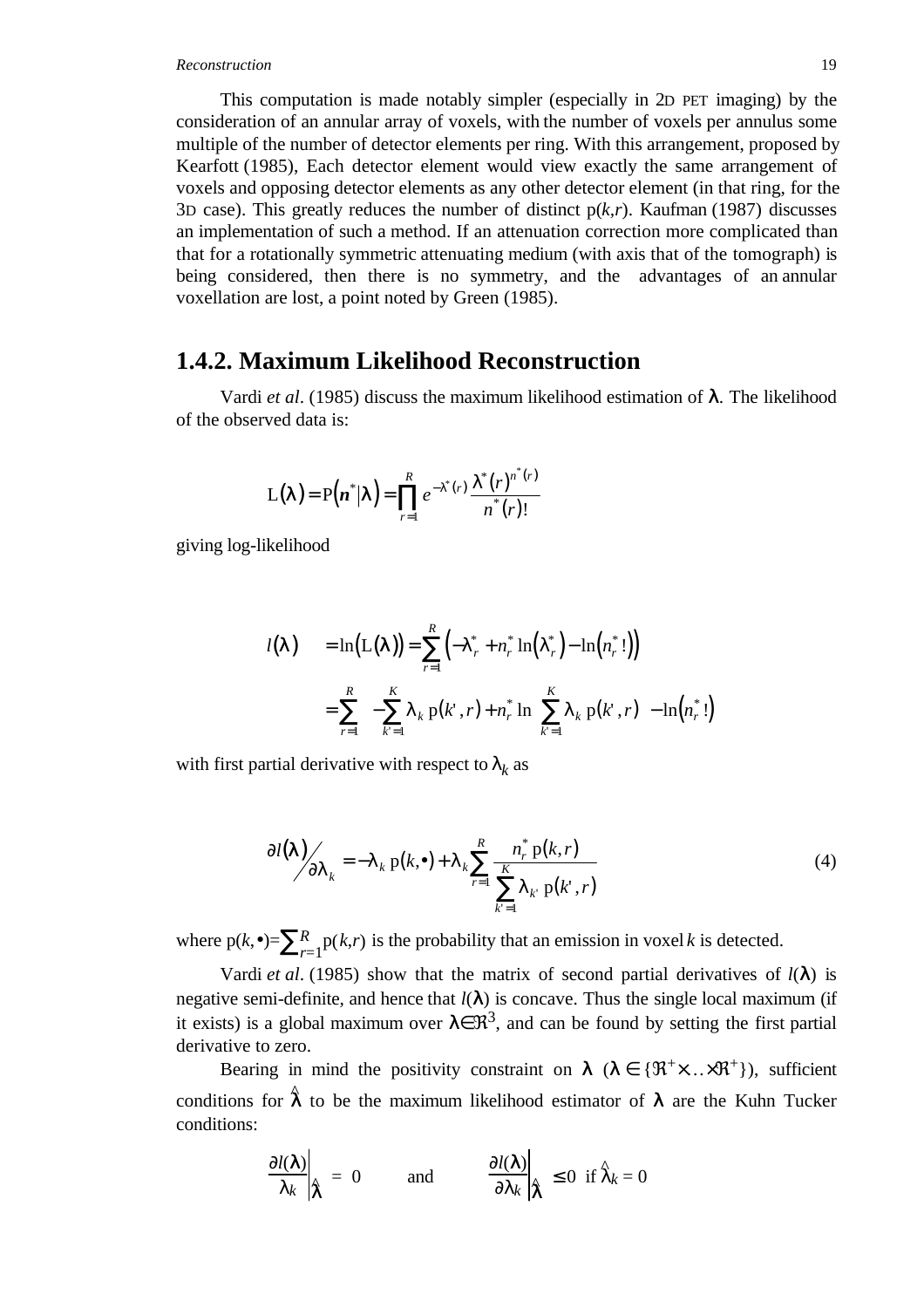There are many possible schemes for solving to obtain  $\hat{\lambda}$ . A particularly simple iterative scheme suggested by the form of the partial derivatives (eqn.4) is:

$$
\lambda_k^{(i+1)} = \frac{\lambda_k^{(i)}}{p(k, \bullet)} \sum_{r=1}^R \frac{n_r^* p(k, r)}{\sum_{k'=1}^K \lambda_k^{(i)} p(k', r)}
$$
(5)

giving a sequence  $\lambda^{(1)}, \ldots, \lambda^{(i)}, \ldots$  converging to the maximum likelihood estimate  $\hat{\lambda}$ . This can be thought of as a preconditioned steepest ascent method, having properties similar to steepest ascent in many situations and considerably improving on it in others (Kaufman, 1987). This iterative scheme is an instance of the EM algorithm, as we shall now illustrate.

### *EM reconstruction*

Here we have a classic example for the application of the EM algorithm of Dempster *et al.* (1977). The ideal data would be the number,  $n_k$ , of detected emissions in each voxel  $(k = 1, \ldots, K)$ . The available data are the VOR counts. Both are marginal sums of the quantities  $n_{kr}$ , the number of emissions in voxel *k* detected in VOR *r*  $(k=1,...,K; r=1,...,R)$ . The VOR counts,  $n_r^*$ , can be viewed as incomplete data, with the *nkr* as complete data.

With this in mind, Vardi *et al.* (1985) re-formulate the problem as follows: Emissions in voxel *k* subsequently detected in VOR *r* form a Poisson process with mean  $\lambda_{kr} \stackrel{\text{def}}{=} \lambda_k p(k,r)$ , since it is a thinning of the emission process, independently for all voxels *k* and VOR *r*. Thus the number of detected emissions in voxel *k*,  $n_k$ , is a Poisson random variable with mean

$$
E[n_k] = \sum_{r=1}^{R} \lambda_{kr} = \lambda_k p(k, \bullet)
$$
\n(6)

The estimation, or E-step, is to estimate  $n_k$  as  $\hat{n}_k$ , given  $\lambda^{(i)}$  and the data  $n_r^*$ .

$$
\hat{n}_k = E\left[n_k|\lambda^{(i)}, n^*\right]
$$
\n
$$
= E\left[\sum_{r=1}^R n_{kr}|\lambda^{(i)}, n^*\right]
$$
\n
$$
= \sum_{r=1}^R E\left[n_{kr}|\lambda^{(i)}, n^*\right]
$$
\n
$$
= \sum_{r=1}^R E\left[n_{kr}|\lambda^{(i)}, n_r^*\right]
$$
\nby independence of  $n_r^*$ 's\n
$$
= \sum_{r=1}^R \frac{n_r^*\lambda_{kr}^{(i)}}{\sum_{k'=1}^K \lambda_{kr}^{(i)}} \qquad \text{since if } X_i \sim Po(a_i),
$$
\n
$$
= \lambda_k^{(i)} \sum_{r=1}^R \frac{n_r^*\,p(k,r)}{\sum_{k'=1}^K \lambda_{k'}^{(i)}p(k,r)}
$$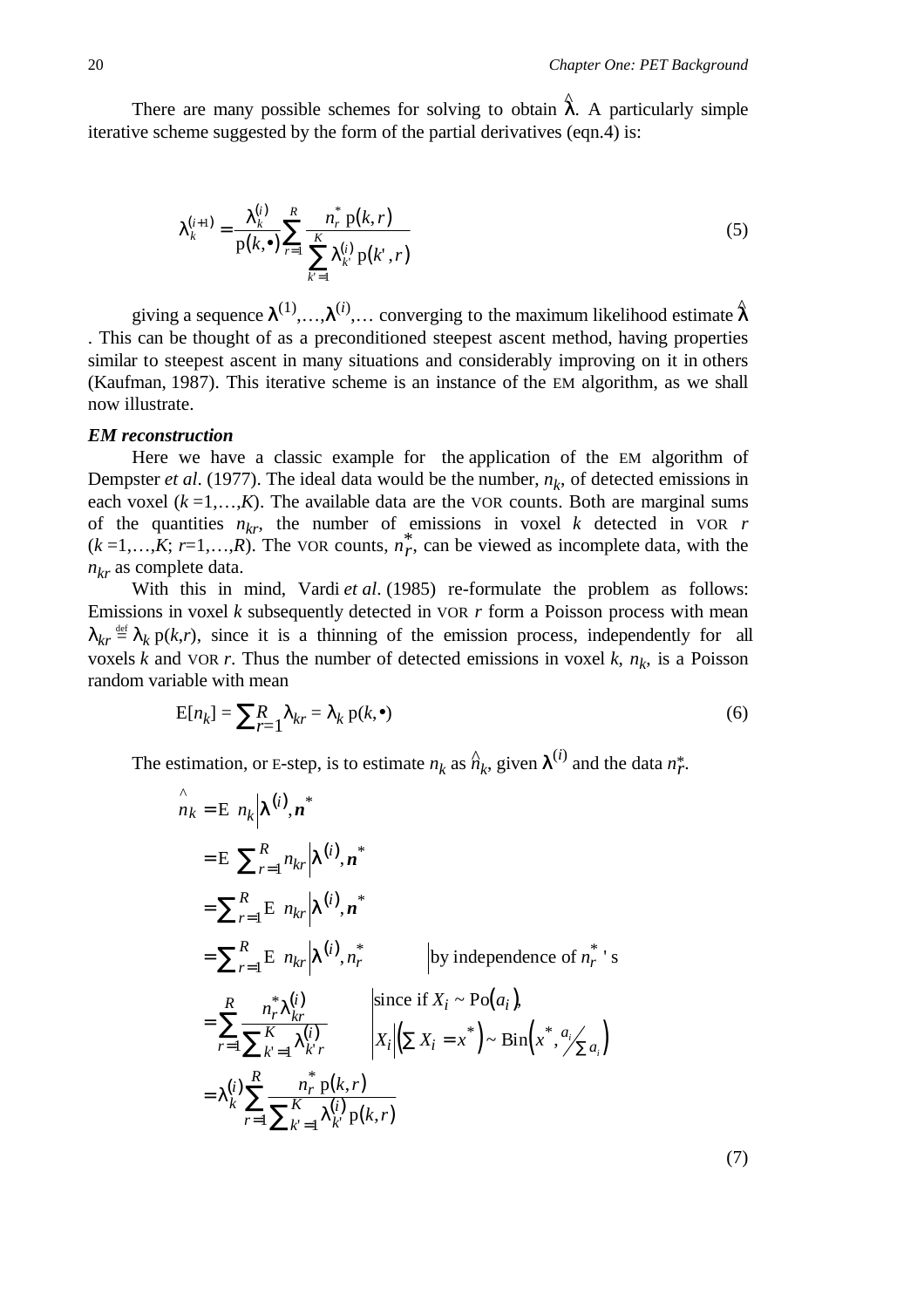The maximisation step, or M-step, is to obtain  $\lambda^{(i+1)}$ , the maximum likelihood estimate of  $\lambda$ , given the current estimated detected emissions from voxel *k*. Since  $n_k$  is a Poisson random variable with mean  $\lambda_k$  p(*k*,•), (eqn.6),  $\lambda_k^{(i)} = \hat{n}_k / p(k, \bullet)$ .

Combining the E and M steps gives the iterative scheme of eqn.5. It then follows from Theorem 1 of Dempster *et al.* (1977) that  $l(\lambda^{(i)}) < l(\lambda^{(i+1)})$ . Since  $l(\lambda)$  is convex, convergence to the maximum likelihood estimate (on this voxellation, see below) is guaranteed. See Vardi *et al*. (1985) for a proof and discussion.

There are two interesting properties of this EM solution. Firstly, the total counts are preserved:

$$
\sum_{k=1}^{K} \lambda_k^{new} p(k, \bullet) = \sum_{r=1}^{R} n_r^*
$$

Secondly, if  $\lambda_k^{old} > 0$  then  $\lambda_k^{new} > 0$  also, for all voxels  $k=1,...,K$ . That is, the positivity condition is satisfied for positive starting values.

### *Comments on the maximum likelihood approach*

Shepp & Vardi (1982) tested their EM approach for 2D PET against a filtered backprojection method, and (in Vardiet al., 1985) against a least squares method, using simulated data. Shepp *et al*. (1984) test the EM approach with real phantom data, comparing the reconstructed images with those from filtered back-projection. In all the papers the EM reconstruction was preferred on visual grounds for lack of reconstruction artefacts and for aesthetic appeal. Mintun *et al*. (1985) also reported an improvement in resolution in EM reconstructions over the standard filtered back-projection for a low resolution 2D camera.

Lange & Carson (1984) also developed EM algorithms for emission and transmission tomography*,* aiming their exposition at a mathematically literate audience familiar with tomography.

Kaufman (1987) discusses the practicalities of implementing the approach. Consideration of positron flight, detector inefficiencies and the non-linearity of the two gamma photons (but not attenuation or scatter) in the computation of the detection probabilities  $p(k,r)$  improved 2D reconstructions very little. Indeed, vast simplifications were made in the computation of these probabilities, without substantial degradation of the reconstruction.

The maximum likelihood solution is not necessarily unique, indeed it cannot be unique if the number of  $VORS (R)$  is less than the number of voxels  $(K)$ . The algorithm converges to one of the reconstructions maximising the likelihood, depending on the choice of initial values. Thus for cubic voxels, a unique solution for the EM algorithm imposes a lower bound on the voxels size, this size dependent on the geometry of the scanner. For voxel sizes smaller than this critical size the estimated value is not unique, but it is argued (Shepp & Vanderbei ([23] in Green, 1990)) that for typical data sets the positivity constraint renders the maximum essentially unique.

Convergence to the maximum likelihood function estimate  $\hat{\lambda}$  (for this voxellation of Ξ) is guaranteed, but may take a long time. Knowing when to stop the iterations is a source of indeterminacy. Stop too soon and a vague image is recovered. After many iterations the estimate  $\lambda^{(i)}$  becomes very noisy, a common feature of maximum likelihood estimates for images. Silverman *et al*. (1990) illustrate this vividly. Vardi *et al*. (1985) suggest using a small degree of smoothing on the maximum likelihood estimate, or a constant starting estimate  $\lambda^{(0)}$  and fixed (small) number of iterations (for example 64). This latter scheme, starting with a level playing field and iterating until an "appealing"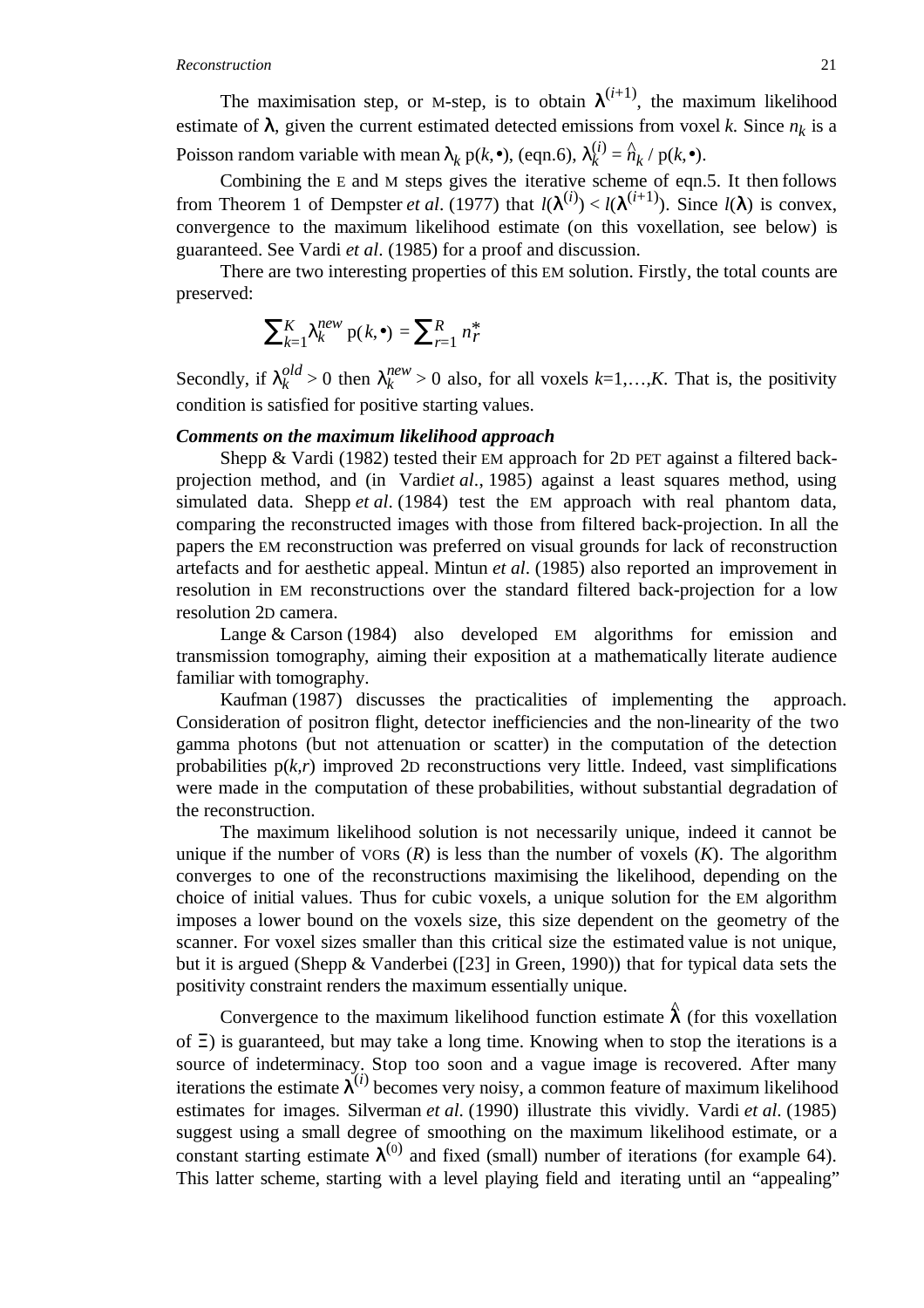estimate is found, is commonly called "Maximum Likelihood" reconstruction by PET practitioners, though the estimates obtained are far from the actual MLE.

Silverman *et al*. (1990) considered the above points and applied their smoothed EM algorithm, the EMS algorithm, which introduces an S step after each EM iteration, spatially smoothing the current estimate  $\lambda^{(i)}$ . This gives aesthetically pleasing reconstructed images which are quite smooth and free from the obvious reconstruction artefacts that plague filtered back-projection. The smoothing step reduces the spectral radius of the EM iteration, and thus accelerates convergence. Experience suggests that convergence is to a unique solution, although only approximate theory exists to back up this assertion. However, there is little justification for the smoothing in this form, and these images were criticised by Ford (1990) for being too smooth, as interest is in more than the "picture" of the annihilation events.

Although the EM algorithm has been successfully applied to reconstruction it isn't used in practice. This is partly because of the noisiness and indeterminate stopping criteria for the iterations, but mainly because computationally it is much more intensive than filtered back-projection, especially for 3D reconstruction. Current interest in statistical reconstruction is concentrated on the use of prior information in an empirical Bayesian context, a review of which is beyond the scope of this chapter.

# **1.4.3. Filtered Back-projection**

*Filtered Back-projection* (FBP) is the reconstruction method routinely used in most circumstances. Essentially the counts are "projected" back across the image space, interfering to give an image of estimated counts per voxel. The technique was developed to reconstruct images from projections in fields as diverse as gravitation theory, radio astronomy and electron microscopy. More recently the technique has been used in transmission tomography, particularly X-ray computed tomography (X-ray  $CT$ ).<sup>8</sup> Shepp  $\&$ Kruskal (1978) review the history of CT, and look at the various methods of reconstruction from a mathematical perspective. Emission tomography developed from transmission tomography, and the existing reconstruction methods were adapted for the new modality. Thus to review FBP we first look at transmission tomography and how it relates to the PET problem.

### *1.4.3.1. Transmission tomography*

In transmission tomography, parallel beams of monochromatic<sup>9</sup> X-rays of constant intensity<sup>10</sup>  $I_{in}$  (in counts per second) are directed through a thin slice of the subject, and the number of X-ray photons transmitted through the subject from each beam is measured. This is done for a number of orientations, resulting in a data structure similar to that of PET (Fig.11). The quantity of interest here is the tissue density to X-rays, the *linear attenuation function* µ(*x*).

 <sup>8</sup>X-ray CT is commonly referred to a CAT, an acronym for Computerised Axial Tomography, the word "axial" emphasising that the X-rays are administered perpendicular to the axis of conventional X-ray imaging.

<sup>&</sup>lt;sup>9</sup>The source is assumed to be monochromatic, that is only X-ray photons of a given energy are emitted. Alternatively, one can assume that the physical attenuation is independent of the energies of the X-ray photons.

<sup>&</sup>lt;sup>10</sup>That is the source has a half-life so long that the rate of decay can be considered constant for the time periods in question.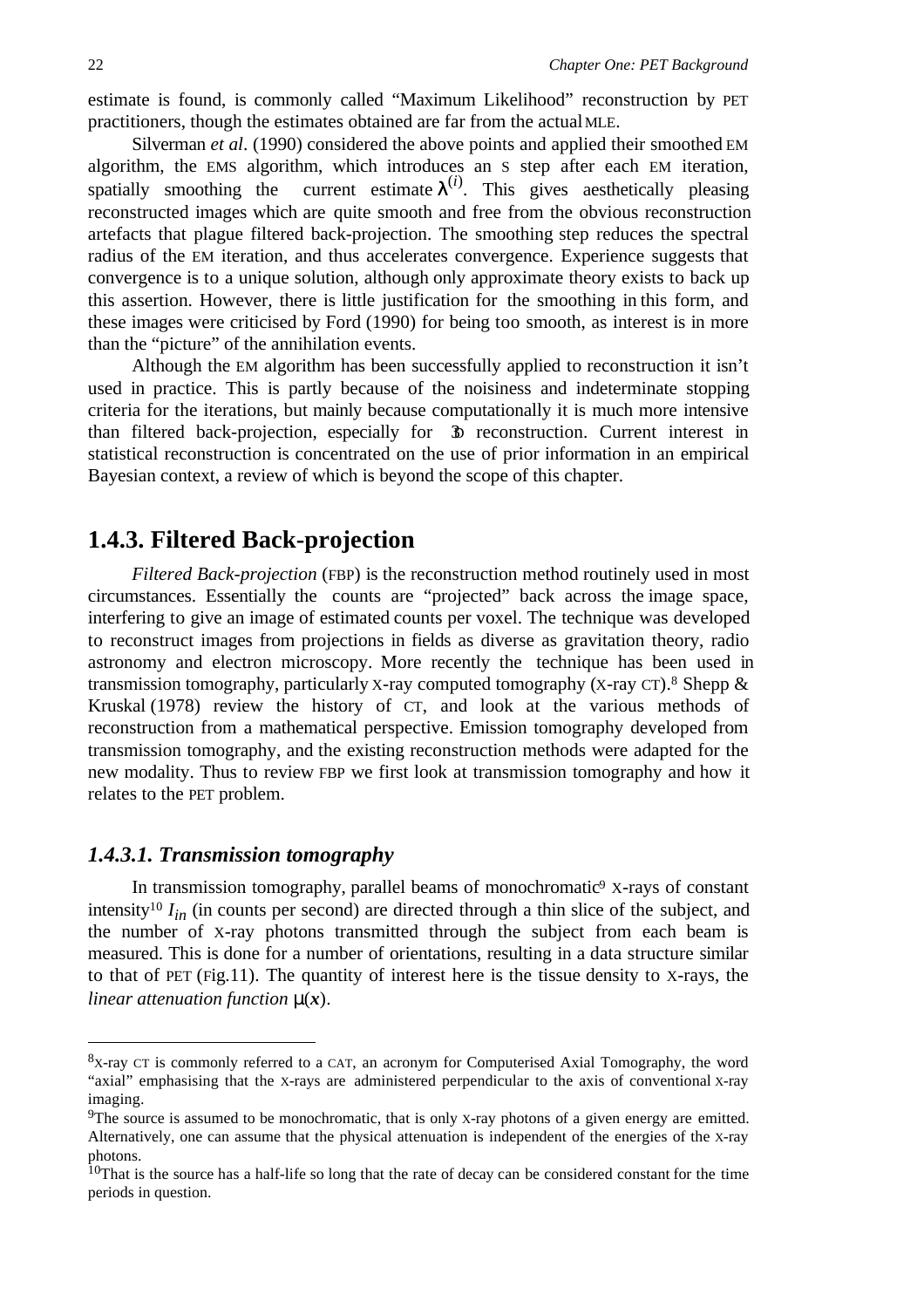

Schematic of transmission tomography

For a line segment  $\delta \subset \mathbb{R}^3$  through a medium with linear attenuation function  $\mu(x)$ , the total attenuation along the line is  $\mu_{\delta}$ , given by the Radon transform:

$$
\mu_{\delta} = \int \mu(x) dx
$$
\n
$$
\delta
$$
\n(8)

### *Estimation of*  $\mu_{\delta}$  *in transmission tomography*

For any X-ray photon travelling along  $\delta$  the probability of non-absorption, is proportional to  $exp(-\mu_{\delta})$ , so the process of X-ray photons arriving at the detector is a thinning of the emission process. The thinning probability is estimated by  $n_{\delta}^{in} + n_{\delta}^{out}$ , where  $n_{\delta}^{in}$  and  $n_{\delta}^{out}$  are the numbers of photons emitted by the source, and the number of those transmitted, respectively. Clearly it is impossible to count both. However, since intense X-rays are used,  $n_{\delta}^{in}$  ÷  $T \approx I_{in}$ , where *T* is the length of the acquisition for line  $\delta$ . This gives  $I_{in} \times T$  ÷  $n_{\delta}^{out}$  as a good estimate of the thinning probability, and hence of  $\mu_{\delta}$ .

### *1.4.3.2. Approximation of emission tomography problem to fit transmission tomography framework*

Emission tomography can be thought of in this framework, by assuming that the probability of a positron emission from point *x*∈*X* being detected by the pair of detectors defining VOR *r*,  $c(x, r)$ , is constant for all points x within VOR *r*, and zero for all other points. Then, eqn.2 simplifies to

$$
E[n_r^*] = \lambda_r^* = c(\bullet, r) \int\limits_{V_r} \lambda(x) dx
$$
\n(9)

Here *V<sub>r</sub>*⊂ *X* is the set of points in VOR *r*, and  $c(\bullet, r)$  is the probability an emission occurring inside VOR *r* is detected by the detectors defining that VOR.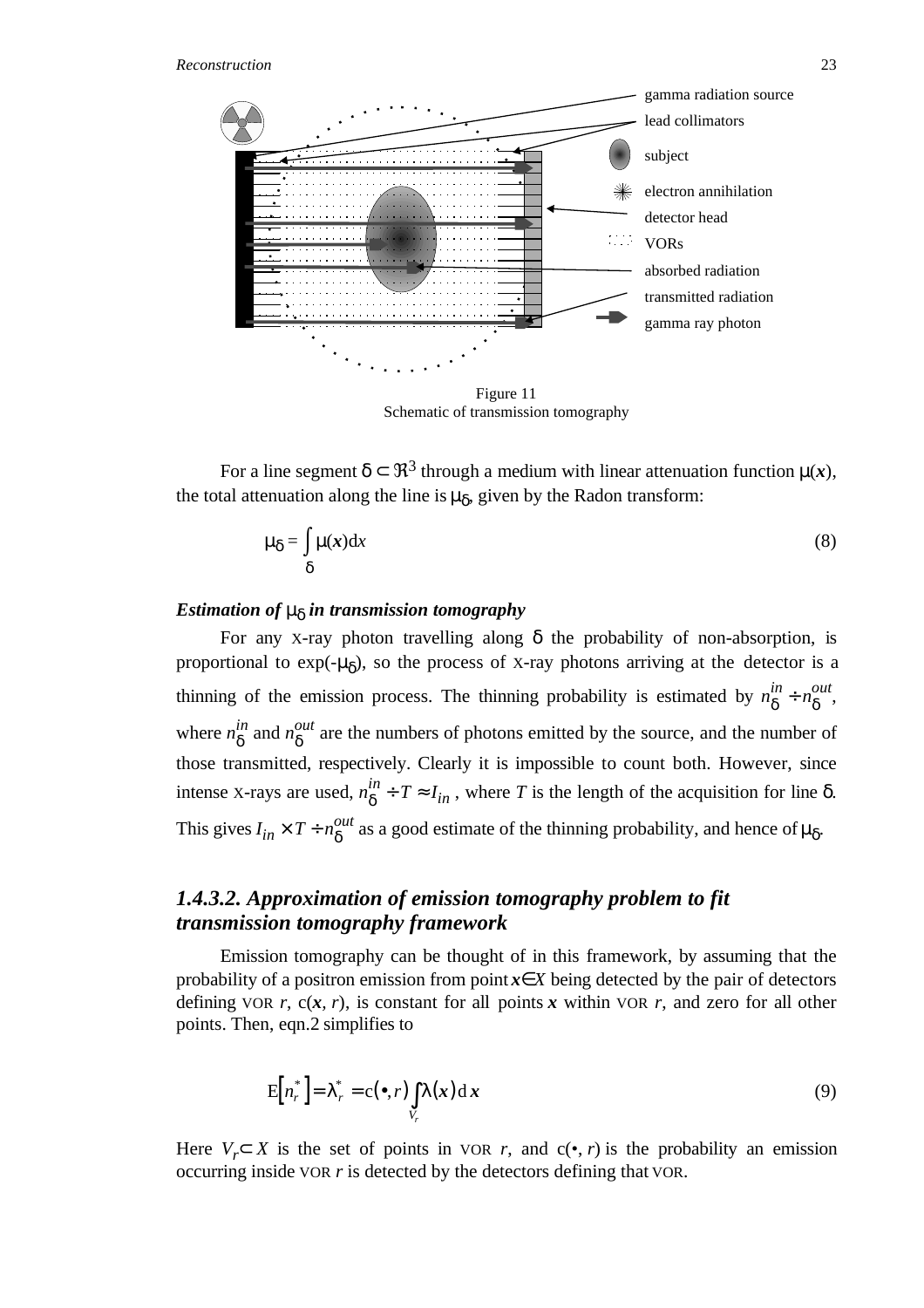Eqn.9 is now in the same form as for transmission tomography. The observed data *n*<sup>\*</sup> are taken as estimates of the VOR intensities  $\lambda^*$ , and an estimate of  $\lambda(x)$  is sought whose integrals along the  $r^{\text{th}}$  VOR is  $n_r^*$ .

### *Inadequacies of the approximation*

There are two fundamental problems with this approach to emission tomography. Firstly, even with the simplistic modelling of  $c(x,r)$  as the angle of view from x to the detectors defining VOR  $r$ , it is clear that  $c(x,r)$  must vary considerably within the VOR, disappearing for points on the edge of the VOR. The simplifying assumption precludes consideration of positron flight, attenuation, scatter and detector inefficiencies. Corrections for these phenomena must be made to sinograms, or by post-processing reconstructed images. Within this framework it is impossible to account for the fact that the two gamma photons are emitted in only near opposite directions.

Secondly, and more importantly, the count-rates in PET are many orders of magnitude less than those in transmission tomography. Thus the observed count-rates give poor estimates of the actual VOR intensities  $\lambda^*$ . The large variation of  $n^*$  about its mean is seen as noise in the sinograms, noise which is magnified by the filtered backprojection procedure.

### *1.4.3.3. Reconstruction from projections*

Considering eqn.8, Radon (1917) showed that if the linear attenuation function  $\mu$  $(x)$  is continuous and has compact support then  $\mu(x)$  is uniquely determined by the values of  $\mu_{\delta}$  for all line segments  $\delta$  intersecting the support of  $\mu(x)$ . Moreover, he obtained a fairly simple inversion formula for the computation of  $\mu(x)$  from its projections. However, with the finite number of "projections" examined in CT, the necessary discrete approximations to Radon's inversion formula give poor reconstructions. (Shepp & Kruskal, 1978, dwell on this in more detail.)

Other methods of reconstruction from projections have been developed, and are discussed in detail by Herman (1980). Of the available methods, Filtered Backprojection, also known as *Convolution Back-Projection* (CBP), has emerged as the most frequently used. In all methods the "*fundamental law of tomography*" applies: The greater the number of projections obtained, the better the resolution of the reconstructed image.

A complete description of filtered back-projection technique for 3D PET is well beyond the scope of this background chapter. We shall take a simplistic pictorial approach, describing the fundamentals of  $\delta$  reconstruction by FBP, and then commenting on the 3D method. For the remainder of this section we use the terminology for reconstruction of functions from projections. A "profile" is the value of a line integral through the image space, and a "projection" is the set of all profiles through the image space in the same direction.

#### *Back-projection*

Basically, back-projection reconstruction is a summation method. Essentially, the density at a point is estimated by adding all the obtained profiles through that point, effectively back-projecting each profile (i.e. sinogram pixel) across the image space and summing. For a simple 2D object observed in two orthogonal directions, fig.12 illustrates the approach.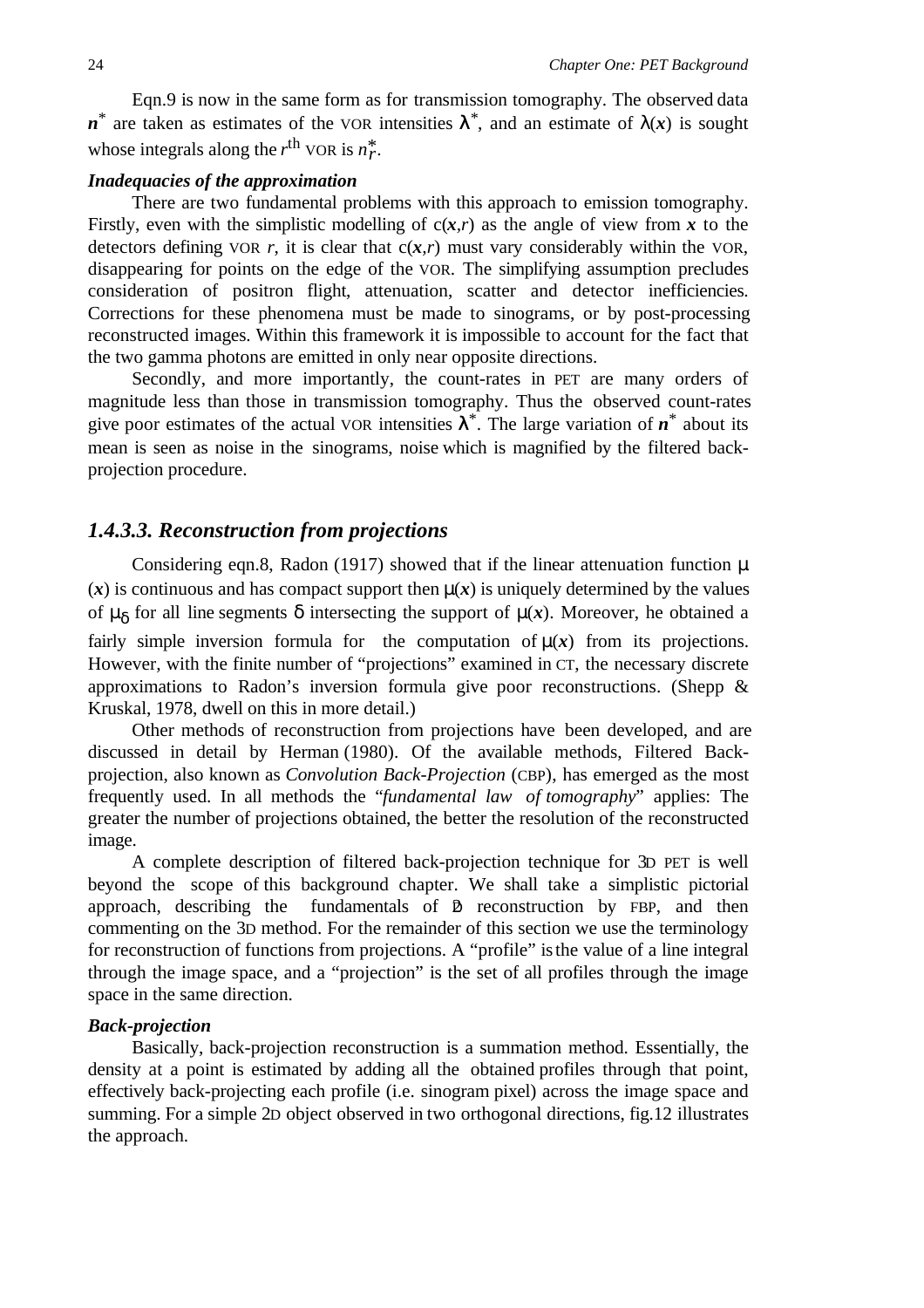

Figure 12 Back-projection of a point source

As is clear from fig.12, the reconstructed density is only a crude approximation to the original density. In particular, points outside the object receive positive contributions from some of the projections, leading to star artefacts, often seen in reconstructed images, (fig.13).



Star artefact in back-projection of a point source

### *Filtered Back-projection*

To eliminate the star artefacts surrounding dense points, back-projection can be modified by convolving the projected data with a *reconstruction filter*. The filter kernel is constructed with a positive central lobe and negative side lobes, such that points just outside an object receive both positive and negative contributions from the filtered projections when back-projected. Fig.14 illustrates the general idea, and fig.15 illustrates how artefacts are avoided, at least in the vicinity of a dense point. After appropriate normalisation, the image constructed is then an estimate of the number of emission events per voxel.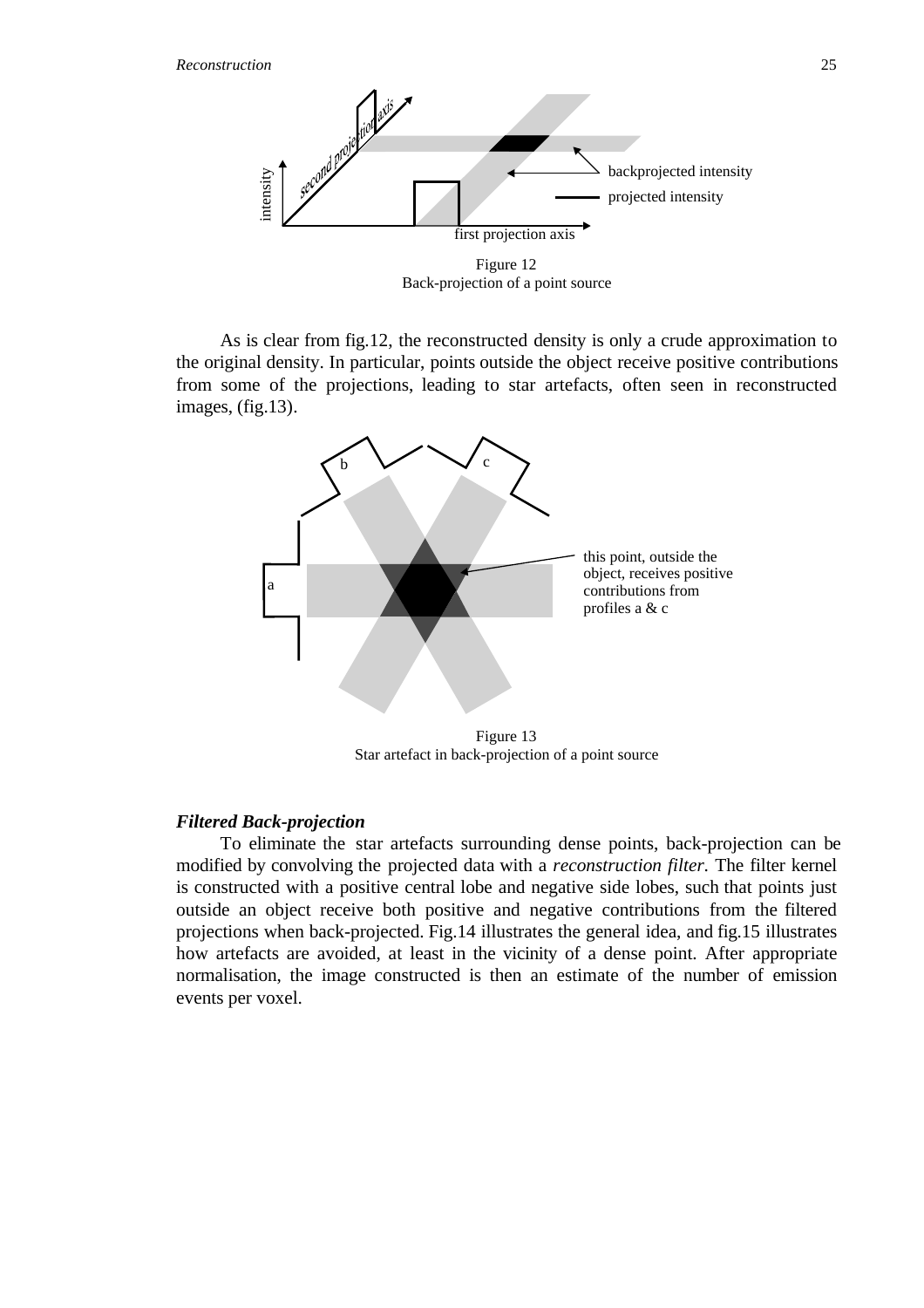

Figure 15 Artefacts in filtered back-projection of a point source

For a more mathematical description, the reader is referred to the paper by Shepp & Kruskal in *American Mathematical Monthly* (1978). Most papers reviewing PET give similar descriptions of filtered back-projection (Ter-Pogossian *et al*., 1980; Raichle, 1983b).

#### *3D filtered backprojection*

In theory, 3D FBP is a simple extension of the 2D case. In practice there are a number of problems in implementing FBP for PET data acquired in 3D mode.

A projection is *complete* if profiles are available for all lines that pass through the region of interest (brain) in the direction of projection (given the discreteness of the sampling). If all projections are filtered with the same kernel, then to realise the advantages of FBP it is necessary to have a full set of complete projections, that is complete projections for all possible angles (given the discreteness of the sampling). For 2D reconstruction, the necessary information to reconstruct a plane is contained in the corresponding direct-plane (or induced-plane) sinogram. In 3D PET many of the possible projection angles are unobservable because of the tomograph geometry. Furthermore, many of the projections that are possible are incomplete, since oblique projections become increasingly truncated as the direction of projection nears the axis of the tomograph.

Careful choice of filters for each projection (compared by Defrise *et al*., 1989) enables artefact-free FBP reconstruction for (incomplete) sets of complete projections. Defrise *et al*. (1990) discuss filtered back-projection for such data.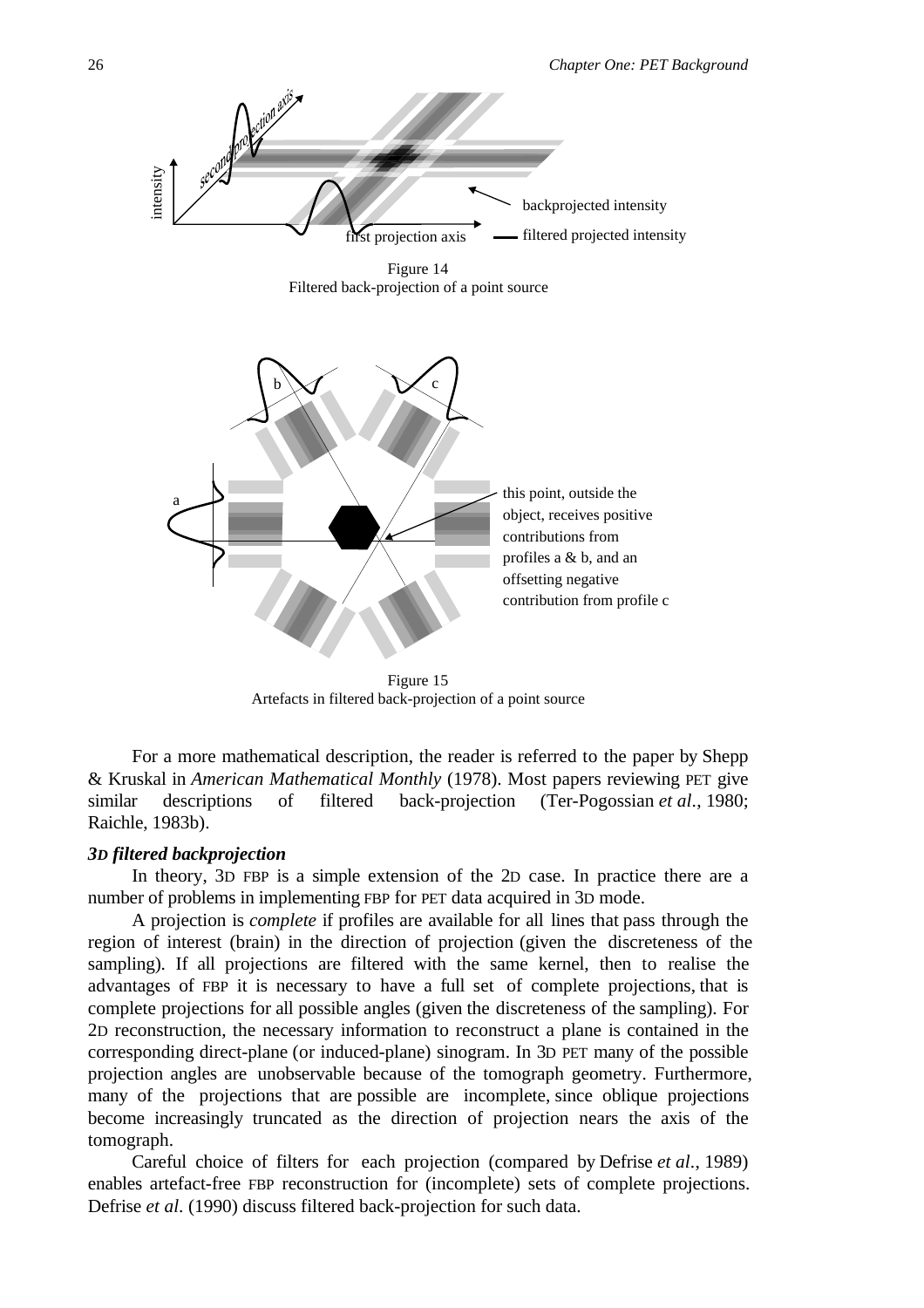#### *Reconstruction* 27

To obtain complete projections it is necessary to estimate the missing profiles in partially observed projections. This is done by reconstructing the density in 2D mode, using only the direct (and induced) plane sinograms, and obtaining the missing profiles from this rough estimate of the actual density. The effect is to artificially extend the axial extent of the scanner by adding extra rings of detectors. The estimated sinograms for these artificial rings are termed *synthetic* sinograms. Typically the number of synthetic sinograms is comparable with the number actually observed.

Townsend *et al*. (1991) discuss the implementation of filtered back-projection for 3D PET data acquired on the CTI-953B, a tomograph with retractable septa. The procedure requires the following steps: (Taken from Townsend *et al*., 1991, to which the reader is referred for additional details.)

- 1) Acquire 2D, septa-extended blank and transmission scans, and a 3D, septa-retracted emission scan.
- 2) Normalise the 256 emission sinograms using coefficients obtained from the high statistics, septa-extended blank scan.
- 3) Reconstruct the 2D attenuation map and forward project to obtain oblique correction factors.
- 4) Subtract the estimated scatter from the emission sinograms.
- 5) Correct the scatter corrected emission sinograms for attenuation.
- 6) Reconstruct (in 2D) the emission sinograms for ring differences of  $0 \& \pm 2$  (direct plane) and  $\pm 1 \& \pm 3$  (cross plane).
- 7) Forward project the sinogram corresponding to the measured sinogram with the maximum activity, and compare (fit) with the measurement to obtain the scaling factors between the forward projected and measured sinograms.
- 8) Forward project the unmeasured sinograms for all ring index differences required for the reconstruction.
- 9) Scale the forward projected sinograms using the coefficients obtained in step  $(7)$ .
- 10) Form complete 2D projections and apply the appropriate filter.
- 11) Back-project all VORs, both measured and synthetic.
- 12) Re-scale the reconstructed values to counts/second/voxel.

### *1.4.3.4. Comments on filtered back-projection*

There are two appealing properties of the filtered back-projection approach for estimating the average emission intensity for PET data. Firstly, the method is linear, so additive corrections to sinograms can equivalently be applied to reconstructed images, after the corrections have themselves been reconstructed. Secondly, the method is analytic, and doesn't rely on iterative implementations. Even so, a 3D reconstruction of one scan from the CTI-953B takes 3.3 hours on a SUN SPARCStation2 (Townsend *et al*., 1991).

We have already noted two inadequacies of the filtered back-projection approach, namely the simplification of the emission tomography problem to the transmission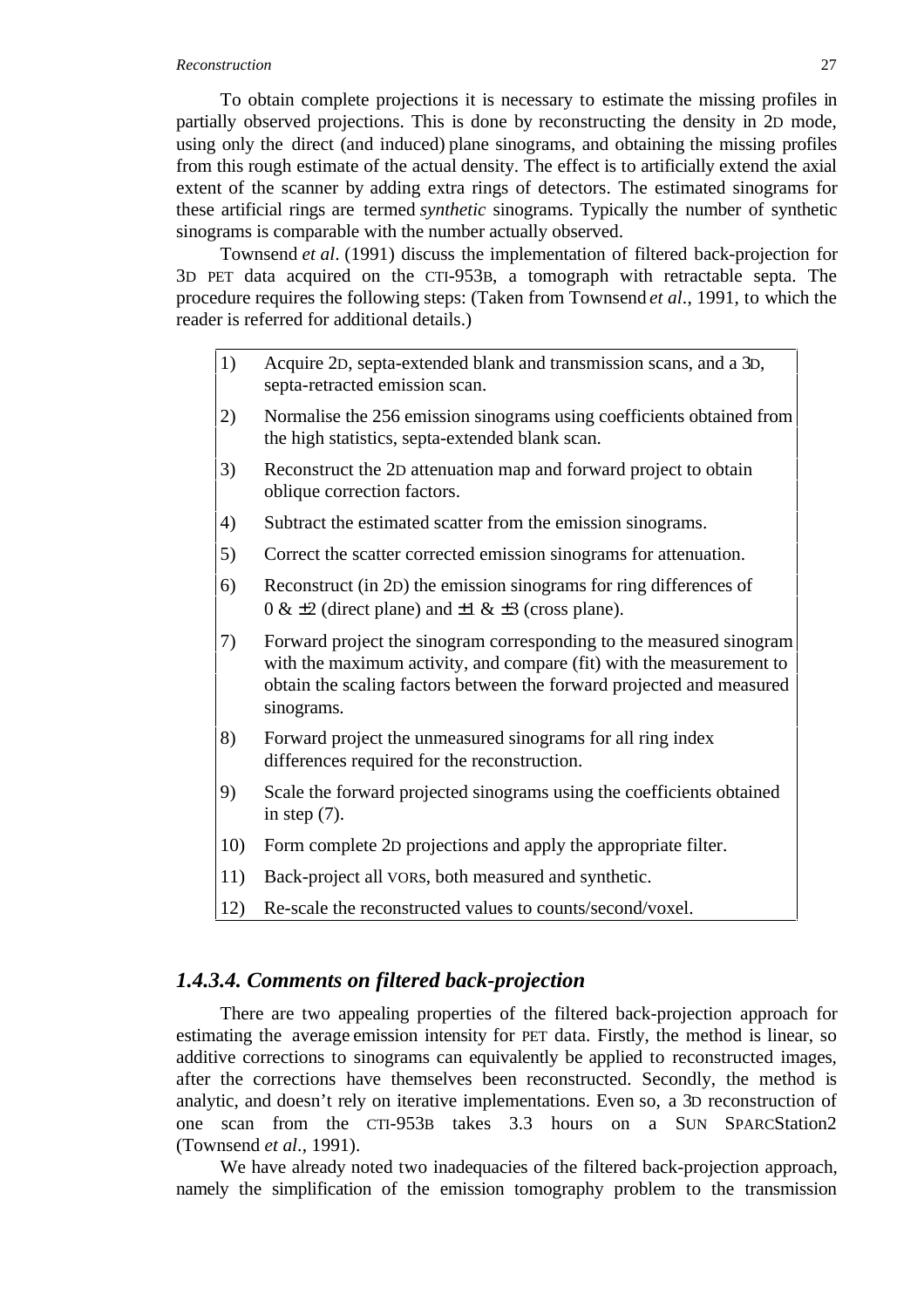framework, and the use of VOR counts as good estimates of their means without recourse to any probability modelling.

# **1.4.4. Reconstructed images**

### *Co-ordinate systems: Tomograph axes*

The Cartesian co-ordinate system of reconstructed PET images is fixed relative to the tomograph. Looking into the patient port of the tomograph; the X-axis is horizontal, running from right to left; the Y-axis is vertical, running from below to above; and the Zaxis is horizontal, running directly away from you along the axis of the tomograph. Thus for a subject placed in the tomograph head first and on their back, the X-axis runs (roughly) from their left to their right, the Y-axis from their back to their front, and the Zaxis from their toe to their head. The origin is placed arbitrarily on the tomograph axis, and the axes are scaled in millimetres. Fig.16 illustrates the positioning and orientation of the axes.



Positioning and orientation of tomograph axes

### *Planes of PET images*

3D images are usually viewed as a set of 2D images which form the 3D image when stacked one on top of the other. The 2D images most frequently presented are *transaxial* slices, planes parallel to the XY plane. *Saggital* and *coronal* sections are planes parallel to the YZ plane and XZ plane respectively.

Transverse sections are presented viewed from above and behind the subject: The posterior of the brain is at the bottom of the image, the subjects left at the left side of the image, and the X and Y axes are in their usual positions. Saggital sections are presented viewed from the subjects right with the brain upright: The posterior of the brain at the left of the image and the top of the brain at the top of the image. (Posterior) Coronal sections are viewed from behind the subject, with the subjects left on the left of the image.

### *FBP reconstructed image*

At the MRC Cyclotron Unit at the Hammersmith Hospital in London, scans are routinely reconstructed using three-dimensional filtered back-projection with a Hanning filter cut off at 0.5 cycles per voxel. The discretisation of  $\Xi$  for reconstruction is of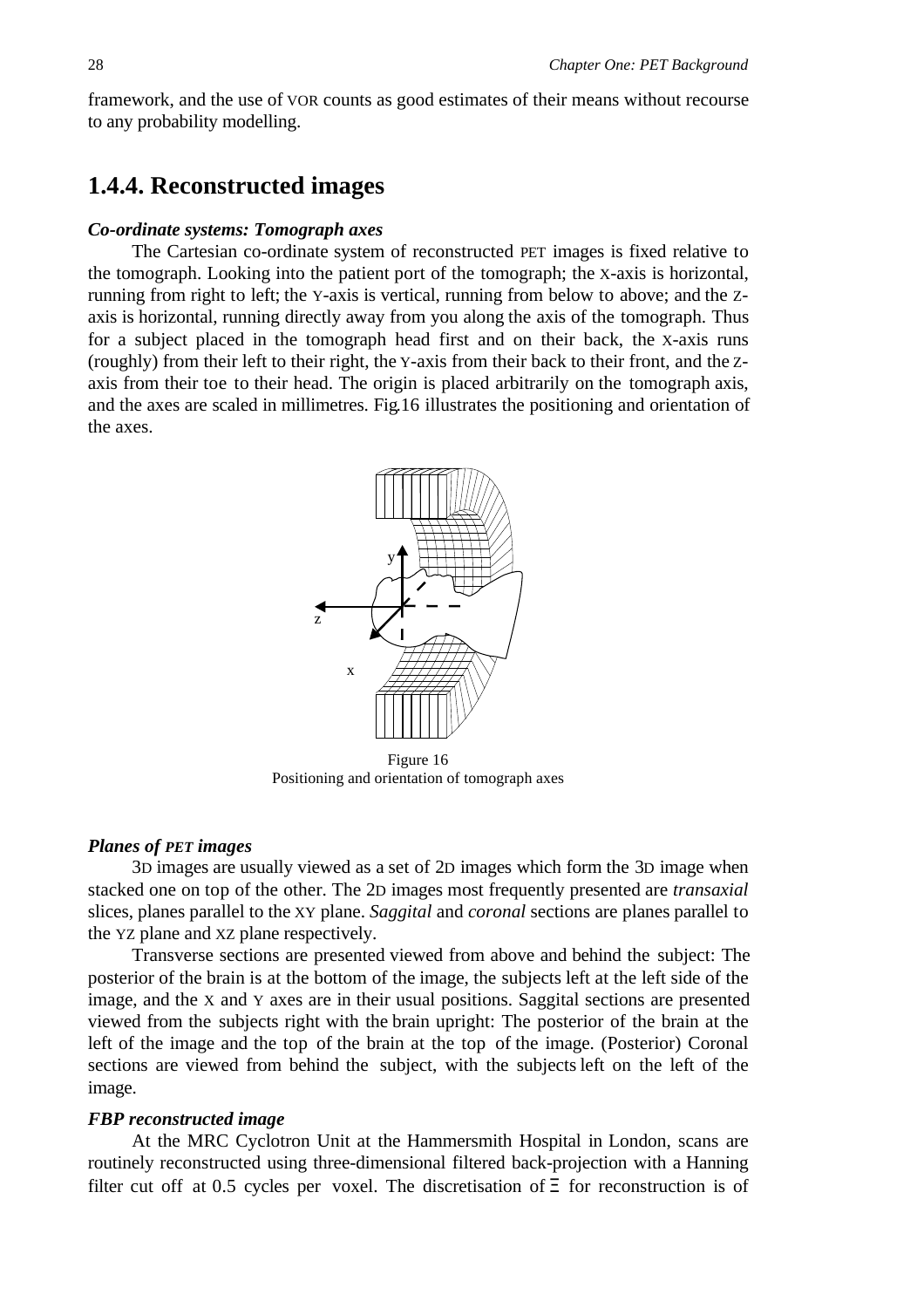### *Reconstruction* 29

 $128\times128\times31$  cuboid voxels of dimensions  $2.09\times2.09\times3.5$  mm<sup>3</sup> (x $\times$ y $\times$ z), with voxel edges parallel to the tomograph axes. The resulting images are then re-sampled axially to give 128×128×43 approximately cubic voxels of dimension 2.09×2.09×2.09mm3.

Orthogonal sections through such an image are shown in fig.17. The subject (the author) was injected with [15O]water and emissions recorded according to the protocol described below (§1.6.1.2.). The full 43 transverse planes are shown in Fig.18. Reconstruction artefacts can be seen in the lower planes.



Tomograph axes, graduated in mm.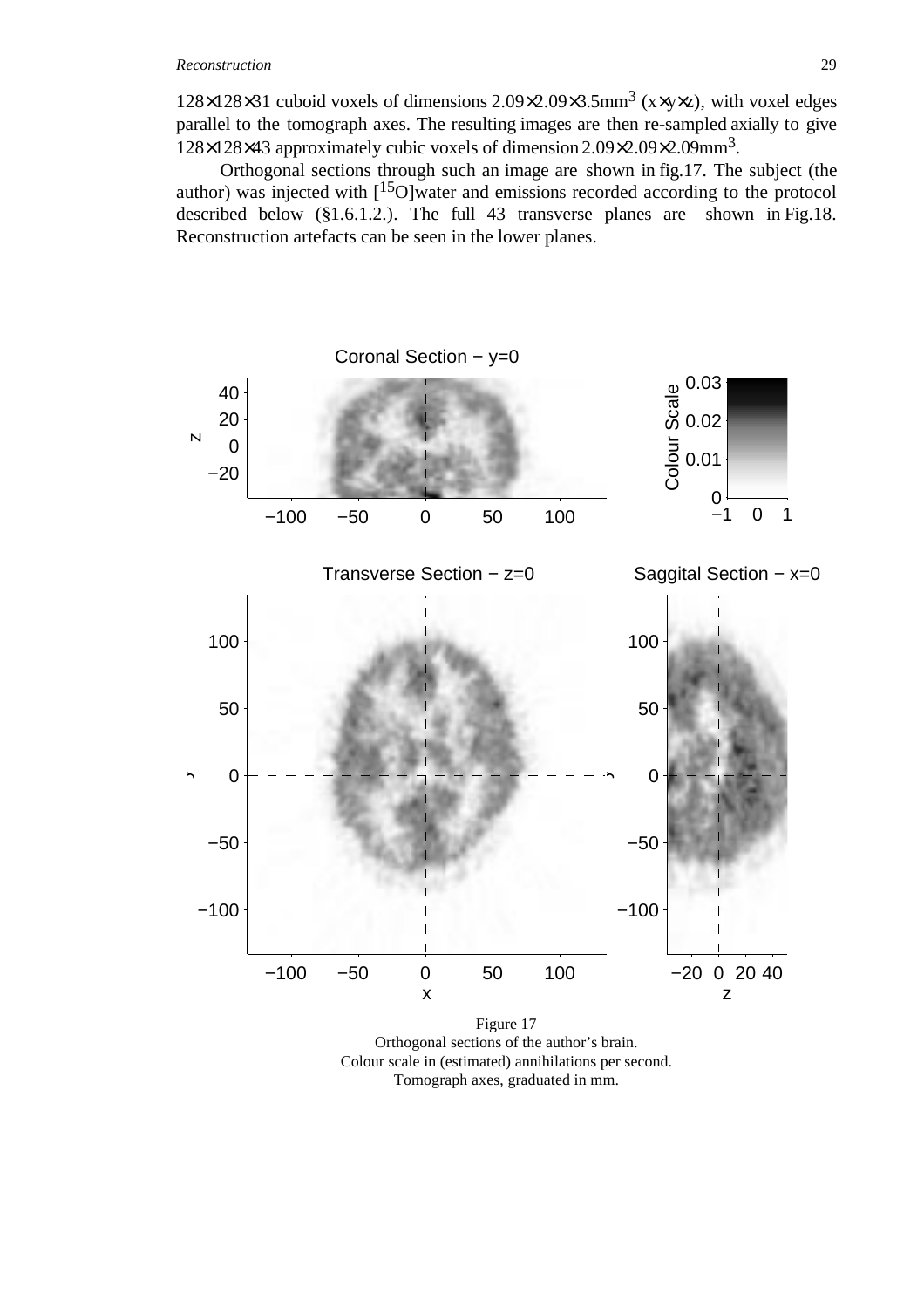### *Resolution*

The flight of the positrons from the radioisotopes before electron annihilation imposes a limit on the resolution of these images. Resolution for PET scanners is measured in terms of Full Width at Half Maximum (FWHM), the width of the point spread function at half its maximum. This measures the resolving power of the tomograph and reconstruction method since the FWHM is the smallest displacement at which two point sources can be distinguished. The point spread function is measured by scanning a point source of radioactivity located centrally in the scanner. Clearly the point spread function depends on the reconstruction used, and on position in the scanner. Modern scanners typically have a FWHM of 8–15mm in the X and Y directions.



#### Figure 18

The 43 transverse planes of the authors brain. The planes are 2.09mm apart, and are presented from bottom to top (increasing Z direction), row-major order.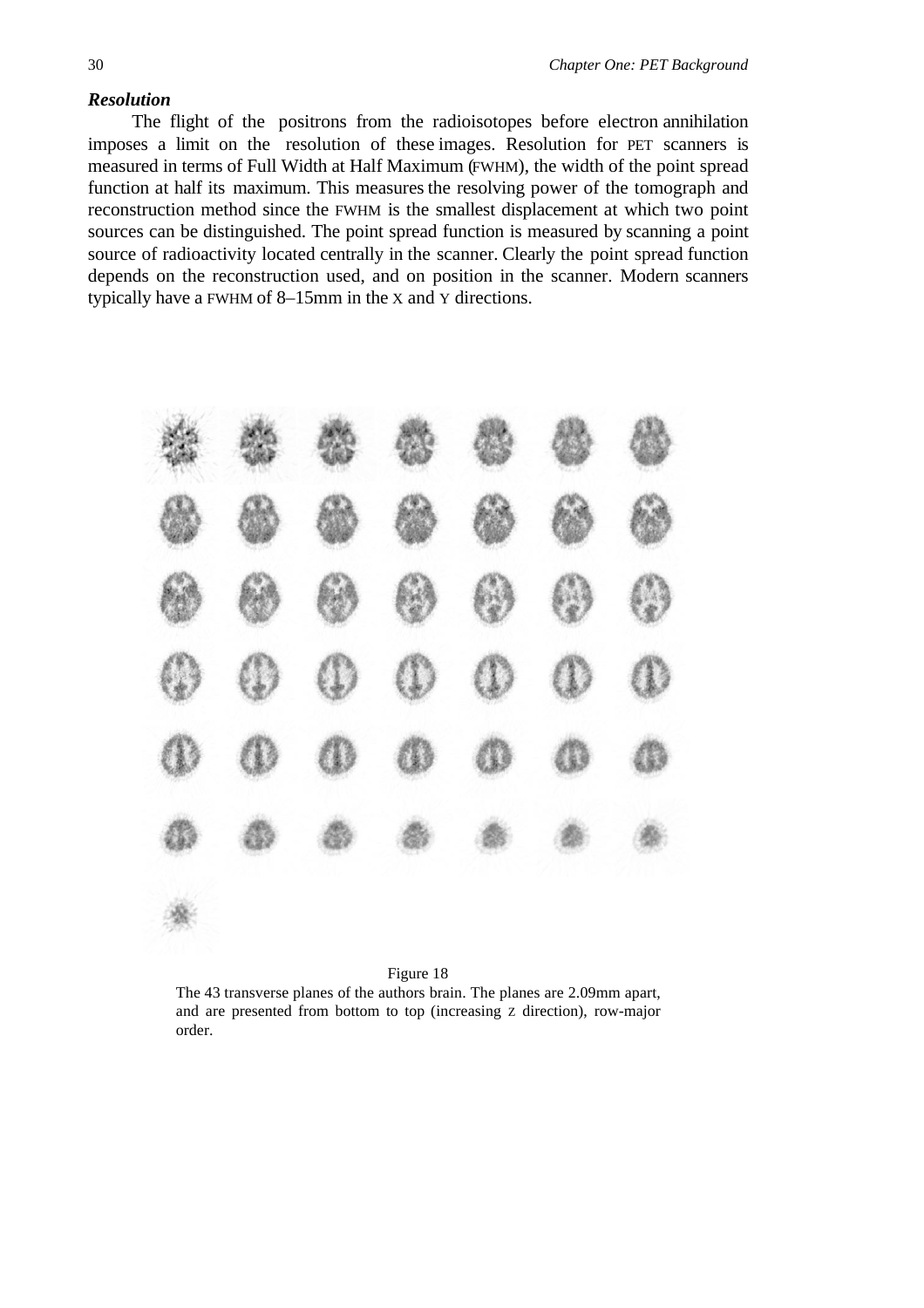# **1.5. Tracer and Modelling Issues**

### **1.5.1. Radioactive isotopes and labelling**

The radiotracers used in Positron Emission Tomography are chosen to enable the study of particular metabolic and physiological processes in the living body. Three positron emitting radioactive isotopes of particular use are oxygen 15  $(15<sub>O</sub>)$ , nitrogen 13  $(13)$  and carbon 11  $(11)$  (Ter-Pogossian *et al.*, 1990), with half lives of 123, 598 and 1220 seconds respectively (Tennent, 1971). These isotopes are particularly valuable because biological systems consist mainly of compounds of oxygen, nitrogen and carbon. Labelling a biochemical, by replacing one of its atoms with a radioactive isotope, enables imaging of the density of the labelled compound, and hence non-invasive measurement of metabolic processes in the living body.

### *Observable metabolic functions*

Using these four radioactive isotopes in different biological compounds, the quantitative study of many facets of metabolism is possible. Among the quantities it is possible to measure are: blood flow, blood volume, organ perfusion, brain permeability to various amino acids, tumour drug levels, tissue pH, tissue lipid content, heart metabolism, tissue hematocrit (ratio of cells to plasma), mapping of monoamine oxidase receptors (lung), neuroreceptor pharmacology (brain) and tissue drug levels in epilepsy. See Raichle (1983b) for a more detailed summary of Positron Emission Tomography and its research and clinical applications.

# **1.5.2. Short half lives and low activities of the isotopes**

#### *Implications for application*

The short half lives of the radio isotopes used limit the use of PET to imaging fairly fast metabolic processes. Fortunately the overwhelming majority of brain metabolic processes have proved to be fast relative to the radionuclide half-lives. The low activity of commonly used tracers forces each scan to be acquired over a period of a few minutes. This precludes the use of PET to study very fast metabolic processes, or processes that are quickly reversed (in that the labelled metabolite is cleared away).

### *Multiple scans on healthy subjects*

The low dose of radioactivity required for a single PET scan is well below the maximum allowable for volunteers in medical research<sup>11</sup>. Thus healthy subjects can be examined using PET, allowing investigation of normal function. This is in contrast to many areas of medical research, where knowledge is acquired from patients who are ill or are undergoing other forms of treatment. More importantly, the low doses permit repeat scanning of an individual. Short half-lives allow repeat scanning within a short time, making it feasible to obtain multiple scans on a single subject in a single session, so

 $11$ In the European community, the maximum activity that can be administered to volunteers in medical science is 5 milli-Sieverts per year, roughly equivalent to two years background activity. For a typical (3D) PET scan using the tracer  $H_2$ <sup>15</sup>O only about a twelfth of this amount need be injected per scan. (Source: RSJ Frackowiak, MRC Cyclotron Unit.) In the USA, the maximum allowable activity for administration to volunteers in medical science is much higher than in the UK. Fourteen run experiments are commonplace there, but more could be performed. The limiting factor on the number of possible scans is the length of time a subject can spend in the scanner.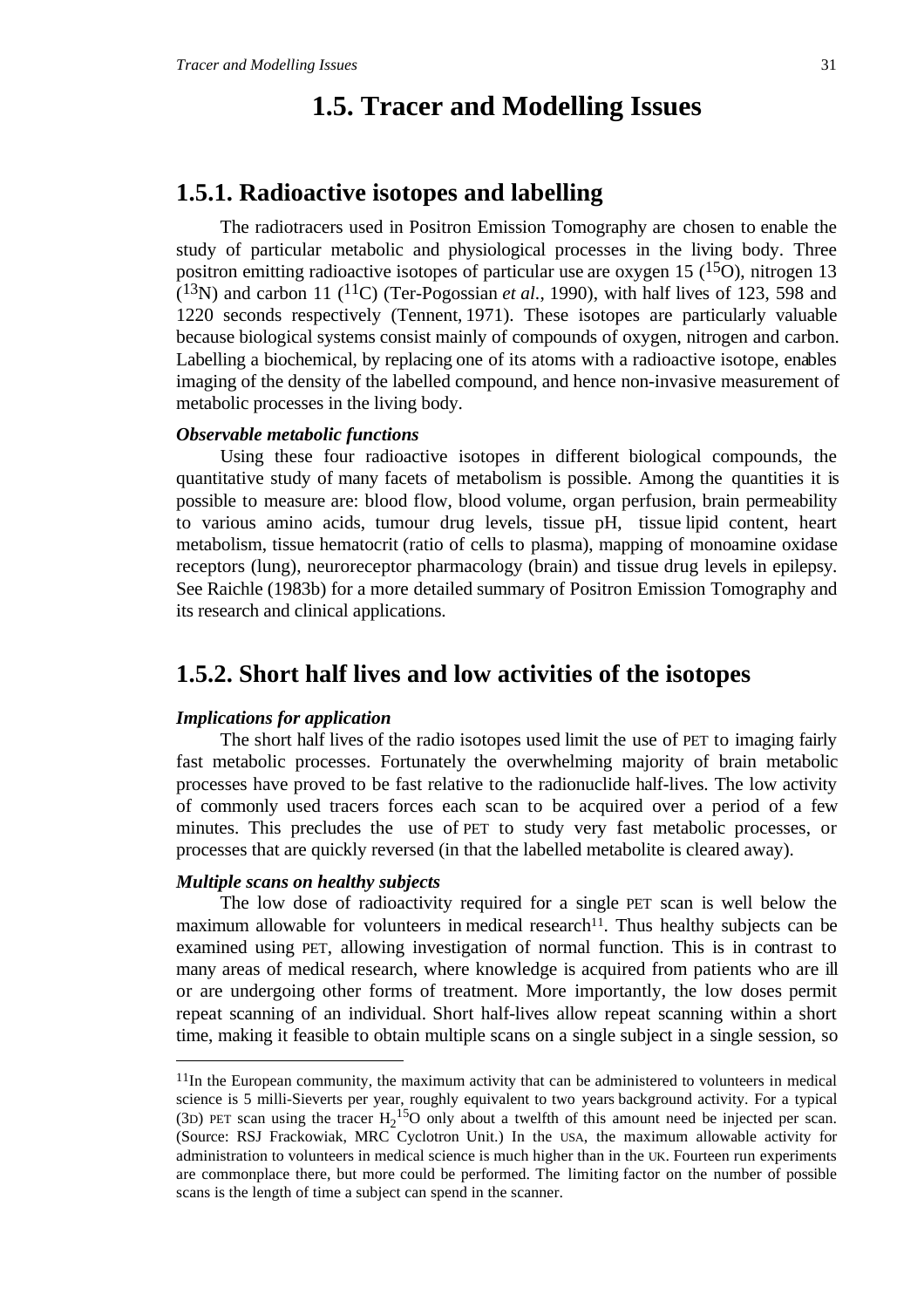avoiding long term time differences. The multiple scans of a subject under similar or different conditions permit the investigation of clinical questions within an individual. In a statistical sense, subjects can act as their own controls.

### **1.5.3. Cost of PET**

The development of PET was hampered by the short half lives of the positron emitting isotopes most useful for labelling. Fast methods for creating the isotopes and then binding them into the relevant biochemicals are needed. Production must be on-site, requiring a cyclotron, and a resident team of radio-chemists. Cyclotrons for this purpose typically accelerate protons up to an energy of 15 million electron volts (MeV) and deuterons (heavy hydrogen nuclei) up to half that energy. Such apparatus weighs some twenty tons, is shielded by several feet of concrete. With the cost of a tomograph lying in the region of a million pounds, PET is a very expensive imaging modality. Currently (1992) there are only about 40 centres world-wide.

### **1.5.4. Modelling**

So far we have only considered using PET to estimate the regional activity (rA) of the radioactive isotope administered to the subject. A study that seeks only to identify the site of a focal abnormality in an individual, for example a tumour or infarct characterised by abnormally low activity, might be complete at this stage with no need for further processing.

To quantitatively obtain measurements of metabolic function it is necessary to model the relationship between the tracer activity, and the metabolic parameter of interest. Even in comparative studies it is usually necessary to convert "counts" images to appropriate biological parameters, because of global differences in tracer uptake from person to person, or even from scan to scan in the same individual. The principles of tracer kinetic modelling are presented in depth by Huang & Phelps (1986). A brief review from a statistical perspective is given by McColl *et al*. (1994, §3).

### *Compartmental models*

The link between regional tracer concentration (estimated from the measurements of radioactivity) and biological parameters is usually provided by *compartmental modelling*. These tracer-kinetic models represent each stage in the relevant biological process as a *compartment*. Differential equations describe the flow of the metabolite of interest (and its labelled analogue) between the compartments. The parameters of these differential equations are those of the metabolic process of interest, and can be estimated given the tracer concentration and additional physiological parameters. Typically the concentration of the tracer in the blood pool is needed, requiring sampling of the subjects blood during the scanning session via an arterial catheter. Such a model is applied for each voxel of the reconstructed PET image, giving *parametric* images, each voxel having value the estimated metabolic parameter of interest.

### **1.5.5. Imaging cerebral blood flow**

Particularly important is the measurement of regional Cerebral Blood Flow (rCBF). The method is due to Kety (1951), and was adapted for PET by Herscovitch *et al*. (1983) and Raichle *et al*. (1983a). A simple one compartment model describes the relationship between regional cerebral blood flow, the arterial (plasma) concentration of a freely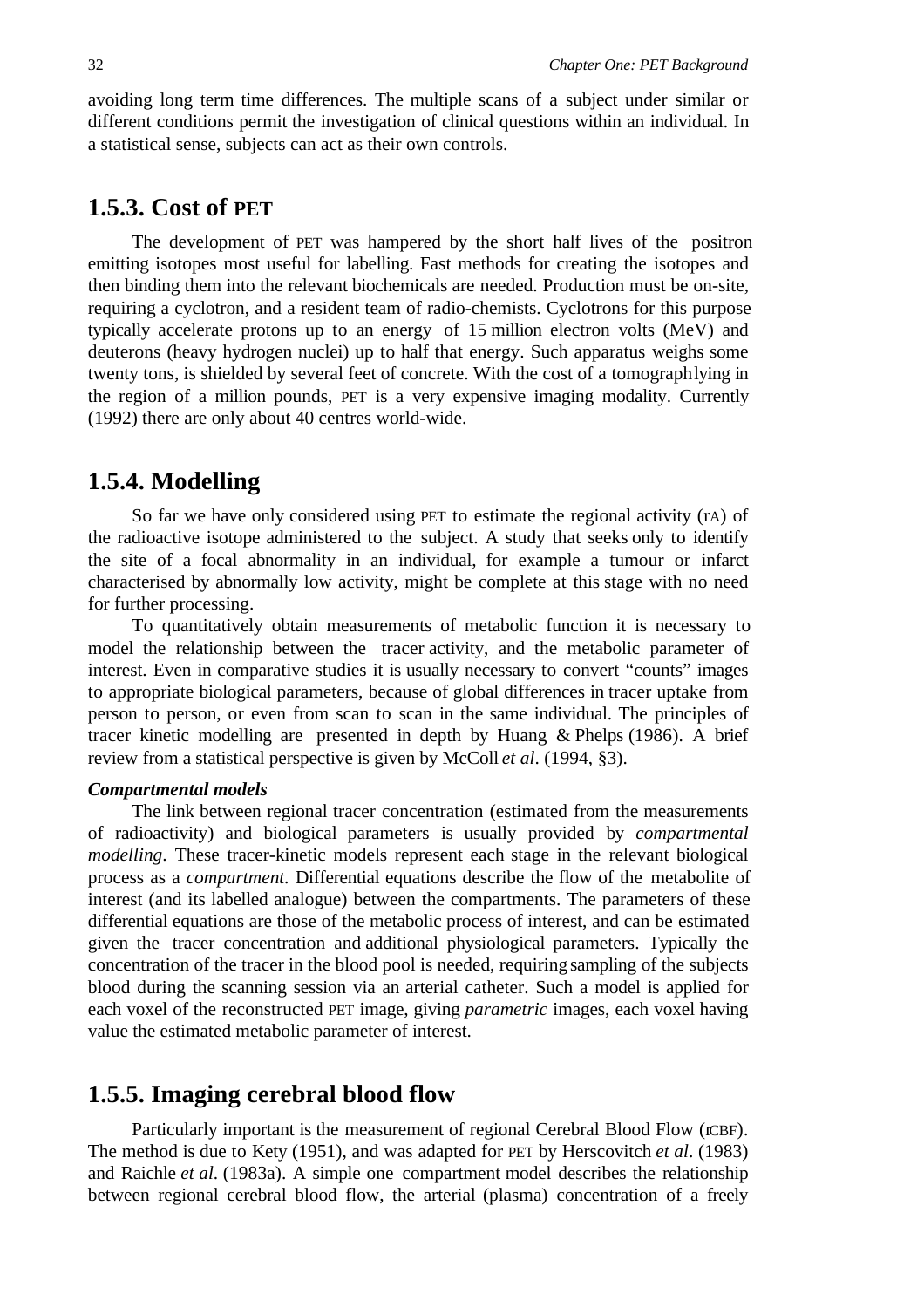diffusible blood flow tracer (measured by arterial sampling), and the total tissue/plasma activity (measured by PET).

### *Freely diffusible blood flow tracers*

[<sup>15</sup>O]Water is commonly used as a freely diffusible blood flow tracer. Although  $H<sub>2</sub><sup>15</sup>O$  has only limited diffusibility, it is usually used by most PET centres in preference to truly freely diffusible blood flow tracers such as  $[11C]$ butanol. The water method gives slight underestimates of rCBF when compared to Butanol, as noted by Herscovitch *et al.* (1987). However, [<sup>15</sup>O]water is easy to make to a specified activity, using a relatively cheap, low energy cyclotron. Further,  $[15O]$  water has a short enough half life (123 seconds) that a subject can be repeatedly scanned with only a five minute wash-out period, without cumbersome schemes to account for residual activity.

### *Use of "counts" images.*

Conversion from local radiotracer density to local cerebral blood flow requires arterial sampling of the blood radioactivity levels at given intervals, so that the *time activity curve* for the tracer in the cerebral plasma can be estimated. This requires the insertion of a cannula into an artery. The cannula can become quite painful by the end of a three hour scanning session, and the pain may dominate the subjects thoughts, compromising experiments where rCBF is being measured as an indicator of mental activity.

However, if the amount of tracer administered is carefully controlled, then over the normal range of tracer uptake by the plasma, and for a fixed global CBF, the relationship between regional activity (measured by PET) and rCBF is fairly linear. Thus the modelling and conversion of "counts", or *regional activity* (rA) images to quantitative rCBF images is frequently not carried out when rCBF images are to be compared for relative changes (Mazziotta *et al*., 1985; Fox *et al*., 1989).

In fact, Mazziotta *et al*. (1985) report that the relationship between flow and counts is slightly convex, so changes in regional activity are slightly conservative indicators of changes in rCBF.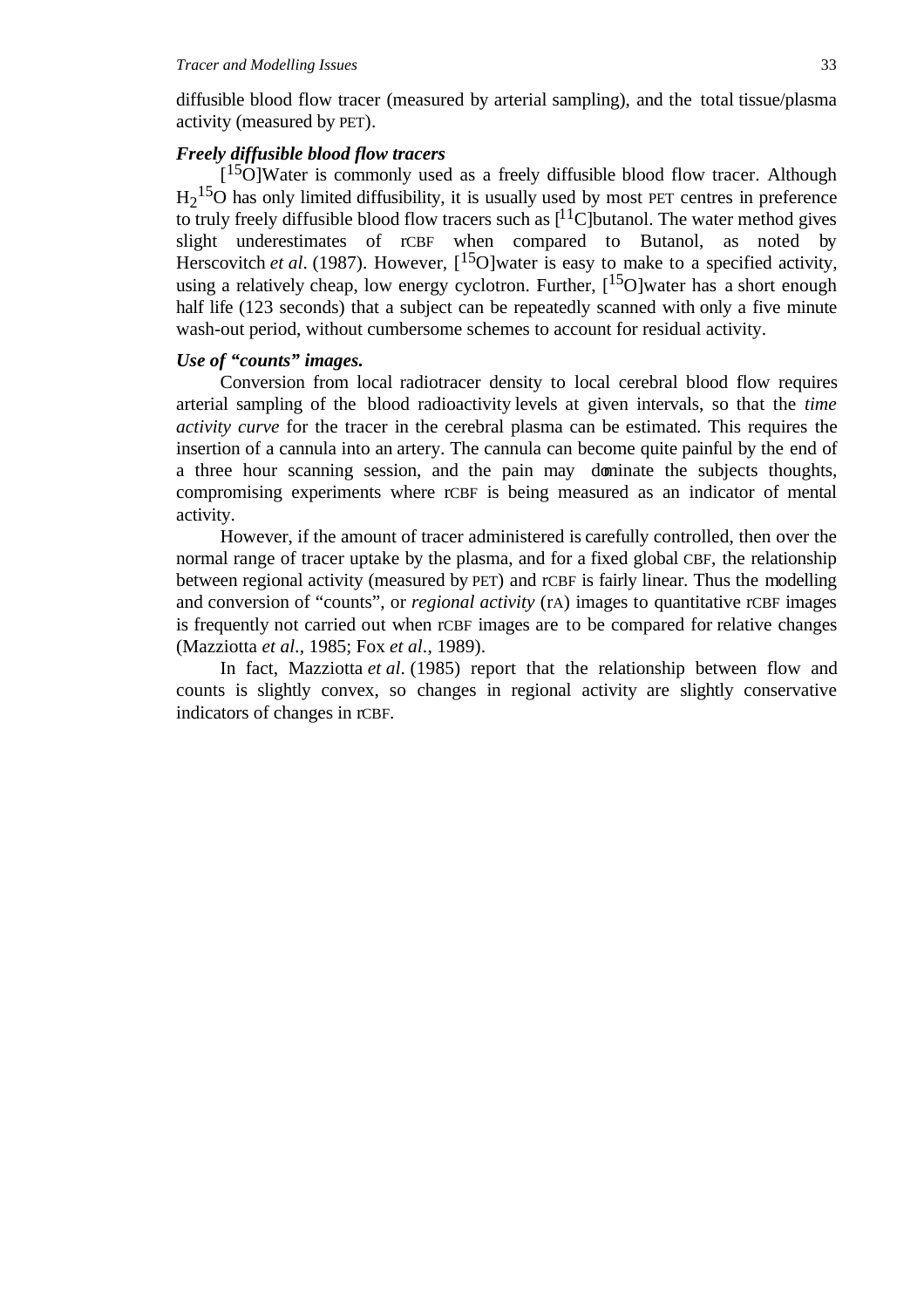# **1.6. Functional Mapping with PET**

The investigation of the functional organisation of the brain is termed *functional mapping*. The use of PET in functional mapping experiments has matured over the past two decades to the point where it is now regarded as a mature research tool.

# **1.6.1. Imaging brain activity**

Early research into the workings of the brain showed that the brain is very well organised, specific different tasks being dealt with by specific physical areas of the brain. With Positron Emission Tomography the physical locations of function in the human brain can be identified by using a radiotracer whose density reflects local brain activity.

### *Electrical neuronal activity*

The brain works by communication between neurones using small electrical currents, generated and transmitted by chemical reactions (Fishbach, 1993). Local neuronal electrical activity is thus the absolute measure of local brain activity. Early methods measured this directly, using electrodes placed on the scalp (electroencephalogram) or even in the brain itself.

### *1.6.1.1. Tracers for functional mapping*

### *Metabolic activity induced by neuronal activity*

Increased neuronal (electrical) activity causes an increase in metabolic activity for maintenance of the neuronal membrane ionic gradients (Yarowsky *et al*., 1981). Under normal conditions the brain uses glucose and oxygen as energy substrates (Phelps *et al.*, 1986, ch1)<sup>12</sup>. By examining the metabolism of these substrates using PET, the activity of the human brain can be observed. The regional cerebral metabolic rate of  $oxygen (rMRO<sub>2</sub>)$  is the most direct measure of regional energy metabolism, but this is hard to measure. The regional cerebral metabolic rate of glucose (rCMRG) can be measured by labelling an analogue of glucose, deoxyglucose, which follows the same metabolic pathways until the blood-brain barrier has been crossed, and is then effectively trapped in the brain (for a short time). Experiments in rats and monkeys using autoradiography<sup>13</sup> dramatically illustrate the relationship between physiological function and energy metabolism in the brain (Sokoloff, 1979). The deoxyglucose method has been used successfully in man with PET, using 18F as a label. However, scanning requires a 30 minute equilibration period, during which time patterns of neuronal activity may change substantially. Also, repeat scanning of a subject on the same day isn't possible, because of the long half-life of  $^{18}F$  (110 minutes). Usually fluoro-deoxyglucose (FDG) is used in *dynamic* scans, where a sequence of sequential scans are acquired after the introduction of the tracer, and its progress through the brain examined over the time course of the experiment. A more efficient method to study mental activity is via rCBF.

<sup>&</sup>lt;sup>12</sup>The brain is one of the most active organs metabolically in the body. Although comprising only  $c2\%$ of the total body weight, it accounts for c20% of the total body oxygen consumption (at rest), and maintains a power output of at least 20 watts (Phelps *et al.*, 1986, ch1).

<sup>&</sup>lt;sup>13</sup> In autoradiography (AR) a laboratory animal is injected with a radiotracer, decapitated, and their frozen brain sliced and placed on photographic film to obtain precise images of radiotracer density.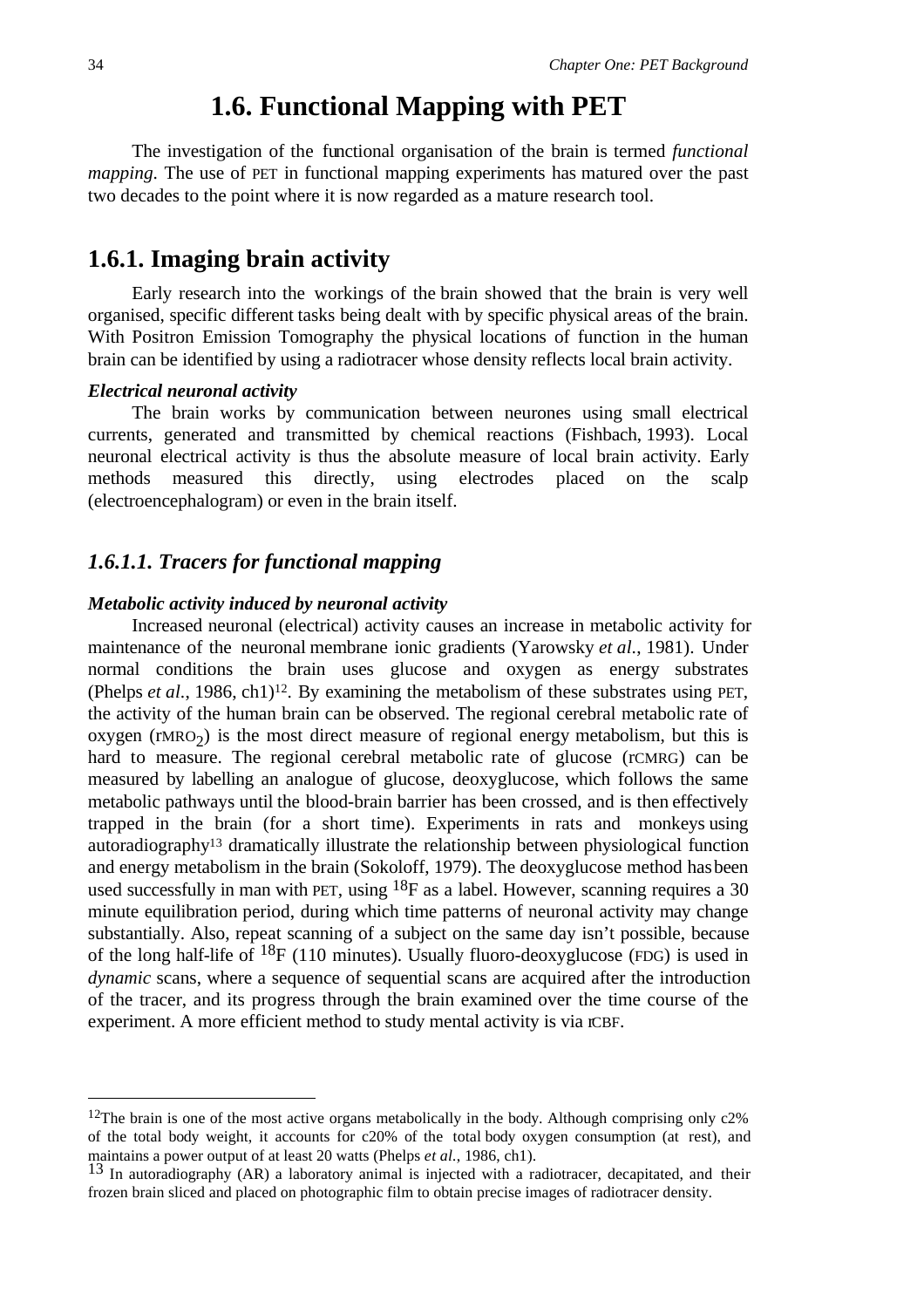#### *rCBF as indicator of regional neuronal activity*

The brain has almost negligible stores of energy substrates when compared their rates of utilisation, and is hence dependent on blood circulation to supply its needs. Complete interruption of cerebral circulation leads to loss of consciousness within 10 seconds, and irreversible brain damage within a few minutes. So great is the demand for energy substrates that an increase in neuronal activity induces a dilation of the veins in the vicinity, in turn increasing the blood flow in the region (Kety, 1991). This induced increase in rCBF lags behind the neuronal activity by mere seconds.

Thus, PET measurements of rCBF, or rA as an indicator of rCBF, are indicative of the average neuronal activity over the period of the acquisition. The "average" here being weighted by the activity of the tracer, and hence emphasising the neuronal activity at the beginning of the acquisition period.

# *1.6.1.2. H215O infusion protocol*

There are many different protocols for acquiring scanning using  $[15O]$  water. For routine studies at the MRC Cyclotron Unit (Hammersmith Hospital, London) on the 953B dedicated brain positron tomograph, the following protocol has been adopted (Bailey *et al*., 1993)

#### *Scanning protocol*

The subject is positioned in the scanner, using external landmarks to obtain rough alignment, and a 2D transmission scan acquired for attenuation correction procedures. (A blank scan having been made at the beginning of the day.) A thin indwelling cannula for tracer administration is inserted into a superficial vein in the right forearm. After the transmission scan the inter-plane septa are removed to allow 3D acquisition of the emission scans. For each scan,  $H_2$ <sup>15</sup>O is infused via the cannula at a constant rate of 10ml/min. The task is initiated at the commencement of data acquisition, which consists of a 60s background frame, at the end of which tracer administration is started. The data is acquired in a single 3D frame for 150s. The infusion is terminated after 120s, the acquisition continuing for a further 30s. In each run approximately 1040 MBq (28 mCi) of  $1^{15}$ Olwater is administered. Emission scans are acquired every 12 minutes, to allow for tracer washout and decay, and 12 scans are acquired in the session.

### *Infusion system*

The infusion system consists of a small furnace containing a palladium catalyst over which  ${}^{15}O_2$  (from the cyclotron) is passed as a dilute (1:99) mixture in nitrogen. The hot H<sub>2</sub><sup>15</sup>O vapour produced is passed across one side of a cellulose acetate semi-permeable membrane. Isotonic saline, driven be a conventional medical infusion pump, is passed across the other side of the membrane and the  $H_2$ <sup>15</sup>O transfers into the saline. The device is compact and sits under the tomograph patient bed. A calibrated Geiger counter is incorporated into the infusion system to monitor accurately the amount of radioactivity infused. When not switched to the subject,  $H_2$ <sup>15</sup>O is drained into a lead encased reservoir. The constant production of  $H_2$ <sup>15</sup>O helps achieve a stable, reproducible delivery of tracer as the system settles into a constant pattern.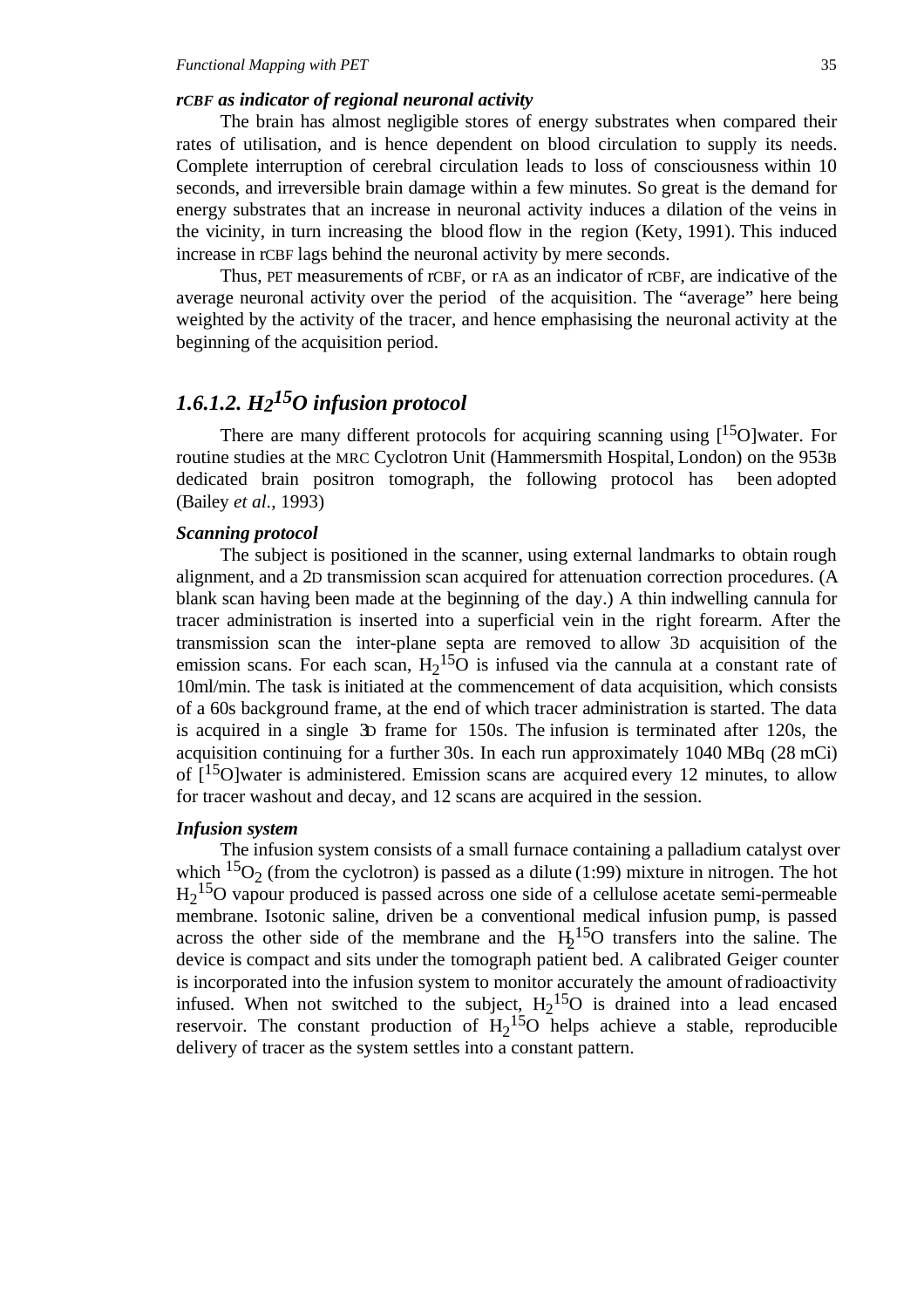# **1.6.2. Types of study**

Most PET functional mapping experiments take one of a few forms.

### *1.6.2.1. Common factors*

All functional mapping experiments using PET have common factors dictated by the constraints of the technique.

### *Comparative*

Distinct parts of the brain naturally have different activity and rCBF, so functional mapping experiments must proceed by comparing rCBF (rA). The 3D PET  $H_2$ <sup>15</sup>O method allows for each subject to be scanned numerous times in a three hour scanning session. Subjects can therefore be scanned repeatedly under the mental conditions of interest, and act as their own controls.

### *Multi-scan*

Changes in rCBF induced by neuronal activity are very subtle, typically at most 10%, and are dominated by the noise in the reconstructed images. Increases in rCBF between a "rest" task and an "activation" task are not readily apparent in reconstructed images taken under the two conditions. It is necessary to obtain repeat observations and apply statistical tests. For some basic functions the changes in rCBF can be seen in a single individual scanned 12 times using the 3D PET  $H_2$ <sup>15</sup>O method. With less sensitive 2D acquisition, more subtle activations or more complicated protocols it is necessary to pool rCBF data across individuals to reliably detect rCBF changes. When it is desired to make deductions about a population rather than an individual, it is necessary to scan a sample of individuals from the population.

### *Small subject numbers*

PET scanning is expensive. A three hour, 12 scan PET session costs in the region of two thousand pounds (Sterling). For this reason, sample sizes are very small. The largest studies completed to date have only 12 to 14 subjects. Typically only 6 subjects will take part in a study.

### *Single subject studies*

With the increasing sensitivity of scanners, better reconstruction and more sensitive statistical procedures, significant results can be obtained on a single subject. This has led to move to "single subject" studies. Often interest lies in the individual: "Where is the brain gyrus in this individual which initiates motion in the right index finger?" However, in many single subject experiments the subject is assumed to be representative of the population and the results accepted for that population.

### *No prior information*

Knowledge of the functional specialisation of the human brain is still limited, and even basic tasks have only recently been mapped. This lack of prior knowledge regarding the location of function necessitates the consideration of the whole brain volume, or the use of hypothesis generating experiments before a full study examining condition induced changes in rCBF at hypothesised locations. The expense of PET leads researchers to adopt the former approach, trying to get the most out of the data they have, placing emphasis on good statistical procedures to analyse these data sets.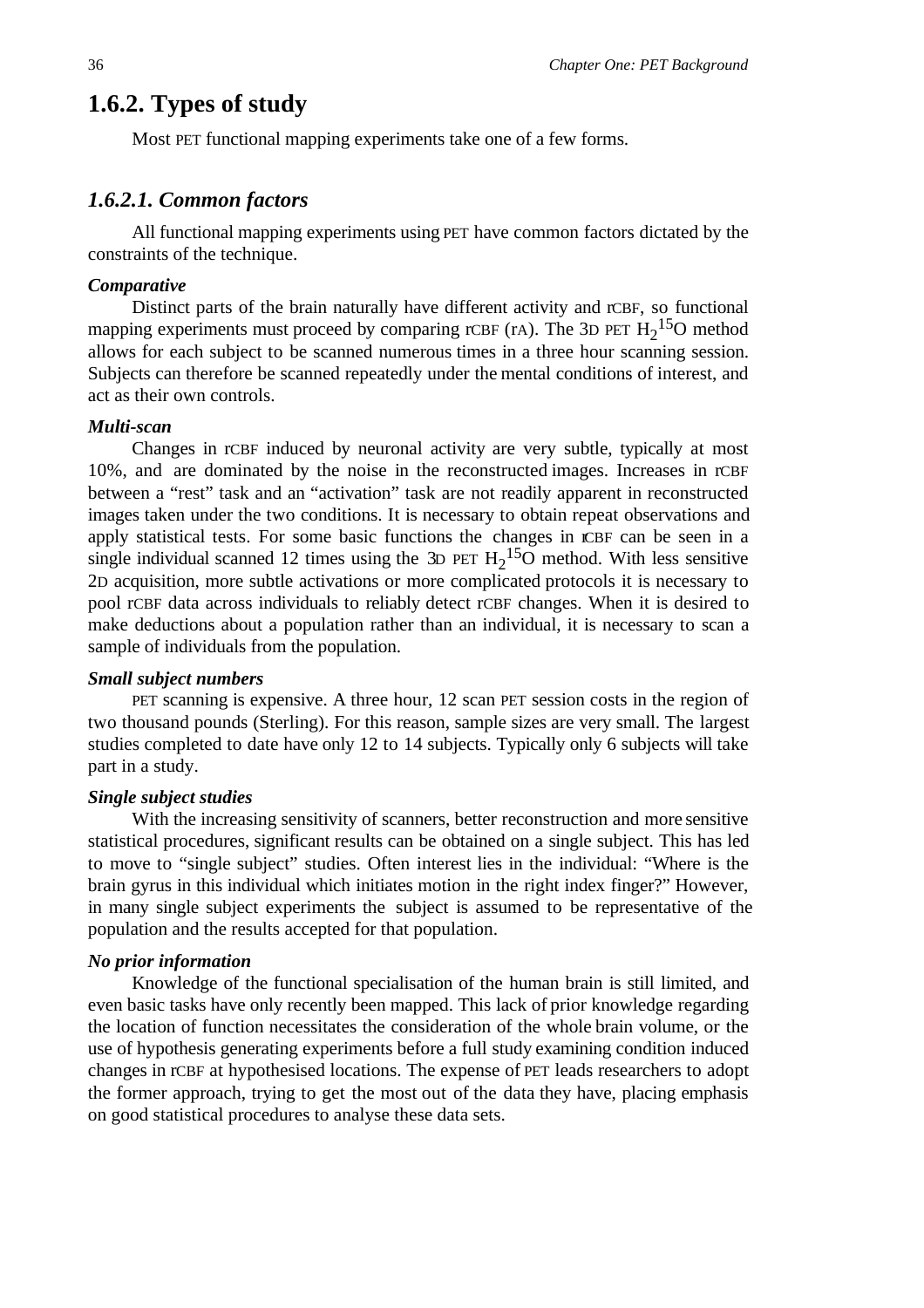### *1.6.2.2. Activation studies*

The simplest and commonest paradigm is the *activation study*, designed to accurately locate the brain region responsible for performing a particular cognitive task. Subjects are scanned under two *conditions*, a baseline or "rest" condition, and "activation" condition, carefully chosen by the experimenter on psychological grounds such that the mental processing required by the two conditions differs only in the cognitive task it is wished to locate. Localised changes in measured rCBF between the two scans are due to natural variation, scanner noise, or are induced by different patterns of neuronal engagement. The problem is to identify changes that fall into the latter category. Usually arterial sampling is not carried out, and images of regional activity are analysed as indicators of regional neuronal activity.

Most experiments are concerned with mapping simple tasks. The somatosensory cortex is readily mapped by activation studies, using a rest baseline, and a simple sensory stimulation as the activation condition. Similarly the motor cortex is easily mapped. Contrasting a rest baseline condition with an activation condition where the subject repeatedly extends a finger identifies the brain region responsible for control of the finger.

In a *simple activation experiment*, only two conditions are used. The aim is to reliably locate a particular task. In a *compound activation study*, several conditions are used. Interest may lie in the difference in neuronal engagement between many conditions, or many activation conditions might be compared with a single baseline condition in a hypothesis generating experiment.

### *Typical experiment*

The typical simple activation study will have four, six, or twelve right handed male volunteers between the ages of 25 and 50 years. Each subject is scanned twelve times in a single session, each scan under either the baseline or the activation condition. The conditions are assigned to the scan times for each subject before the scanning session. Usually the allocation is balanced, but not necessarily random. Typically subjects will be scanned alternately under the two conditions, with half the subjects starting with the baseline condition for scan one, the remaining half starting with the activation condition. This gives a one-way block design with replication, where the blocks are the subjects, and the data points are images of rA or rCBF.

Single subject activation studies are not usually performed explicitly. Rather activation studies are performed and the subjects considered individually as well as a group.

### *1.6.2.3. Correlation with an external variable*

It is not always possible to design conditions inducing mental states differing only in the cognitive component it is wished to locate. Sometimes it is wished to locate a brain region which is increasingly engaged as the severity of some task increases. In many of these situations it is possible to obtain a *score*, indicating the severity of the task. Assuming a linear relationship between rCBF and the score, the regions increasingly engaged by the tasks can be identified as those with rCBF and score highly positively correlated. These studies are referred to as *correlational* studies. There are a two variants, *across subjects*, and *within and across subjects*.

### *Across subjects*

This paradigm is typically used to locate the brain region whose function is impaired by a particular disease. A number of sufferers with varying degrees of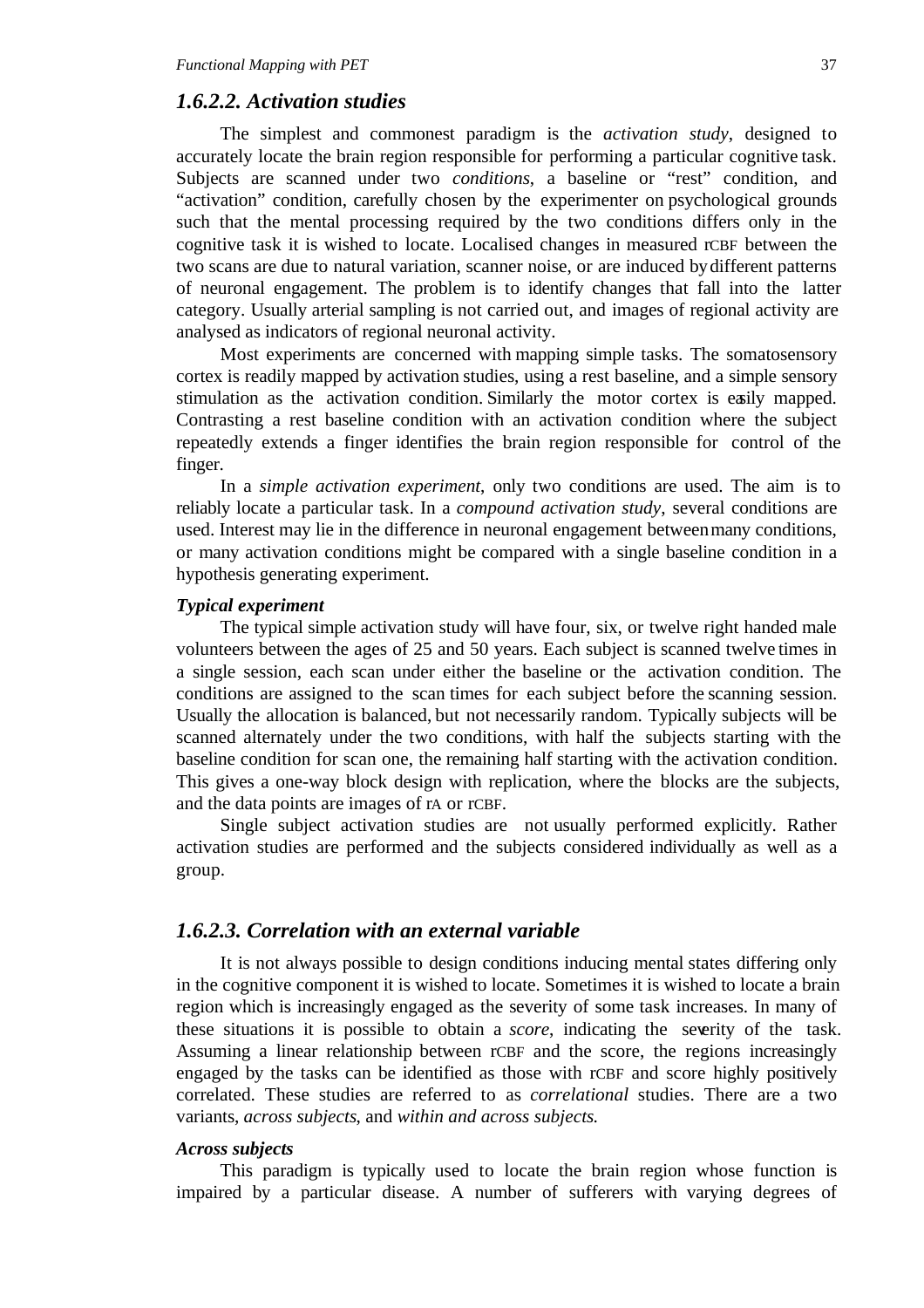debilitation are scanned whilst performing the task the disease impairs. The scores are clinical scores reflecting the severity of the disease. The location of the function which worsens with the onset of the disease may be found as those regions where rCBF correlates negatively with the score. These studies are particularly prone to changes in global CBF, and different normalisation schemes can result in different results, a point illustrated by McCrory & Ford (1991).

### *Within & across subjects*

Alternatively, interest may lie in locating the brain regions increasingly engaged by progressively more difficult tasks. Subjects are scanned a number of times whilst undertaking a task, each subject performing the task at various levels of difficulty. The score for each scan is then simply either a measure of the task difficulty, or a measure of the subjects performance. The regions increasingly engaged by the task are located as those whose rCBF correlates positively with the scan score.

An example of this approach is a study where 12 subjects were scanned whilst attempting to remember lists of words. During each scan, word lists of given length were presented verbally by the experimenter, for immediate recall. Over the 12 scans each subject faced list lengths from 3 to 14 words in length, the actual order of allocation of list lengths to scans for each subject having been made randomly. The score for each scan is simply the length of the word lists presented during that scan. Regions increasingly engaged in longer term memory tasks should have rCBF highly correlated with score.

### *1.6.2.4. Cross group comparison*

Other studies seek differences in function between groups. Typically a group of normal volunteers are compared with a group of patients suffering under some condition affecting their mental performance. Each group undergoes an activation study, and differences in response between the groups are sought.

### *1.6.2.5. Flow correlation, Functional connectivity*

So far we have only considered experimental paradigms for locating particular functional centres in the brain. The brain can be thought of as a large and complex network of interconnected neurons. There are known neuronal projections between brain regions which are physically far apart. These connections should manifest themselves in PET data as correlations in the rCBF measurements of different regions. Recent efforts in functional brain mapping have sought to locate these connections, examining sequences of rCBF scans for correlation. These experiments are known as *functional connectivity* experiments .

Occasionally it is desired to locate the brain loci functionally connected to a known region. In this situation correlations between the rCBF of the hypothesised region and all other regions can easily be computed, and subsequently examined. Frequently there is no hypothesised primary brain loci. In these situations factor analytic approaches are being developed to elucidate the correlation structure.

### **1.6.3. Region of interest methods**

There are two broad classes of analysis methods employed for PET data, *Region of Interest* (ROI) approaches and *voxel-by-voxel* approaches.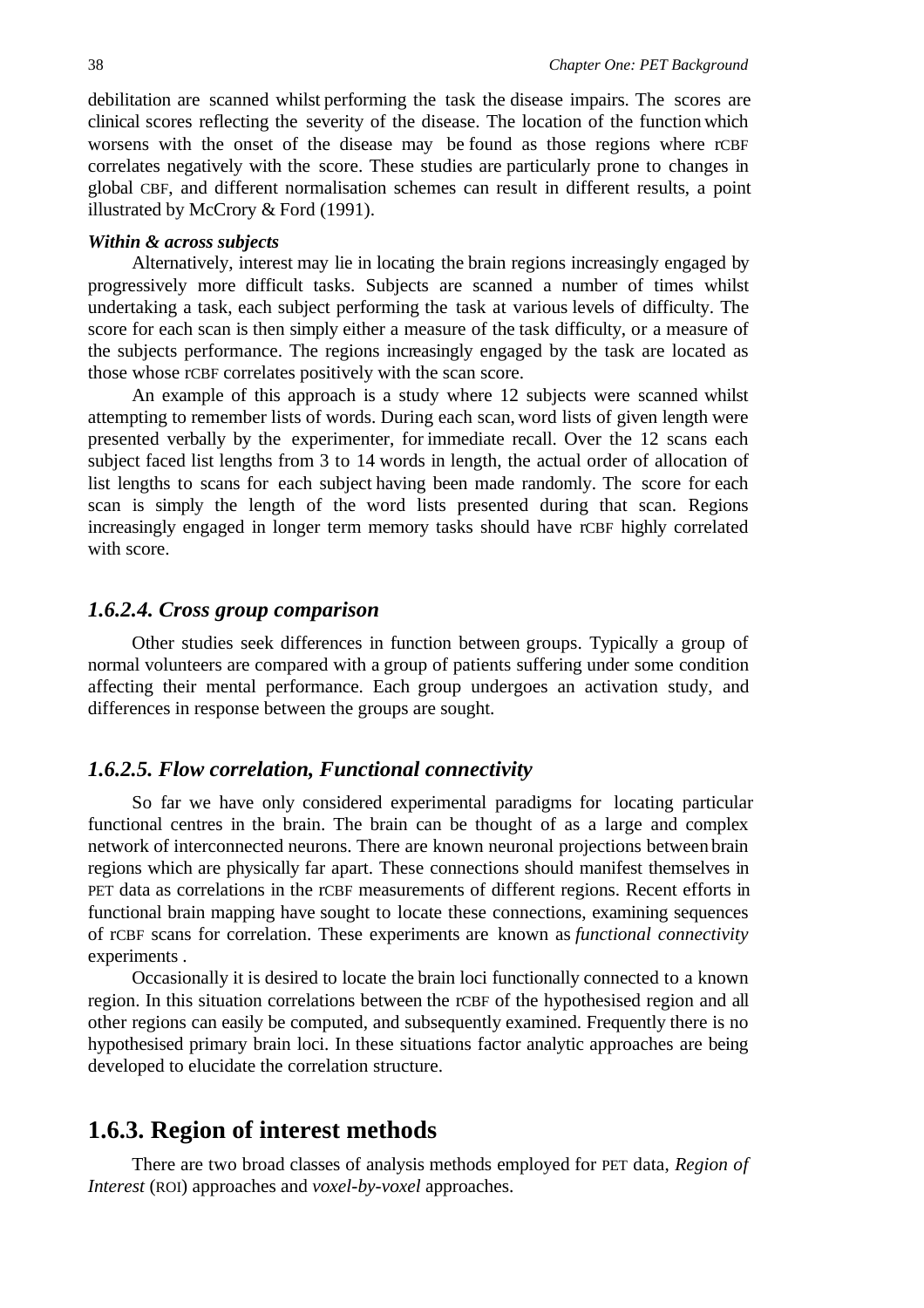### *1.6.3.1. ROI methods*

In ROI approaches, anatomical regions which are of interest are defined. These anatomical regions are identified on the PET scans. The average rCBF in each of the regions is calculated, usually by taking the mean value of the voxels inside the region. This results in a large reduction in the dimensionality of the data set. A typical rCBF image consists of approximately 77000 voxels, whereas typically only tens of ROI are defined.

### *ROI identification–Hypothesis generation*

Usually the ROI are chosen with a particular hypothesis in mind. The functional anatomy of monkeys has been extensively studied using autoradiography, so regions of the human brain corresponding to those of the monkey whose function is known may be chosen in an experiment hoping to extend monkey results to humans. Alternatively, pilot studies or previous experiments may have suggested that a particular region be implicated in a certain task. Occasionally, the whole brain is partitioned into many small regions of interest, identified on anatomical grounds (Mazoyer *et al*., 1993).

#### *Analysis*

When there are a selection of regions of interest, standard multivariate procedures have been applied. However, there are many problems, as indicated by Ford *et al*. (1991). The small sample sizes of functional mapping experiments results in data where often there are more ROI than there are replications. This results in a singular sample correlation matrix, precluding the use of many multivariate procedures.

When interest is in a particular region, a simple univariate statistical procedure can be used. With many ROI statistical testing can be performed on a region-by-region basis, using univariate techniques at each region. This approach is possibly more robust than the multivariate methods, though may be excessively conservative once adjustments for the many multiple comparisons have been made. An advantage of applying simple univariate statistical procedures is that medical researchers are more likely to be familiar with them.

### *Discussion*

The review of Ford *et al.* (1991) discusses many of the statistical problems with ROI analyses, illustrated with real data sets from a variety of experiments. Section 4 of McColl *et al*. (1994) brings a review of ROI analyses up to date.

Many of the issues in ROI analysis are of concern in voxel-by-voxel methods, to which we now turn.

# **1.6.4. Voxel-by-voxel methods of analysis**

### *1.6.4.1. Overview*

The smallest brain region that can be defined for an image is that corresponding to a single voxel. Defining each voxel as a ROI also gives the highest resolution possible for locating a functional component. In the absence of any prior hypothesis regarding the expected location of the particular function under study, voxel ROI provide the framework for the most general analysis. These approaches are termed *voxel-by-voxel* methods.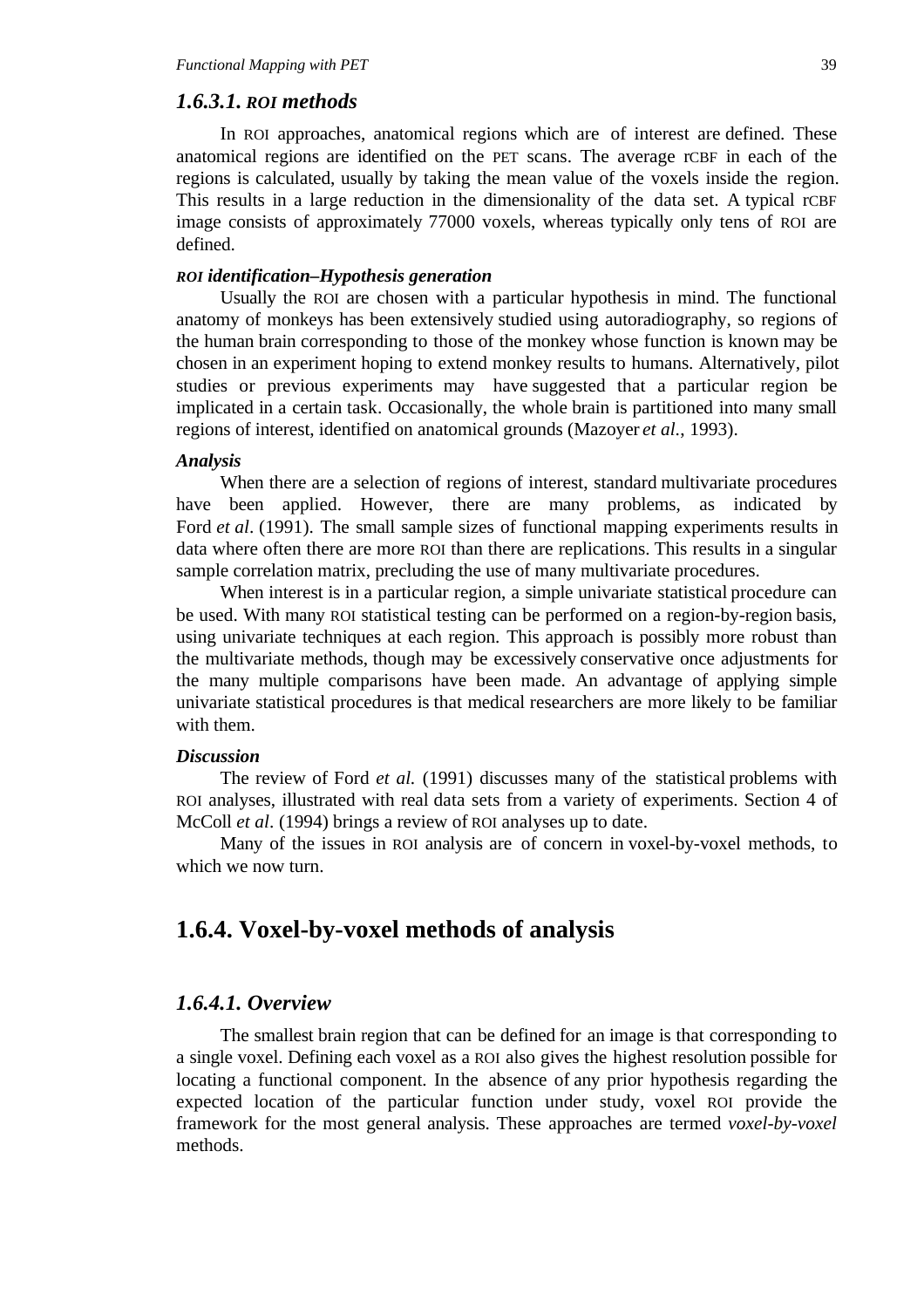### *Statistic images*

Voxel-by-voxel approaches proceed by analysing the data for each voxel across the data using univariate techniques. This results in the computation of a statistic for each voxel, giving *statistic images*. The significance of these statistic images must then be assessed. Several schemes to account for the multiplicity of testing in this special spatial setting have been derived.

The formation and analysis of statistic images from activation experiments are the prime topics of this thesis. In chapters 2 and 3 we review current methods for formulating and assessing the significance of statistic images for PET functional mapping experiments. In the remainder of the thesis we consider new methods for assessing the significance of statistic images.

### *1.6.4.2. Re-alignment*

Clearly for a voxel-by-voxel analysis it is imperative that the images obtained be in alignment, such that any particular voxel location corresponds to the same physical brain gyrus for all images.

During the course of a three hour scanning session, the subject is certain to move about on the scanner bed. This motion can be minimised by the use of custom made head holders and other restraints. These are rather uncomfortable if the head is held too rigidly, and may be distressing to the subject (fig.19). As it is the subjects thoughts that are of prime interest in activation studies, restraint must be as unobtrusive as possible, and most head restraints allow some movement. Subjects are encouraged to remain motionless for the duration of each scan, to prevent blurring the acquisition. Laser beams are often mounted on the tomograph gantry, and are aligned with lines drawn on the subjects head, enabling repositioning to approximately the same position at the start of each scan. This precaution helps minimise changes in head position and orientation relative to the tomograph between scans.



Figure 19 A (rather severe) head holder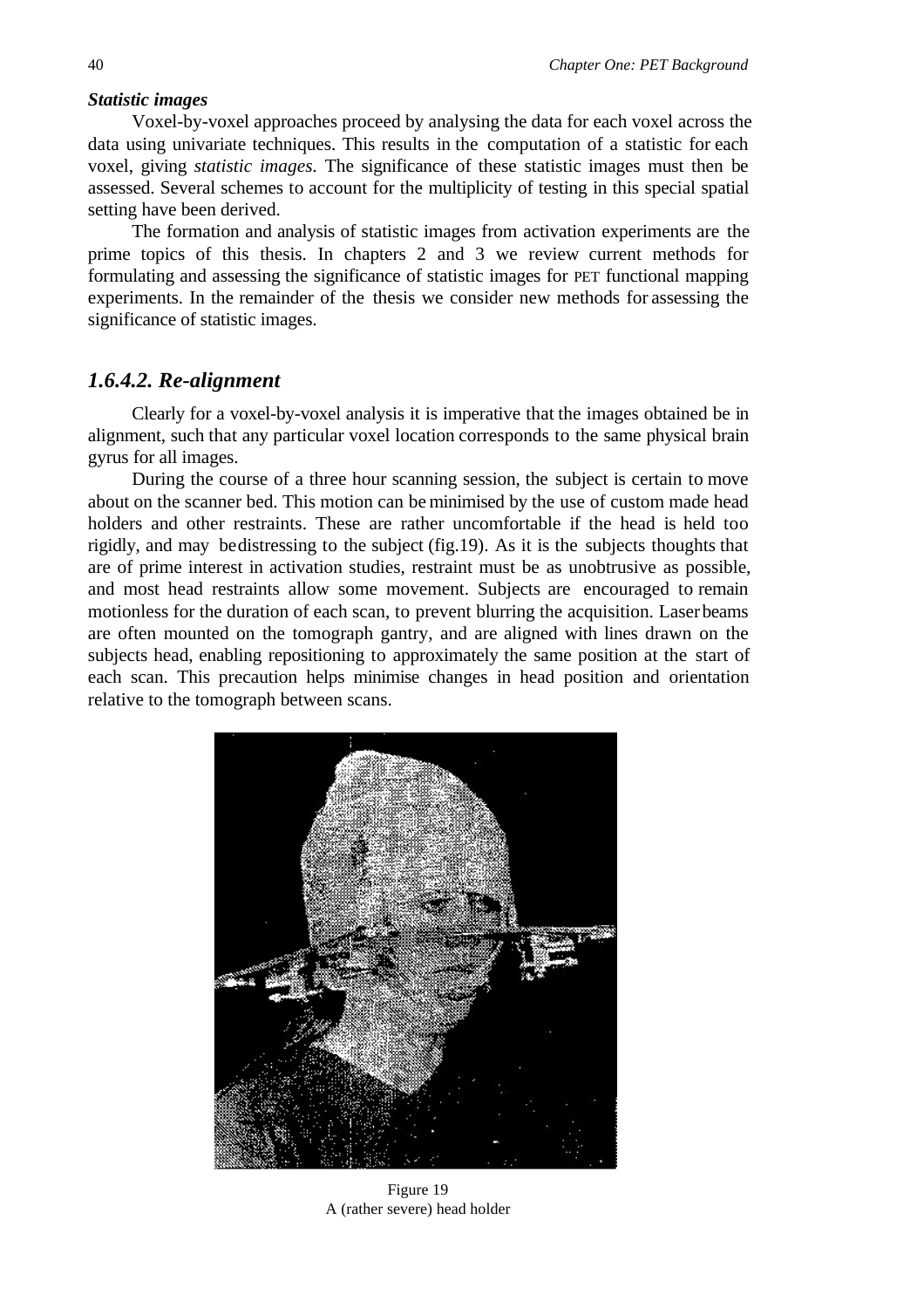Despite these precautions, motion between scans is likely, leading to misregistration of the reconstructed images. To correct these translational and rotational motions various realignment procedures have been developed.

#### *Image alignment*

To align two images the co-ordinate axes of one must be rotated and translated to match the anatomical position and orientation of the axes in the other image. This transformation is parameterised by three rotational and three translational parameters. The new co-ordinate axes can be obtained by a rotation of  $\theta$  about the z-axis, a rotation of φ about the y-axis, and a rotation of ψ about the x-axis, followed by a translation of the origin to point  $\boldsymbol{o}' = (o'_{x}, o'_{y}, o'_{z})^T$ .

If the new axes are O'X', O'Y' and O'Z', then the co-ordinates of point  $(x,y,z)$ <sup>T</sup> relative to these new axes are  $(x',y',z')^T$  relative to the old axes, where:

|                   | $\begin{pmatrix} x' \\ y' \\ z' \end{pmatrix} = \begin{pmatrix} \cos\phi\cos\theta & \cos\phi\sin\theta & -\sin\theta \\ \sin\psi\sin\phi\cos\theta - \cos\psi\sin\theta & \cos\psi\cos\theta + \sin\psi\sin\phi\sin\theta & \sin\psi\cos\phi \\ \sin\psi\sin\theta + \cos\psi\sin\phi\cos\theta & \cos\psi\sin\phi\sin\theta - \sin\psi\cos\theta & \cos\psi\cos\phi \end{pmatrix} \begin{pmatrix} x \\ y \\ z \end{pmatrix} + \begin{pmatrix} o'_x \\ o'_y \\ o'_z \end{pmatrix}$ |           |          |
|-------------------|-------------------------------------------------------------------------------------------------------------------------------------------------------------------------------------------------------------------------------------------------------------------------------------------------------------------------------------------------------------------------------------------------------------------------------------------------------------------------------------|-----------|----------|
|                   |                                                                                                                                                                                                                                                                                                                                                                                                                                                                                     |           |          |
| $\boldsymbol{x}'$ |                                                                                                                                                                                                                                                                                                                                                                                                                                                                                     | $R_{XYZ}$ | $x + o'$ |
|                   |                                                                                                                                                                                                                                                                                                                                                                                                                                                                                     |           | Eqn.(10) |

Eqn.10 is a function of six parameters, three rotation angles and three translation distances. These parameters are known as the *reslice* parameters (Woods *et al*., 1992).

Once the reslice parameters have been estimated for an image  $A=(A_1,...,A_K)$ , the image can be aligned to the new axes O'X' O'Y' O'Z' by re-sampling the image, using trilinear interpolation<sup>14</sup> to give new image  $A = (A'_1, \ldots, A'_K)$  with cuboid voxels aligned with the (new) axes. Point  $x'$  in the reoriented co-ordinates corresponds to  $R_{XYZ}^{-1}(x'-o')$  in the original co-ordinates.

Once two images from the same subject have been aligned, the same voxel from each image corresponds to the same volume of brain.

### *Estimation of reslice parameters: Fiducial Markers*

Various methods have been devised to estimate the reslice parameters. Usually, one image is chosen as a reference image, and other images (*reslice images*) are aligned to it.

The simplest methods for realigning involve the use of *fiducial markers* whose positions are fixed relative to the subjects head. If radioactive markers are used then the markers show up on reconstructed images, and aligning the markers aligns the brain images. The reslice parameters satisfy  $x' = R_{XYZ} x + t$  (eqn.10) with x' the co-ordinates of a marker in the reference image and *x* the co-ordinates of the same marker in the reslice image. With three (non-collinear) markers the resulting simultaneous equations can be solved for the reslice parameters  $(\theta, \phi, \psi, t_x, t_y, t_z)$ . These methods are rather crude, must be applied prospectively, and involve additional radiation exposure for the subject. Thus mathematical image alignment methods that can be applied retrospectively have been investigated.

### *Estimation of reslice parameters: Mis-alignment score methods*

These methods for realigning two images proceed by minimising some misalignment cost function with respect to the reslice parameters. The reslice image is resampled with the reslice parameters that minimise the mis-alignment cost.

 <sup>14</sup>Tri-linear interpolation is described fully in appendix A:2.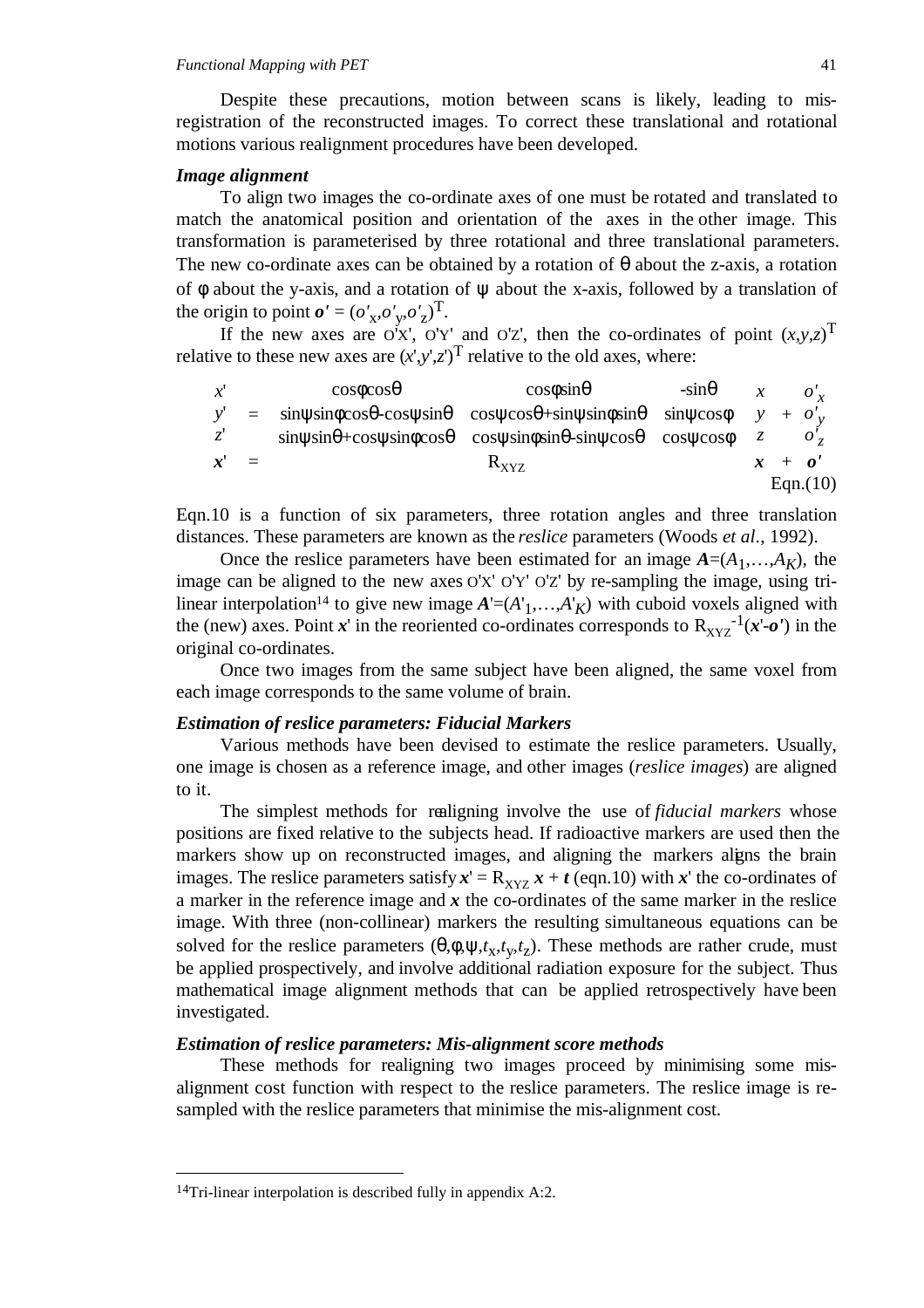The cost functions proposed rely on the observation that two rCBF images on the same subject are similar, up to a scale factor (due to global changes), noise, and some localised (small) condition specific change. Mintun & Lee (1990) first applied this approach, using the stochastic sign change criterion (SSC) to provide a cost function. The misalignment cost function is computed as the number of sign changes (zero crossings) in the subtraction image formed by subtracting from the reference image the re-sampled reslice image for the current reslice parameters. When the images are aligned, the subtraction image should be mainly random noise and the number of sign changes large. The reslice parameters are sought as those maximising the number of sign changes. Minoshima *et al*. (1992) found this method sensitive to small global changes.

Eberl *et al*. (1993) used the downhill Simplex multidimensional minimisation technique to find reslice parameters minimising a misalignment cost function formed by summing the absolute difference in voxel values between the two images. This was found to be substantially more accurate than the SSC method, and robust to changes in gCBF.

Woods *et al*. (1992) developed a similar method that has become the standard realignment procedure, because of the availability of good software that has received extensive empirical validation. A proportional model is used, the idealised assumption being that when the two images are aligned, the value of any voxel in the reference image is roughly related to the value of the corresponding voxel in the reslice image by a single multiplicative factor. The misalignment cost function is the sample variance (computed over all voxels) of the ratio of the two scans.

With the emergence of single subject studies, there has been a move towards the use of superimposed anatomical MRI images of the same subject. To co-register the PET and MRI images, modifications of the various alignment techniques are used, the most successful being that of Woods *et al*. (1993b).

### *1.6.4.3. Anatomical normalisation*

No two brains are physically identical, but the basic *gyral anatomy* (topology) is identical, and functions are tied to a particular gyrus. Since corresponding voxels in images of two different subjects will not correspond to the same brain gyrus, some form of anatomical normalisation is needed rectify this before analysis of images across subjects on a voxel-by-voxel basis. This normalisation is termed *stereotactic normalisation*.

### *Stereotactic atlas, reference brains*

To standardise the study of neuroanatomy, various brain atlas have been proposed. Talairach & Tournoux (1988) dissected a human brain, photographing transverse slices onto which a co-ordinate system was overlaid and the brain gyri and lobes labelled. This brain has become a reference brain for much neuroanatomy, and the *Talairach coordinate system* has become a standard for describing brain locations. Hence, even with studies of an individual, anatomical normalisation is necessary to enable locations to be reported in standard Talairach co-ordinates.

The Talairach co-ordinate system is based on the *inter-commissural* or AC-PC line, the imaginary line joining the centres of the anterior and posterior commissures. The midpoint of the AC-PC line is the origin of the Talairach co-ordinate system (fig.20). The Y-axis runs along the AC-PC line from posterior to anterior, the X-axis from (subject) left to right, and the Z-axis from the bottom to the top of the brain. The YZ plane bisects the brain into its two hemispheres. Co-ordinates are given in millimetres from the origin in the axial directions. The *AC-PC plane* is the plane  $z = 0$ .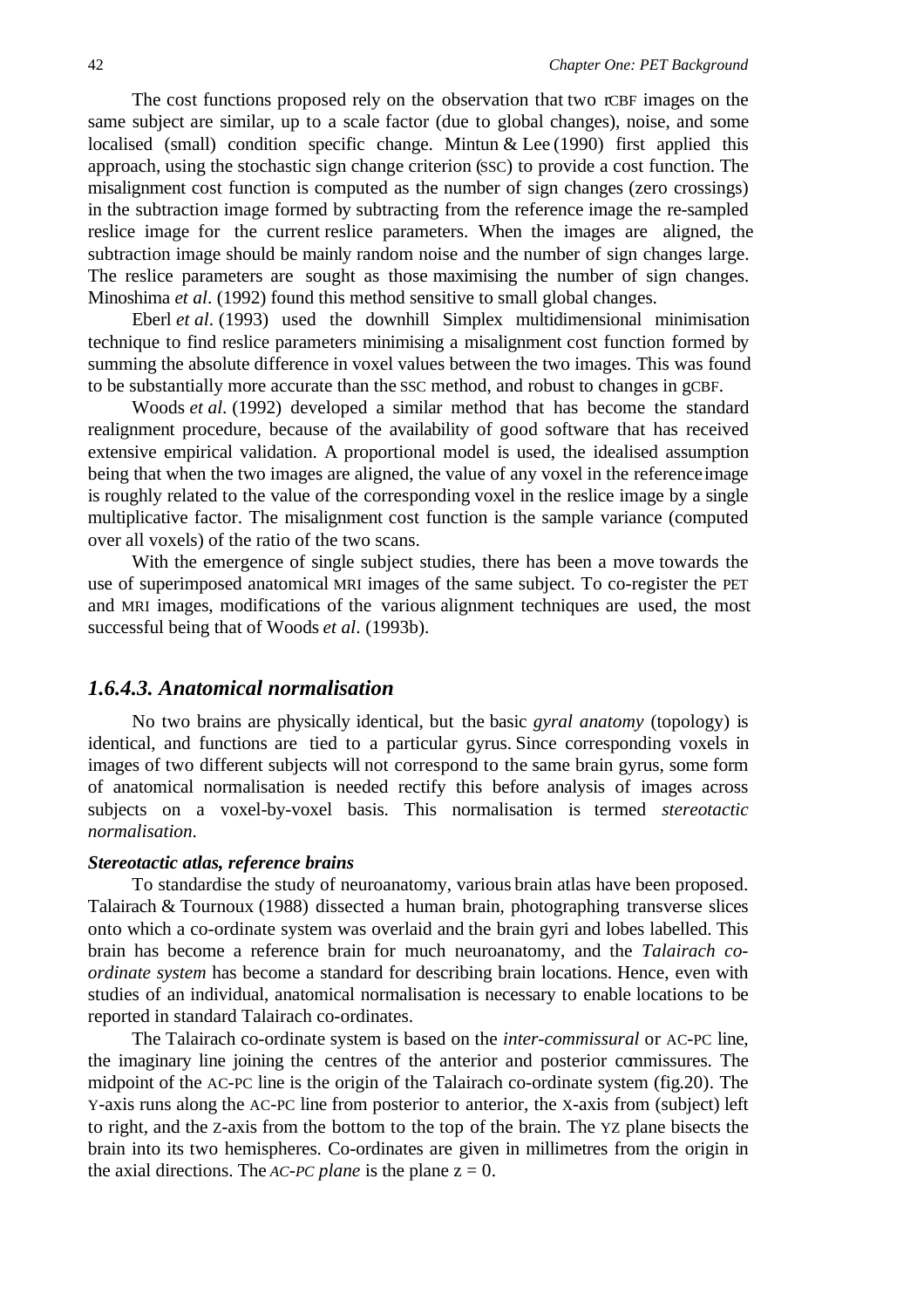

Figure 20 The intercommisural line, and Talairach axes

### *Estimation of AC-PC line*

Most methods for stereotactic normalisation to Talairach co-ordinates begin by estimating the position of the AC-PC line. Early methods relied on external landmarks, head fixation and a secondary imaging modality showing enough anatomical detail to locate the AC-PC line by eye (Fox *et al*., 1985). The improvement in resolution of PET images enabled the identification of anatomical landmarks such as the edges of the ventricles.15 The positions of certain landmarks have been shown to lie near the AC-PC line for many brains studied by MRI (Friston *et al*.*,* 1989). The AC-PC line can then be estimated by regression. Once the AC-PC line is fitted, the Talairach origin is found, and the X and Z axes located by fitting the YZ plane to bisect the brain into its two hemispheres.

Most centres now have templates for aligned PET images<sup>16</sup> which can be compared to the study image to estimate the AC-PC line automatically. Typical of early approaches is that of Friston *et al*. (1991a), as implemented in early versions of the SPM software:17 The YZ plane is located by eye as the plane bisecting the brain into its two hemispheres, a Y-axis is chosen in this plane in the rough vicinity of the AC-PC line, and an origin arbitrarily chosen. The image is re-sampled to these new axes. The true AC-PC line lies in the YZ plane. To locate it, 15 coronal sections  $(y = constant)$  from the image are taken, and the height (z) of the AC-PC line in each is estimated.18 These heights are regressed on the y values of the coronal sections, giving the estimate of the AC-PC line.

 <sup>15</sup>The brain contains several hollow pockets of spinal fluid, called *ventricles*. The spinal fluid is virtually free of tracer, and shows up black on PET scans of rCBF.

<sup>16</sup>Template images are usually formed as the average of many PET scans that have been stereotactically normalised.

<sup>17</sup>For a recent approach, see Friston *et al*. (1994). This is the method implemented in the SPM94 software.

<sup>&</sup>lt;sup>18</sup>The height of the AC-PC line for each coronal section is estimated by comparison with the template image: Each section is aligned (by shift in Z-direction) with a selection of coronal sections from the template, and the best fit found. The height of the AC-PC line in the template sections is known, so adding this to the Z-shift for the best fit gives the estimated height of the AC-PC line.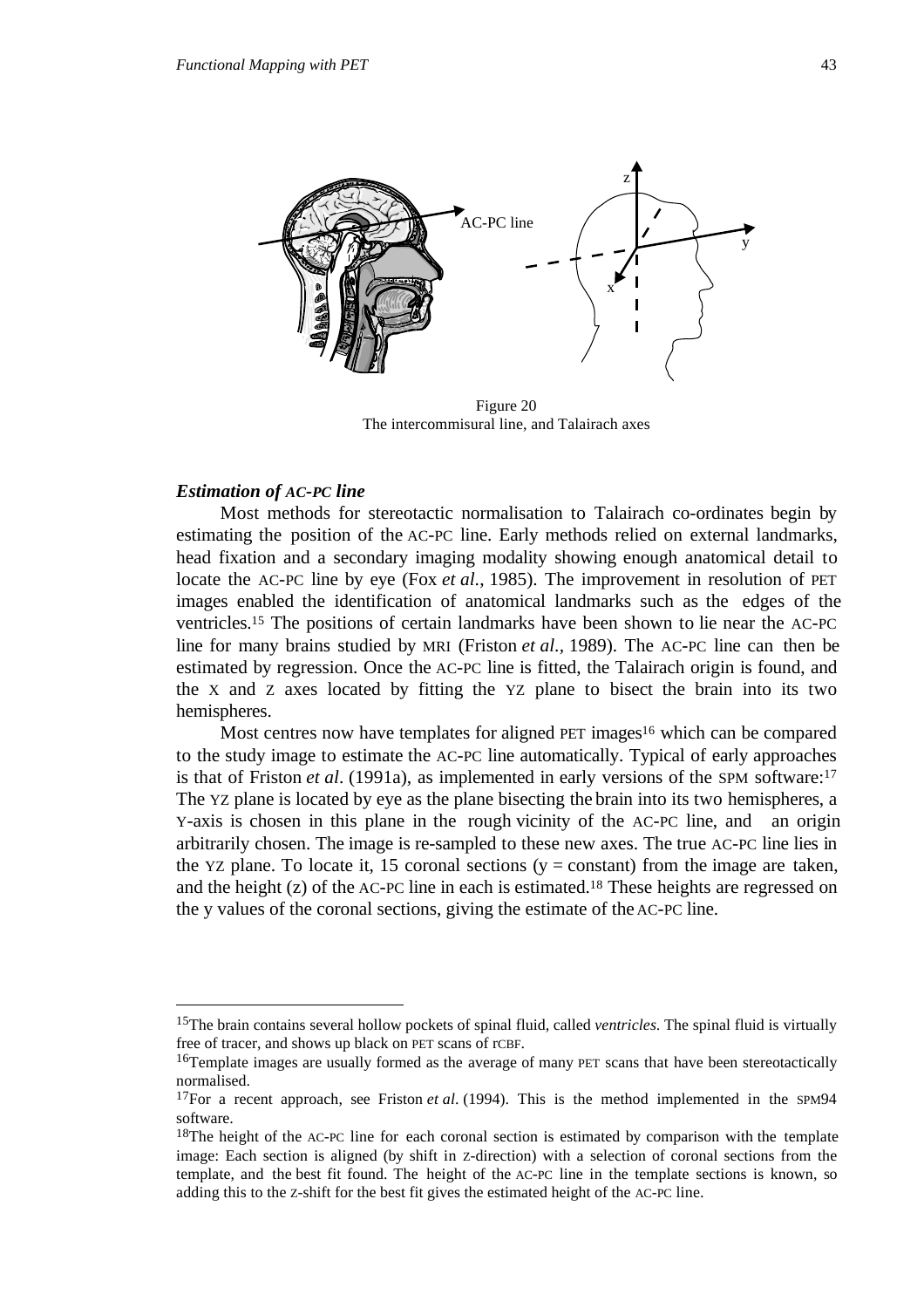### *Stereotactic normalisation*

Once the Talairach origin and axes have been located, the PET image can be aligned to these new axes. There remains the problem of stereotactically transforming the PET brain to the atlas brain, deforming the image about the origin so that it has the same morphology as the Talairach brain.

The simplest methods simply scale the image in the axial directions so that the overall brain size matches the atlas (Fox*et al.*, 1985). After scaling the image is resampled to a standard resolution, typically with  $2\times2\times4$ mm<sup>3</sup> voxels. This gives a stereotactical normalisation procedure with 9 degrees of freedom; the three rotations and three translation parameters of the alignment, and three scaling parameters.

The most general linear transformation from tomograph axes to Talairach coordinates is effected by three-dimensional *affine transformations*, a general linear transformation (except reflection or central inversion) followed by a translation (Woods *et al*., 1993a). If *x* is the position of a point on the tomograph axes then the coordinates after affine transformation are  $x' = L x + o'$  where L is a positive definite 3×3 matrix and *t* the translation vector, giving a stereotactical normalisation procedure with 12 degrees of freedom. Once L and *o'* have been estimated the image can be re-sampled into Talairach co-ordinates with the desired voxel dimensions.

### *Reference brains*

Woods *et al*. (1993a) have extended their alignment method (Woods *et al*., 1992) to affine transformations, allowing anatomical normalisation to a reference brain for PET and MRI images. This has led to studies where all images are aligned within subjects, and then all subjects images anatomically normalised to a reference brain, either that of the first subject of a previously studied subject. Results are presented superimposed on the MRI of the reference brain, or on an average of the anatomically normalised subject MRIs, the blur in the latter giving some indication of variability in anatomy after normalisation.

### *Non-linear transformations*

Friston *et al*. (1991c) proposed a general plastic transformation to reshape an image to a template formed as the average of previously stereotactically normalised images. A continuous general re-sampling function  $r(x)$  was proposed such that point *x* in a one-dimensional continuous "image"  $a(x)$  corresponds to point  $r(x)$  in the standard space. Given a template image  $t(x)$ ,  $r(\bullet)$  was estimated to satisfy  $t(x) = a(r(x))$  subject to  $r'(x) \approx 1$ , the latter restriction reflecting the fact that the distortion should be slowly varying. This was applied (Friston *et al.*, 1991a) to images previously oriented to the Talairach axes. A quadratic re-sampling function relating the heights of the image planes to the corresponding height in the template was estimated using polynomial regression, and the image volume re-sampled for this quadratically deformed Z-axis. Each transverse plane was then re-sampled to a polar co-ordinate system and deformed to match the corresponding transverse plane from the template by estimating the general D resampling function  $r(\bullet)$  along each radii, and re-sampling. This approach gives good results and has been widely used, mainly due to the availability of software as part of older versions of the SPM package.

### *1.6.4.4. Primary smoothing*

Images reconstructed by filtered back-projection are quite noisy. The highest (spatial) frequency of the noise is constrained only by the reconstruction filter used (typically a Hanning filter, with cut off frequency arbitrarily chosen at 0.5 cycles per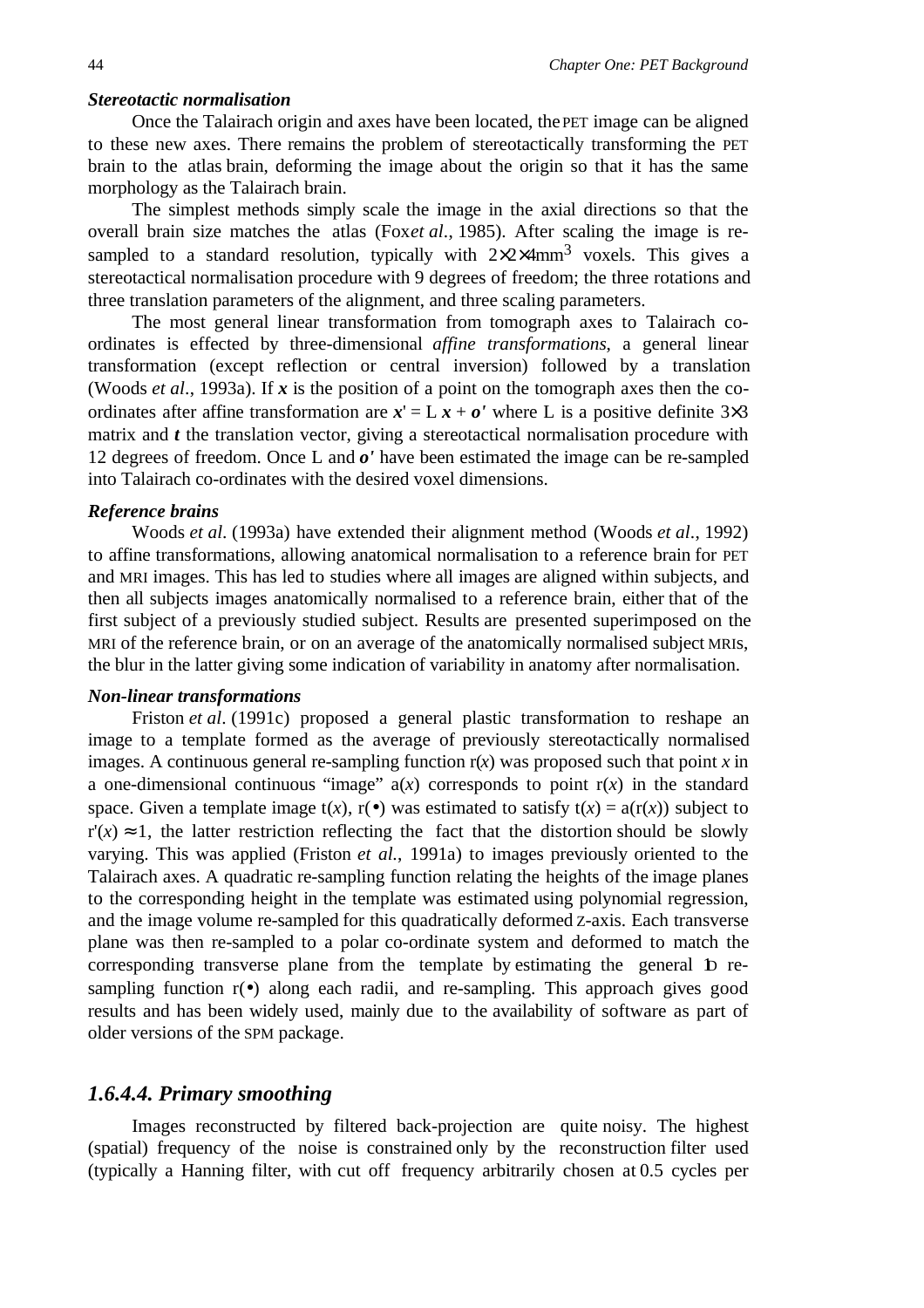voxel). At this point in the analysis, it is usual to smooth the images. This *primary smoothing*, as it is known is applied for a number of reasons.

### *Motivation*

In single subject experiments there are only 6–12 scans available for inference. Changes in rCBF induced by changes in neuronal activity are quite subtle, may be dominated by the noise in any one scan, and therefore difficult to detect. In the terminology of signal processing, the noise has a high spatial frequency, and blood flow a low frequency. Smoothing the image with a low-pass filter increases the "signal-tonoise", making changes in rCBF more easily detectable, at the expense of a loss in resolution.

In multiple subject studies there are usually enough replications that subtle changes in rCBF between conditions are detectable, provided the activation has a coherent location in the stereotactically normalised images. Since the alignment and anatomical normalisation procedures are not perfect, and since humans exhibit limited biological variation in functional location, the same stimulus in different subjects will not necessarily cause rCBF changes at the same location in the anatomically normalised images. To allow for this residual functional variability, images are smoothed by running a moving average filter over the voxellated image. This extends spatially the influence of the actual activity at the brain location corresponding to a particular voxel, and hence allows slightly separated changes in rCBF from several individuals to "constructively interfere" in statistic images.

For basic brain functions (the senses, motor control) the anatomical localisation of function is particularly precise. Thus for the study of basic functions smoothing should not be used on the grounds of functional variability alone. Further, the changes in rCBF induced by neuronal activity in these areas quite marked, so smoothing may unnecessarily degrade resolution. The mechanics of smoothing are discussed in appendix B.

### *1.6.4.5. Adjusted images*

After reconstruction, alignment within subject, anatomical normalisation (if required) and primary smoothing, the images are ready for a voxel-by-voxel analysis. Scans at this stage of the analysis are known as *adjusted images*. The same voxel from all the images has value reflecting neuronal activity in the same functional area in each of the subjects, subject to some errors in realignment, anatomical normalisation and natural biological variability in functional specialisation.

### *Example*

Fig.21 depicts the rCBF image of fig.17 (p29), after stereotactical normalisation using the methods of Friston *et al*. (1989 & 1991a&b), and primary smoothing using a Gaussian filter of width 20mm×20mm×12mm.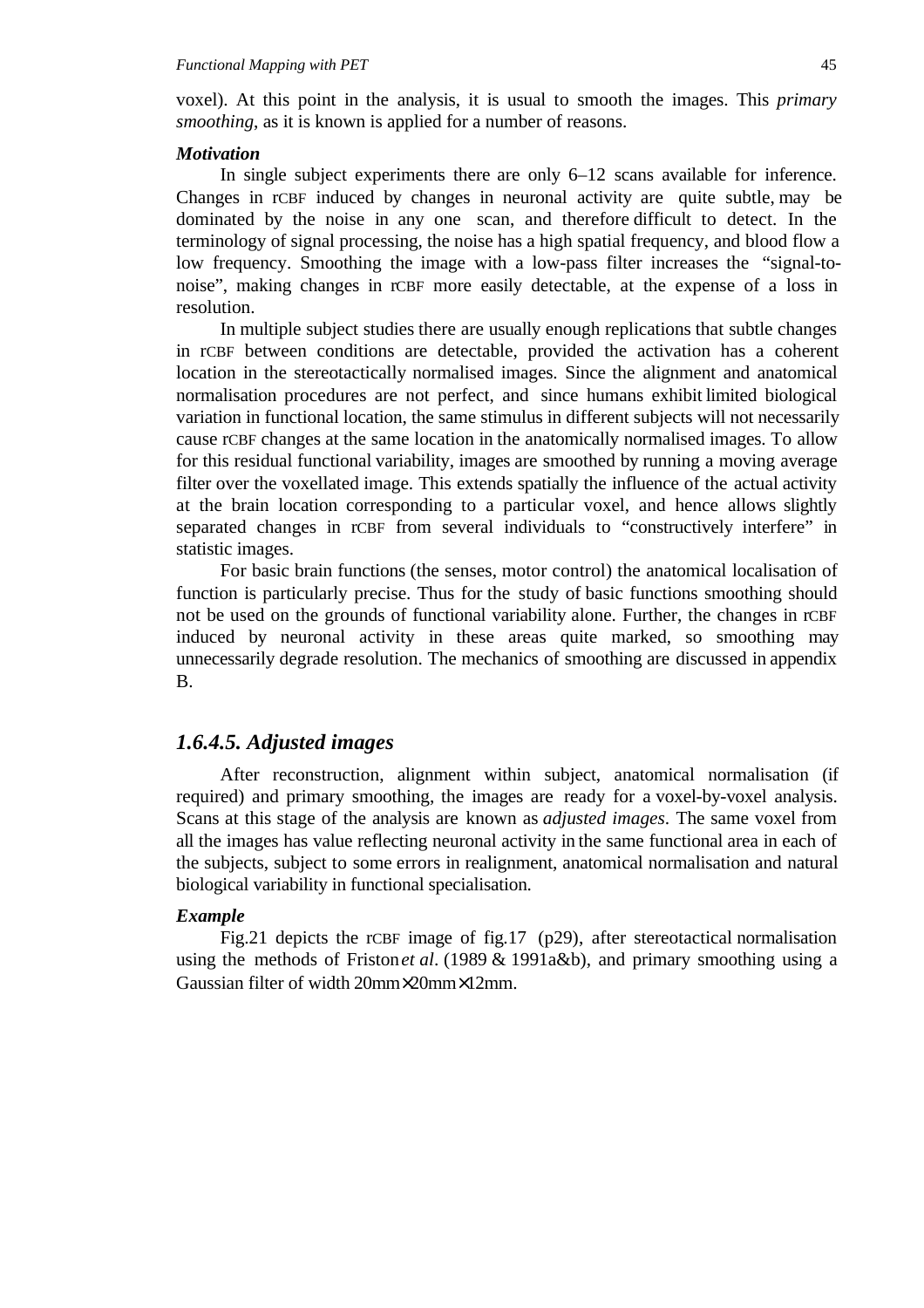

Orthogonal sections of the author's brain, after anatomical normalisation and smoothing. Colour scale in (estimated) annihilations per second per voxel. Co-ordinates are millimetres in Talairach space.